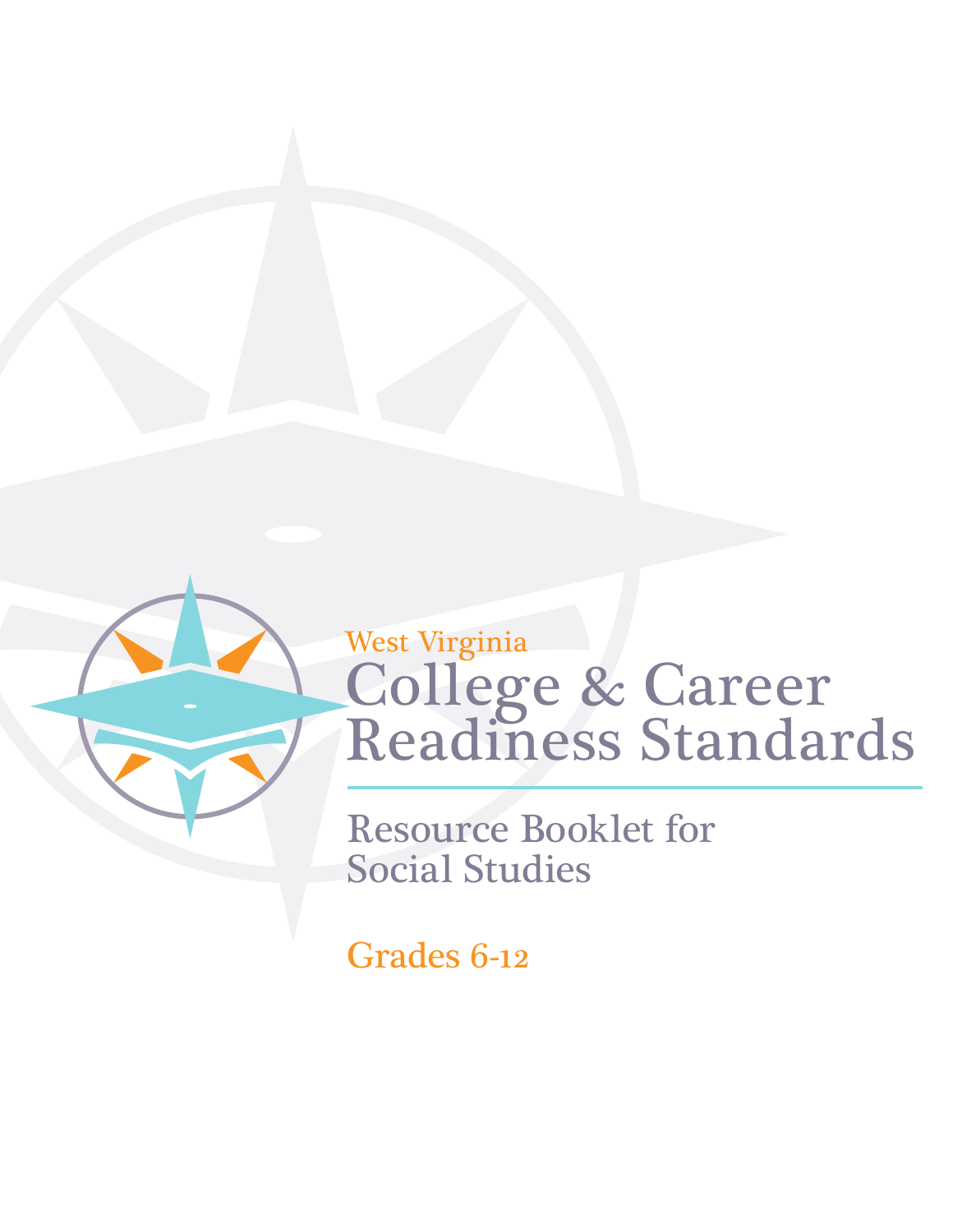

#### **West Virginia Board of Education 2018-2019**

**David G. Perry**, President **Miller L. Hall**, Vice President **Thomas W. Campbell, CPA**, Financial Officer

> **F. Scott Rotruck**, Member **Debra K. Sullivan**, Member **Frank S. Vitale**, Member **Joseph A. Wallace, J.D.**, Member **Nancy J. White**, Member **James S. Wilson, D.D.S.**, Member

**Carolyn Long**, Ex Officio Interim Chancellor West Virginia Higher Education Policy Commission

**Sarah Armstrong Tucker, Ed.D.,** Ex Officio Chancellor West Virginia Council for Community and Technical College Education

> **Steven L. Paine, Ed.D.,** Ex Officio State Superintendent of Schools West Virginia Department of Education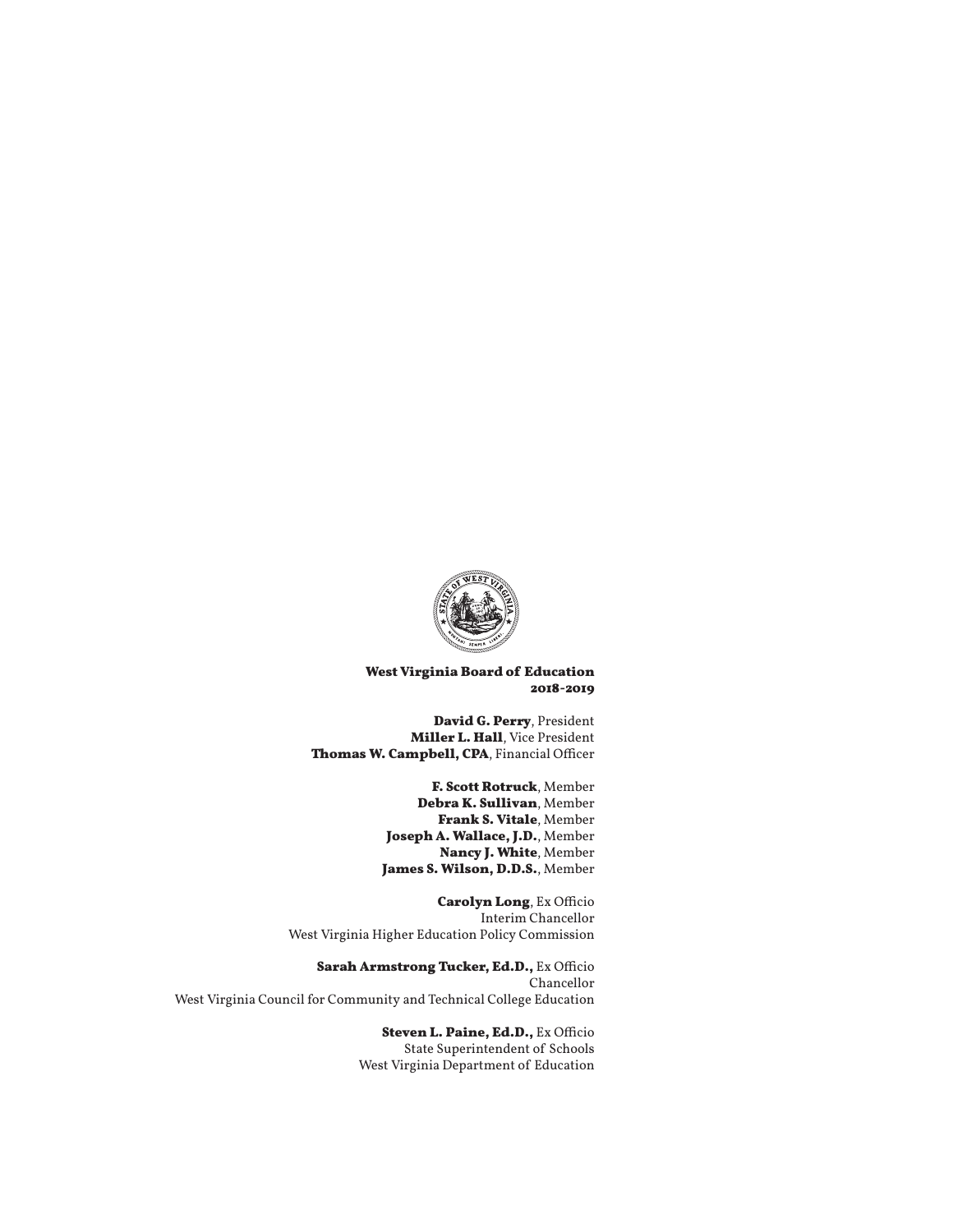## **Table of Contents**

| 2. |                                                                                          |  |
|----|------------------------------------------------------------------------------------------|--|
| З. |                                                                                          |  |
| 4. |                                                                                          |  |
| 5. | West Virginia College- and Career-Readiness Standards for Social Studies - Middle School |  |
|    |                                                                                          |  |
|    |                                                                                          |  |
|    |                                                                                          |  |
| 6. | West Virginia College- and Career Readiness Standards for Social Studies — High School   |  |
|    |                                                                                          |  |
|    |                                                                                          |  |
|    |                                                                                          |  |
|    |                                                                                          |  |
|    |                                                                                          |  |
|    |                                                                                          |  |
|    |                                                                                          |  |
|    |                                                                                          |  |
|    |                                                                                          |  |
|    |                                                                                          |  |

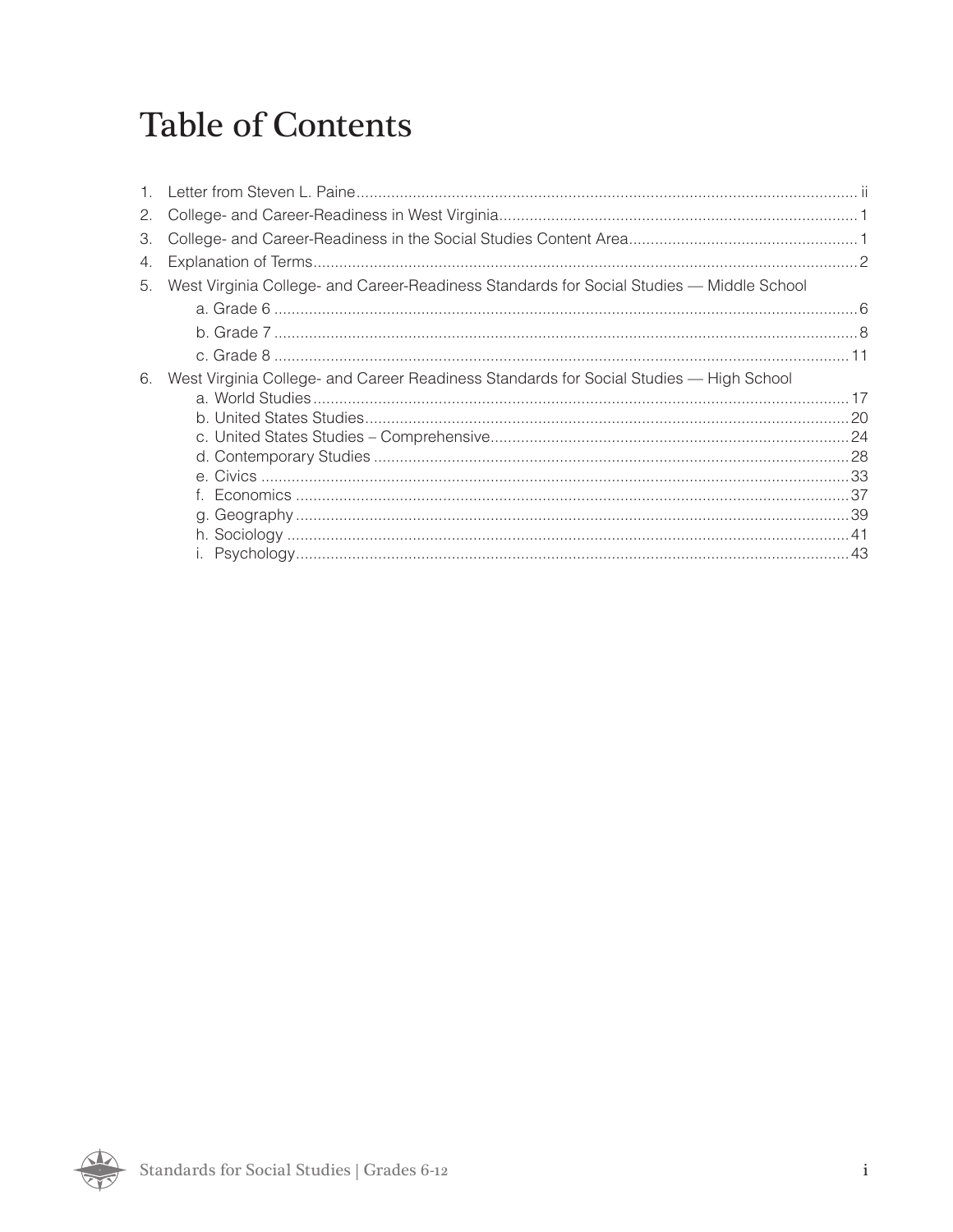## Foreword

Dear West Virginia Educators,

As we continue to utilize the West Virginia College- and Career-Readiness Standards for Social Studies (West Virginia Board of Education Policy 2520.4), I am excited to share this standards-focused resource booklet with you. In this booklet, you will find:

- Applicable West Virginia College- and Career-Readiness Standards for Social Studies (effective July 11, 2016) for your grade;
- Social Studies indicators for each grade band; and
- The state-adopted definition of College and Career Readiness for West Virginia.

I know our goal of ensuring all West Virginia students graduate from high school with the skills, knowledge and dispositions to be considered truly college and career ready can become a reality if we focus on the development and success of all students. It is my sincere hope that you will utilize the resources found within this document to tailor your instruction and curricula to meet the needs of all the students you serve.

Last, I would like to thank you for your dedication to the lives and well-being of the students of our great state. I am humbled by the amazing work you do each day to ensure all students are college and career ready.

Sincerely,

Fluren L. Paine

Steven L. Paine, Ed.D State Superintendent of Schools

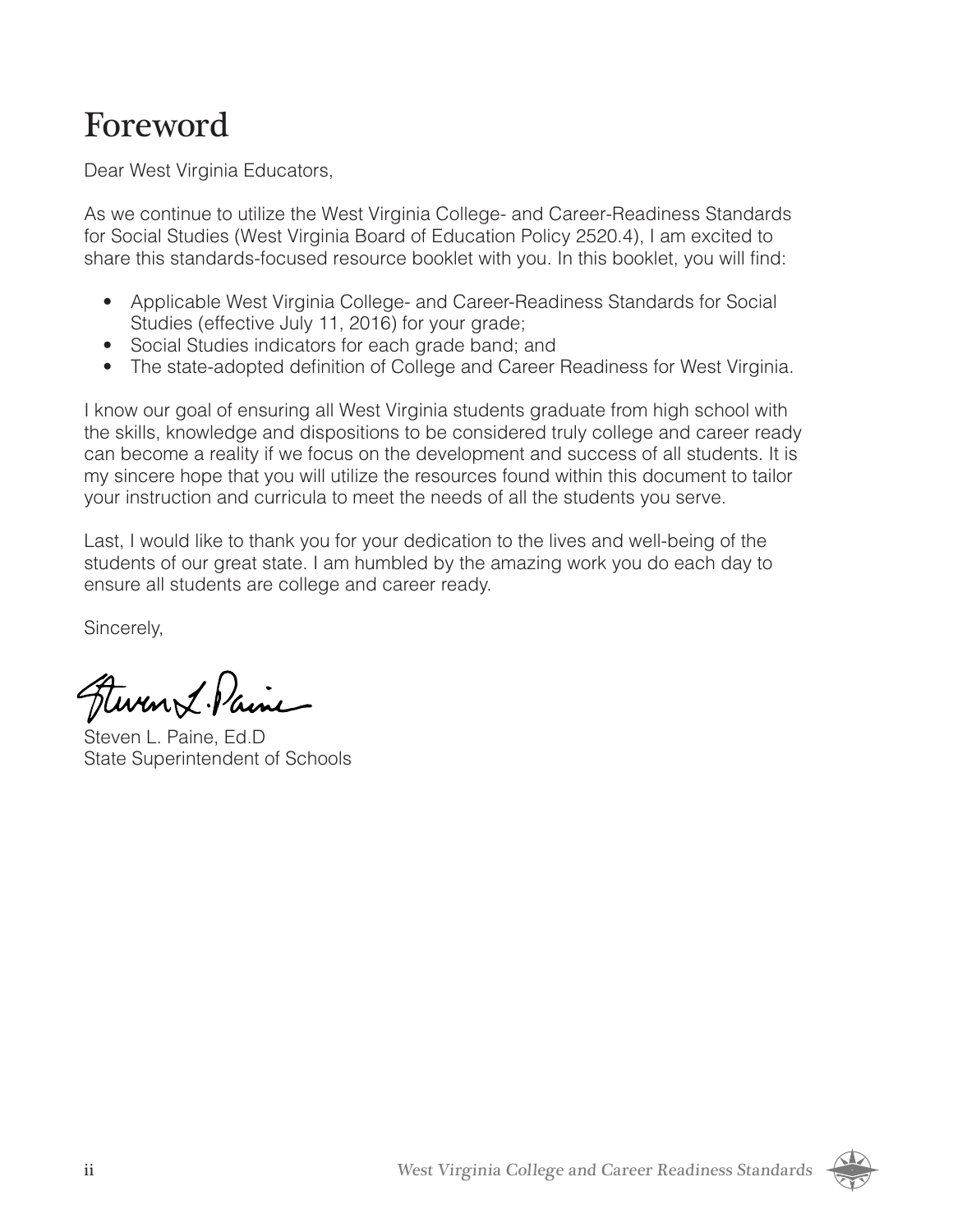## College- and Career-Readiness in West Virginia

West Virginia's College- and Career-Readiness Standards have been developed with the goal of preparing students for a wide range of high-quality, post-secondary opportunities. Specifically, collegeand career-readiness refers to the knowledge, skills, and dispositions needed to be successful in higher education and/or training that lead to gainful employment. The West Virginia College- and Career-Readiness Standards establish a set of knowledge and skills that all individuals need to transition into higher education or the workplace, as both realms share many expectations. All students throughout their educational experience should develop a full understanding of the career opportunities available, the education necessary to be successful in their chosen pathway, and a plan to attain their goals.

## College- and Career-Readiness in the Social Studies Content Area

West Virginia's College- and Career-Readiness Standards for Social Studies promote proficiency in civics, economics, geography, and history. Students will develop problem solving and critical thinking skills independently and collaboratively as they engage in informed inquiry in social studies. Collegeand career-readiness is supported in social studies as students acquire and further develop their abilities to be critical consumers of what they read or hear and to be informed sources when they write or speak.

The overarching goal of the standards is to give educators the opportunity to build a rigorous, relevant, challenging and developmentally appropriate social studies curriculum that prepares students for college- and career-readiness. West Virginia educators played a key role in shaping the content standards to align with the best practices in the field of social studies education. The contributions of these professionals were critical in creating a policy that is meaningful to classroom teachers and appears in a format that can easily be used and understood.

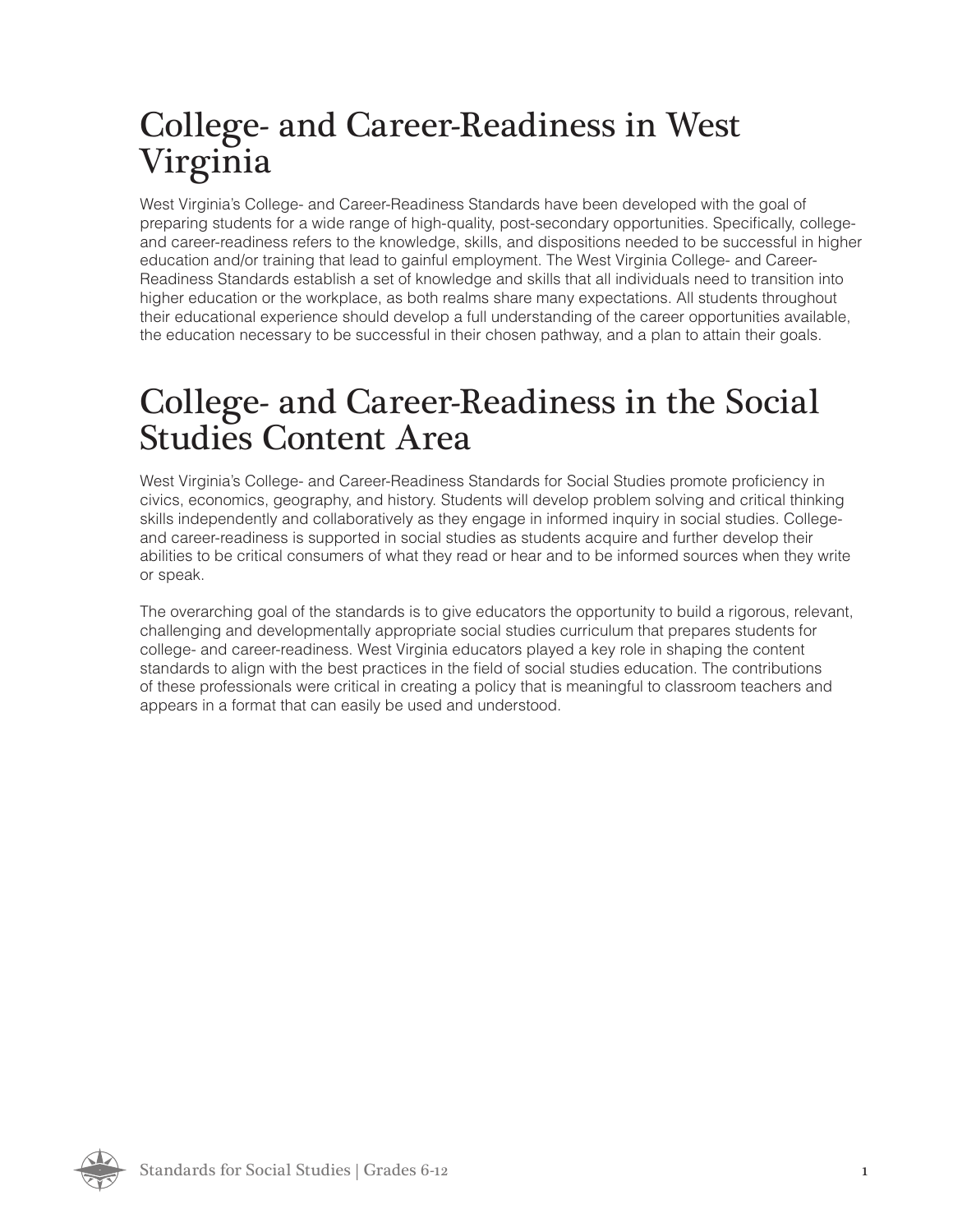## Explanation of Terms

**Standards** are the expectations for what students should know, understand, and be able to do; standards represent educational goals.

#### Numbering of Standards

The numbering for each standard is composed of three parts, each part separated by a period:

- the content area code (e.g., SS for Social Studies),
- the grade level or high school content area, and
- the standard.

Illustration: SS.3.1 refers to Social Studies, grade 3, standard 1. SS.W.20 refers to high school World Studies standard 20.

#### Abbreviations:

W – World Studies

- US United States Studies
- USC United States Studies Comprehensive
- CS Contemporary Studies
- C Civics
- E Economics
- G Geography
- S Sociology
- P Psychology

The following four areas of social studies form all the courses in grades K-8 and the majority of the high school courses that are not content specific (e.g. geography and economics):

#### **Civics**

Civics addresses both citizenship and political systems. Citizenship education prepares students to be informed, active, and effective citizens who accept their responsibilities, understand their privileges and rights, and participate actively in society and government. To be successful participants in society, students must understand how to build social capital (a network of social relationships) that encourages reciprocity and trust, two characteristics of civic virtue and good citizenship. Students must be able to research issues, form reasoned opinions, support their positions and engage in the political process. Students exercise tolerance and empathy, respect the rights of others, and share a concern for the common good while acting responsibly with the interests of the larger community in mind. Students must learn and practice intellectual and participatory skills essential for an involved citizenry. To develop these skills, the curriculum must extend beyond the school to include experiences in the workplace and service in the community. While studying political systems, students develop global awareness and study the foundations of various world governments and the strategies they employ to achieve their goals. With respect to the United States, students learn the underlying principles of representative democracy, the constitutional separation of powers, and the rule of law. Students learn the origins and meaning of the principles, ideals, and core democratic values expressed in the foundational documents of the United States. Students recognize the need for authority, government, and the rights and responsibilities of citizens.

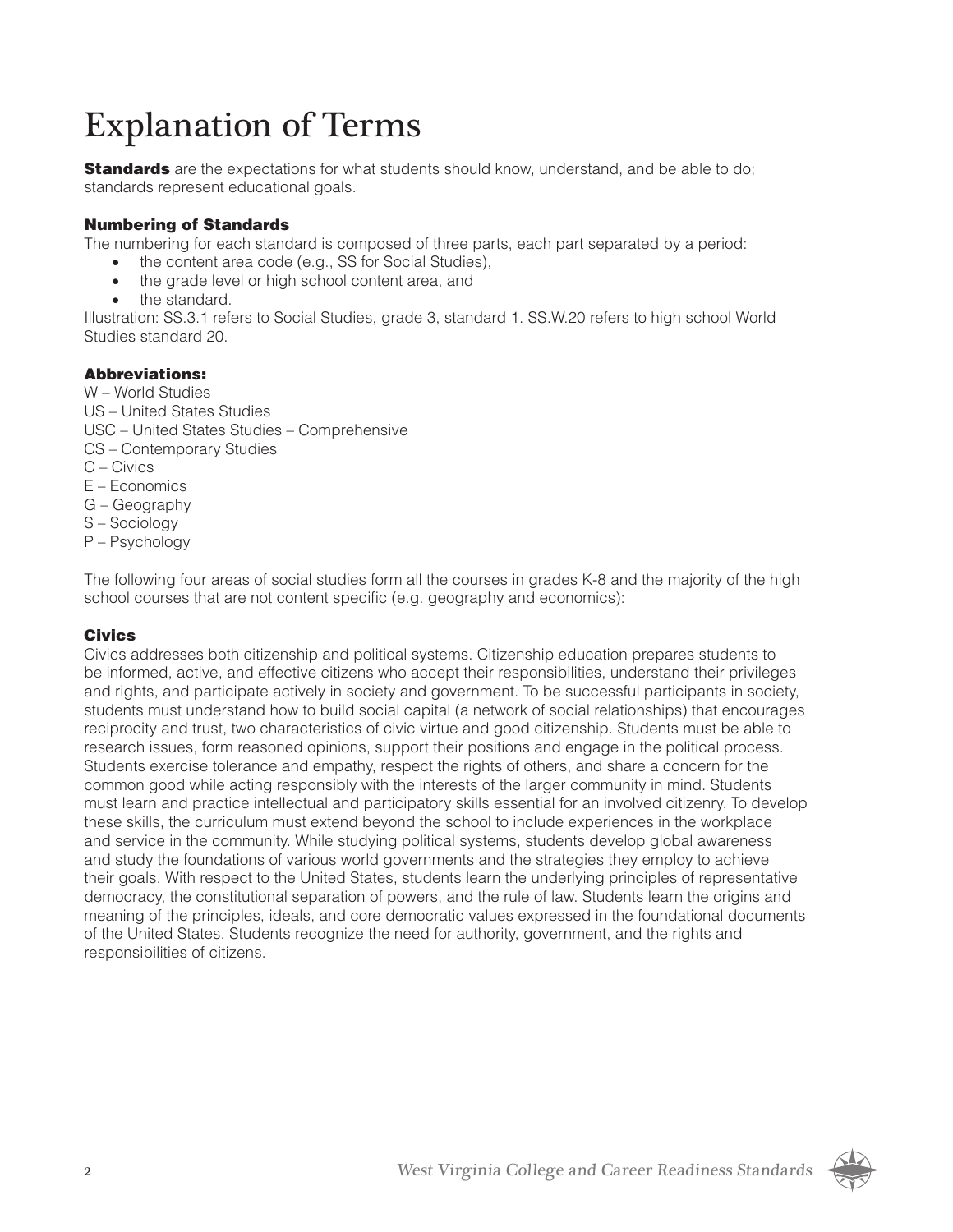#### **Economics**

Economics analyzes the production, allocation, distribution, and use of resources. The economic principles include an understanding of scarcity and choice, productivity, markets and prices, supply and demand, competition, role of government, international trade factors, and consumer decisions in a global economy. Understanding economic principles, whole economies and the interactions between different types of economies helps students comprehend the exchange of information, capital, and products across the globe. Learners investigate economic principles and their application to historical situations. Learners will work cooperatively and individually to analyze how basic economic principles affect their daily lives. Students become financially responsible by examining the consequences of and practicing personal financial decision-making.

#### Geography

Geography encompasses physical and human systems and the interactions between them on local and global scales. People interact with the natural world in culturally distinct ways to produce unique places, which change over time. New technologies and perspectives of geography provide students with an understanding of the world, and the ability to evaluate information in spatial terms. The geography standards stress the world in which we live and the role of the U.S. in the global community. Students use geographic perspectives and technology to interpret culture, environment, and the connection between them. Students collaborate with one another and work individually using geographic skills and tools to ask geographic questions based on the five themes of geography (location, place, humanenvironmental interaction, movement, and regions). They acquire the necessary information, organize and analyze the information, and respond to those geographic questions. Students examine the varying ways in which people interact with their environments and appreciate the diversity and similarities of cultures and places created by those interactions.

#### **History**

History organizes events and phenomena in terms of when they occurred and examines where, how, and why they took place. Students study how individuals and societies have changed and interacted over time. They organize events through chronologies and evaluate cause-and-effect relationships among them. Students analyze how individuals, groups and nations have shaped cultural heritages. They gather historical data, examine, analyze, and interpret this data, and present their results in a clear, critical manner. Students study origins and evolutions of culture hearths, settlements, civilizations, states, nations, nation-states, governments and economic developments. Through history, students understand the identity and origins of their families, communities, state and nation. Through history, students recognize the influence of world events on the development of the United States and they evaluate the influence of the United States on the world. Understanding the past helps students prepare for today and the events of the future.

#### College- and Career-Readiness Indicators by Grade Band for Social Studies

The middle school and high school standards on the following pages define what students should know, understand, and be able to do by the end of each grade. The College- and Career-Readiness Indicators, provided in two grade bands – middle school and high school - and grade-specific standards are necessary complements – the former providing broad standards, the latter providing additional specificity – that together define the skills and understandings that all students must demonstrate.

#### Integration of Literacy in Social Studies

Literacy strategies and skills are applied as students acquire information and communicate their learning and understanding of social studies. Integration of literacy in social studies is critical for student success. It is essential that instruction in literacy strategy and skills be purposefully and appropriately planned and embedded within social studies instruction.

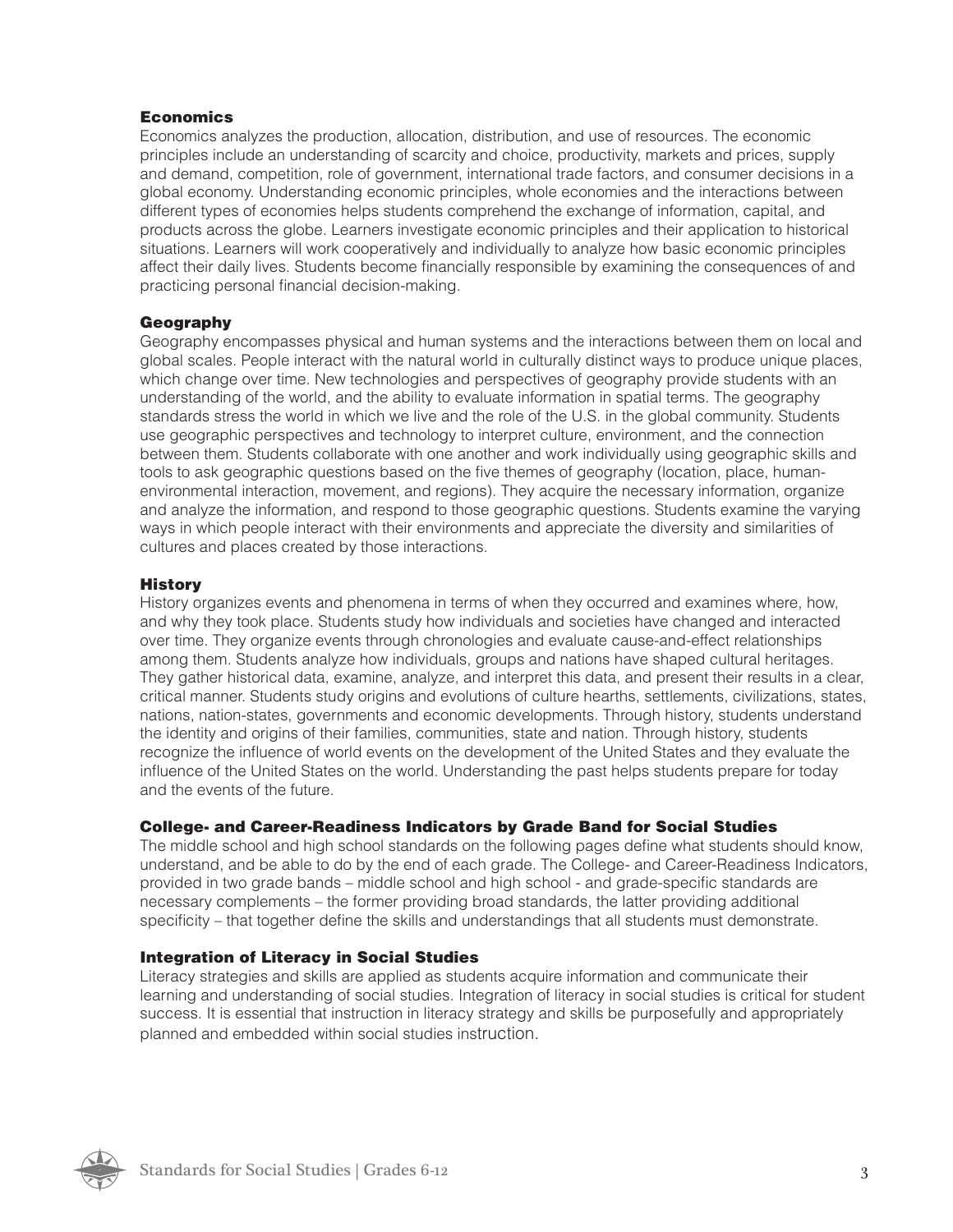## Social Studies Indicators Grades 6 – 8

All West Virginia teachers are responsible for classroom instruction that integrates content standards, foundational skills, literacy, learning skills, and developing technology tools. Students in grades six through eight advance through a developmentally-appropriate progression of standards. The following chart represents the components of social studies that are developed in grades 6-8.

| <b>6-8 Social Studies Indicators</b>                                                                                                                                                                                                                                                                                                                                                                                                                                                                                                                                                                                                                                                                                                                                                                                                                                                   |                                                                                                                                                                                                                                                                                                                                                                                                                                                                                                                                                                                                                                                                                                                                                                                                                                                                                                                                                     |
|----------------------------------------------------------------------------------------------------------------------------------------------------------------------------------------------------------------------------------------------------------------------------------------------------------------------------------------------------------------------------------------------------------------------------------------------------------------------------------------------------------------------------------------------------------------------------------------------------------------------------------------------------------------------------------------------------------------------------------------------------------------------------------------------------------------------------------------------------------------------------------------|-----------------------------------------------------------------------------------------------------------------------------------------------------------------------------------------------------------------------------------------------------------------------------------------------------------------------------------------------------------------------------------------------------------------------------------------------------------------------------------------------------------------------------------------------------------------------------------------------------------------------------------------------------------------------------------------------------------------------------------------------------------------------------------------------------------------------------------------------------------------------------------------------------------------------------------------------------|
| Develop questions through investigations.<br>$\bullet$<br>Apply disciplinary concepts and tools.<br>Evaluate sources and use evidence.<br>Communicate conclusions and take informed action.<br><b>Civics</b>                                                                                                                                                                                                                                                                                                                                                                                                                                                                                                                                                                                                                                                                           | <b>Economics</b>                                                                                                                                                                                                                                                                                                                                                                                                                                                                                                                                                                                                                                                                                                                                                                                                                                                                                                                                    |
| Distinguish the powers and responsibilities of<br>citizens, political parties, interest groups and<br>the media.<br>Explain specific roles played by citizens<br>(such as voters, jurors, taxpayers, members<br>of the armed forces, petitioners, protesters,<br>and office-holders).<br>Examine the origins, purposes, and impact of<br>constitutions, laws, treaties, and international<br>agreements.<br>Explain the powers and limits of the three<br>branches of government.<br>Explain the origins, functions, and structure<br>of government with reference to the U.S.<br>Constitution, state constitutions, and selected<br>other systems of government.<br>Assess specific rules and laws (both actual<br>and proposed) as a means of addressing<br>public problems.<br>Compare historical and contemporary means<br>of changing societies and promoting the<br>common good. | Explain how economic decisions affect the<br>$\bullet$<br>well-being of individuals, businesses, and<br>society.<br>Evaluate alternative approaches or solutions<br>to current economic issues in terms of benefits<br>and costs for different groups and society as<br>a whole.<br>Explain the roles of buyers and sellers in<br>product, labor, and financial markets.<br>Explain how changes in supply and demand<br>$\bullet$<br>cause changes in prices and quantities of<br>goods, and services, labor, and credit.<br>Analyze the role of innovation and<br>entrepreneurship in a market economy.<br>Describe the roles of institutions such as<br>$\bullet$<br>corporations, non-profits, and labor unions in<br>a market economy.<br>Explain how inflation, deflation, and<br>unemployment affect different groups.<br>Explain barriers and benefits to trade and<br>$\bullet$<br>how they affect individuals, businesses, and<br>society. |

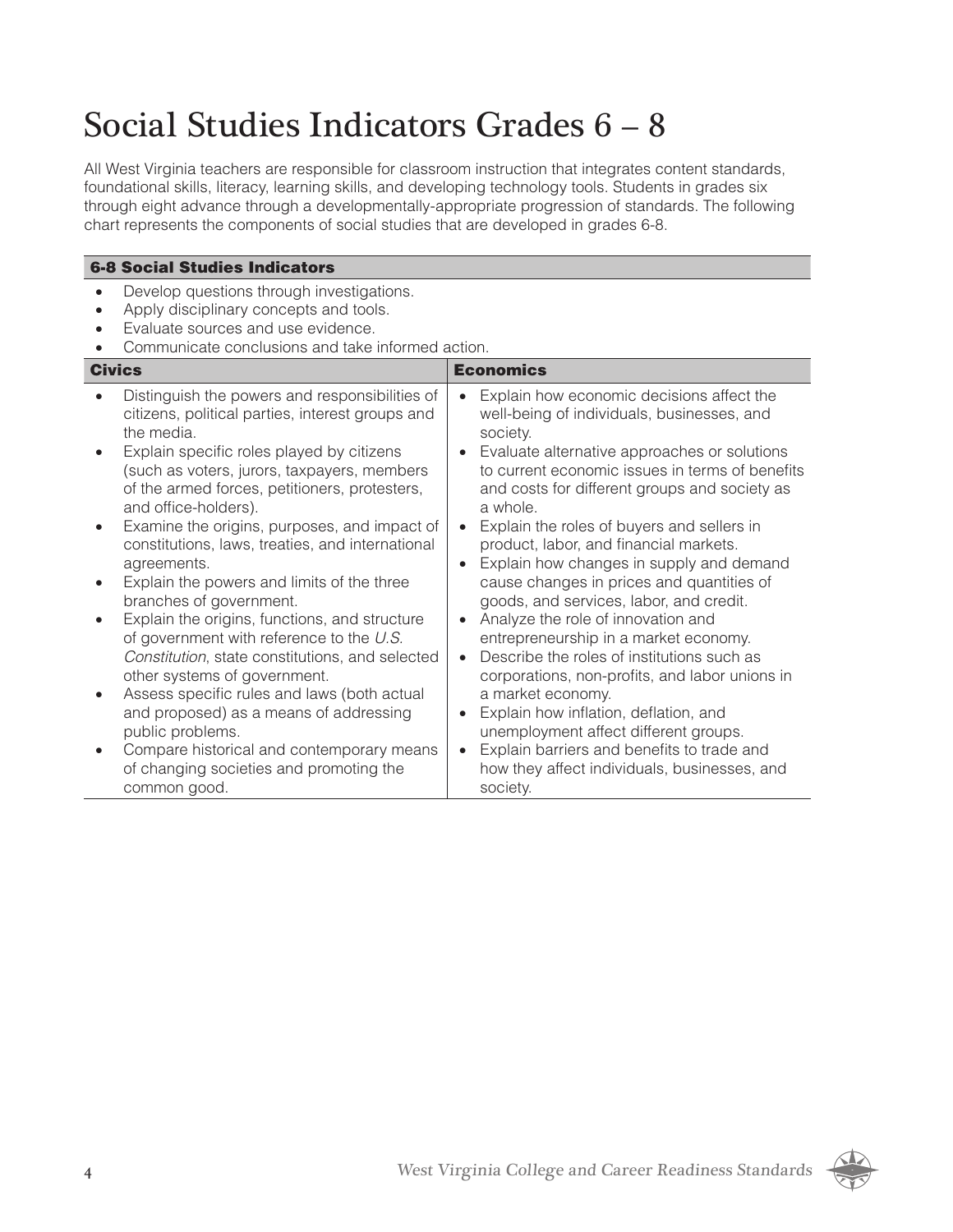| <b>Geography</b>                                                                                                                                                                                                                                                                                                                                                                                                                                                                                                                                                                                                                                                                                                                                                                                                                                                                                                                                                                                                                                                                                                                    | <b>History and Literacy</b>                                                                                                                                                                                                                                                                                                                                                                                                                                                                                                                                                                                                                                                                                                                                                                                                                                                                                                                                                                                                                                                                                                                                                                                                                                                                                      |  |
|-------------------------------------------------------------------------------------------------------------------------------------------------------------------------------------------------------------------------------------------------------------------------------------------------------------------------------------------------------------------------------------------------------------------------------------------------------------------------------------------------------------------------------------------------------------------------------------------------------------------------------------------------------------------------------------------------------------------------------------------------------------------------------------------------------------------------------------------------------------------------------------------------------------------------------------------------------------------------------------------------------------------------------------------------------------------------------------------------------------------------------------|------------------------------------------------------------------------------------------------------------------------------------------------------------------------------------------------------------------------------------------------------------------------------------------------------------------------------------------------------------------------------------------------------------------------------------------------------------------------------------------------------------------------------------------------------------------------------------------------------------------------------------------------------------------------------------------------------------------------------------------------------------------------------------------------------------------------------------------------------------------------------------------------------------------------------------------------------------------------------------------------------------------------------------------------------------------------------------------------------------------------------------------------------------------------------------------------------------------------------------------------------------------------------------------------------------------|--|
| Construct maps to represent and explain the<br>spatial patterns of cultural and environmental<br>characteristics.<br>Use maps, satellite images, photographs,<br>and other representations to explain<br>relationships between the locations of<br>places and regions and changes in their<br>environmental characteristics.<br>Use paper based and electronic mapping<br>and graphing techniques to represent<br>and analyze spatial patterns of different<br>environmental and cultural characteristics.<br>Explain how cultural patterns and economic<br>decisions influence environments and the<br>daily lives of people in both nearby and<br>distant places over time.<br>Explain how changes in transportation<br>and communication technology influence<br>the spatial connections among human<br>settlements and affect the diffusion of ideas<br>and cultural practices.<br>Analyze the ways in which cultural and<br>environmental characteristics vary among<br>various regions of the world.<br>Explain how global changes in population<br>distribution patterns affect changes in land<br>use in particular places. | Analyze connections among events and<br>$\bullet$<br>developments in broader historical contexts.<br>Use questions generated about individuals<br>$\bullet$<br>and groups to analyze why they, and the<br>developments they shaped, are seen as<br>historically significant.<br>Analyze multiple factors that influence<br>people's perspectives during different<br>historical eras.<br>Analyze how people's perspectives have<br>changed and how those perspectives have<br>influenced what information is available in the<br>historical sources they created.<br>Use questions generated about multiple<br>$\bullet$<br>historical sources to identify further areas of<br>inquiry and additional sources.<br>Explain multiple causes and effects of events<br>and developments in the past.<br>Evaluate the relative influence of various<br>causes of events and developments in the<br>past.<br>Organize applicable evidence into a coherent<br>argument about the past.<br>Read and comprehend history/social studies<br>texts at or above grade level text complexity<br>band independently and proficiently.<br>Write informative/explanatory texts, including<br>$\bullet$<br>narration of historical events.<br>Conduct short research projects to answer a<br>question, drawing on several sources. |  |

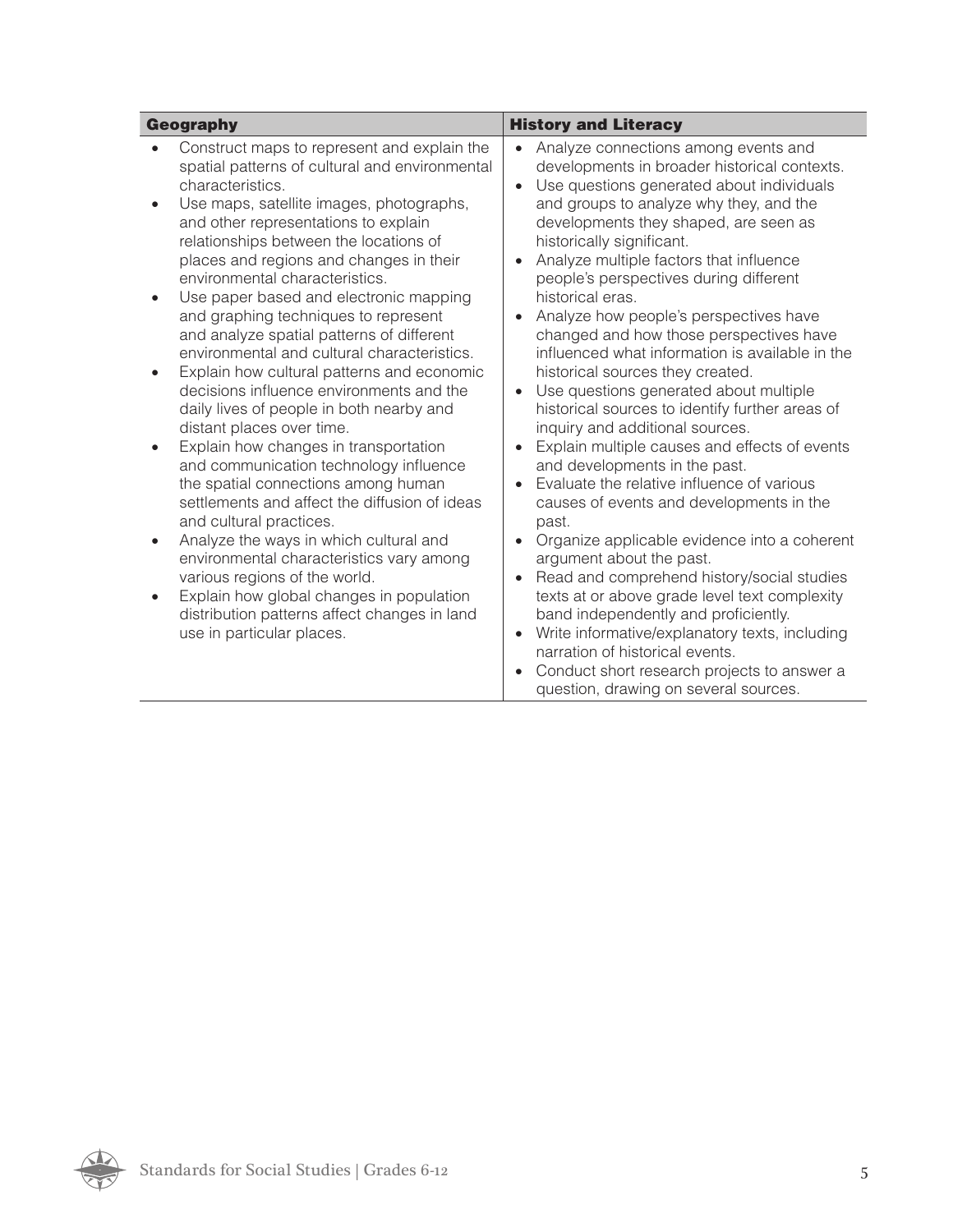### Sixth Grade Standards

Sixth Grade Social Studies expands the role of citizenship and patriotism. Students learn about the roles and functions governments play in world events and organizations that help resolve conflicts. Students will use both current and historical maps to explain the effects of major events on political boundaries around the world. Students will learn how the economy is affected by trade and trade organizations, technology, and renewable and nonrenewable resources as well as world conflicts. The causes and responses to world conflicts from World War I to present day will be evaluated.

| <b>Civics</b> |                                                                                                                                                                                                                                                                                 |  |
|---------------|---------------------------------------------------------------------------------------------------------------------------------------------------------------------------------------------------------------------------------------------------------------------------------|--|
| SS.6.1        | Apply the process of how a bill becomes a law to follow a current legislative bill.                                                                                                                                                                                             |  |
| SS.6.2        | Compare and contrast different forms of government worldwide and their influence<br>on historic world events:<br>The Great Depression<br>World War I<br>World War II<br>9/11                                                                                                    |  |
| SS.6.3        | Identify the structure of the United States Congress and the constitutional<br>requirements of congressional membership.                                                                                                                                                        |  |
| SS.6.4        | Identify current key figures in United States government:<br>President<br>Vice President<br>Speaker of the House<br>Secretary of State<br>$\bullet$<br>Current members of Congress from West Virginia                                                                           |  |
| SS.6.5        | Examine and analyze various acts of patriotism and civil discourse in response<br>to events throughout United States history (e.g., support of American military<br>during wartime, Vietnam protests, Civil Rights, respect for the flag and response of<br>Americans to 9/11). |  |
| SS.6.6        | Identify global relief and development organizations and examine how they provide<br>global aid and support (e.g., Red Cross, UNICEF, Doctors without Borders, Engineers<br>without Borders and World Health Organization).                                                     |  |
| SS.6.7        | Research and organize information about an issue of global concern from multiple<br>points of view (e.g., ecology, natural resources, and human rights).                                                                                                                        |  |

| <b>Economics</b> |                                                                                                                                                                                                         |
|------------------|---------------------------------------------------------------------------------------------------------------------------------------------------------------------------------------------------------|
| SS.6.8           | Compare and contrast the basic characteristics of communism, socialism and<br>capitalism.                                                                                                               |
| SS.6.9           | Identify examples of renewable and non-renewable resources and analyze the<br>factors that affect these resources on the individual, local, and national economies<br>(e.g., hurricanes, floods, etc.). |
| SS.6.10          | Define NAFTA and summarize its effects on the United States economy.                                                                                                                                    |
| SS.6.11          | Compare and contrast government economic policy beginning with the Reagan era<br>through present day.                                                                                                   |
| SS.6.12          | Classify and evaluate the different types of world trade organizations (e.g., trade,<br>military and health).                                                                                           |
| SS.6.13          | Assess the economic impact of technology on world regions throughout history.                                                                                                                           |

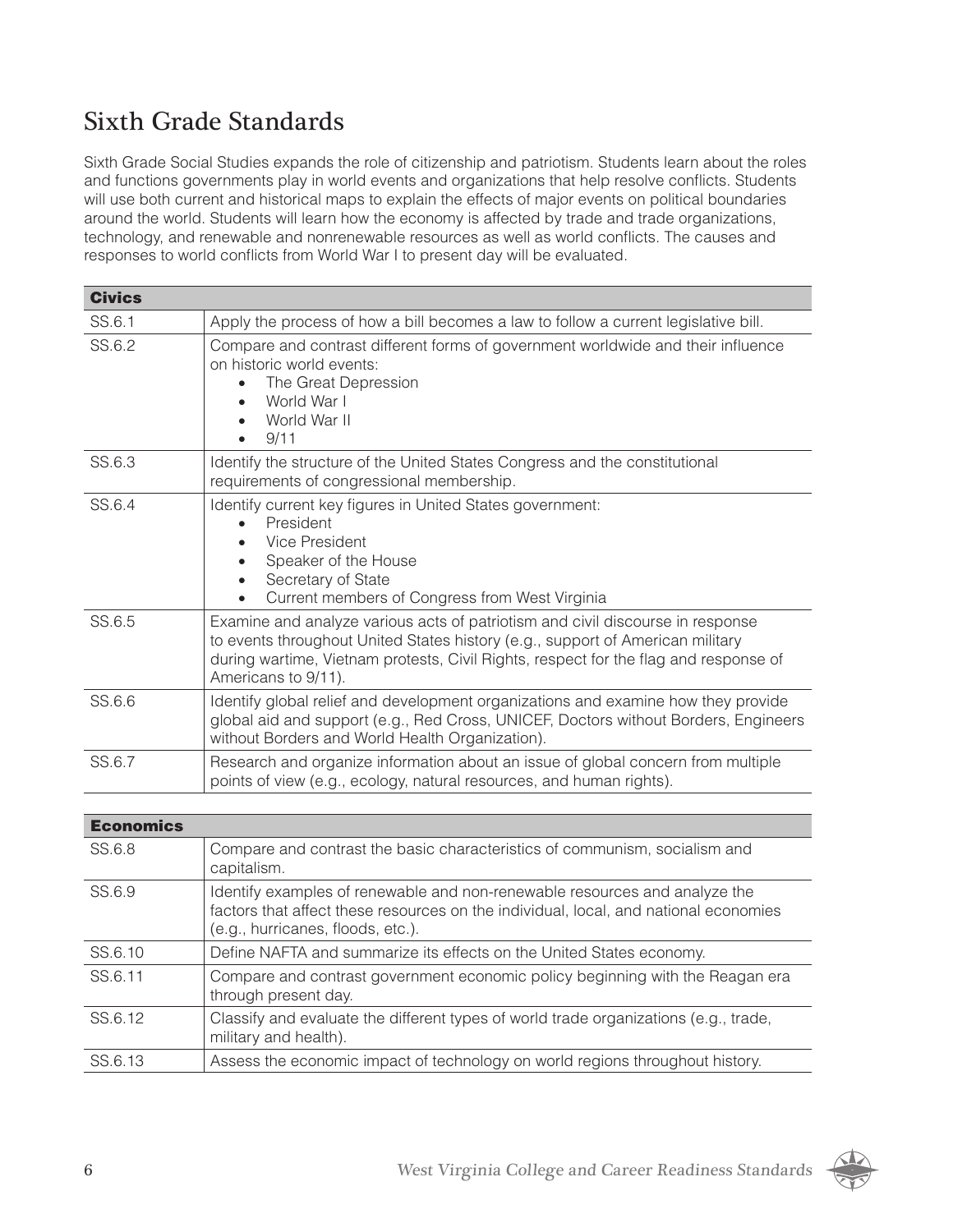| Geography |                                                                                                                                                                                                                                                     |
|-----------|-----------------------------------------------------------------------------------------------------------------------------------------------------------------------------------------------------------------------------------------------------|
| SS.6.14   | Identify geographic features that have influenced the safety of the United States and<br>isolated it from conflicts abroad.                                                                                                                         |
| SS.6.15   | Compare and contrast historical maps and identify the changes in political<br>boundaries as a result of conflicts.                                                                                                                                  |
| SS.6.16   | Examine population data from the U.S. Census Bureau and infer the reasons for<br>changes and differences in various areas (e.g., difference between rural and urban<br>areas).                                                                      |
| SS.6.17   | Determine the time of specific world locations using a world time zone map.                                                                                                                                                                         |
| SS.6.18   | Locate the major waterways of North America, South America, Europe, and the<br>Middle East and examine their impact on transportation and trade (e.g., discuss how<br>the opening of the Erie Canal contributed to the rise of cities in New York). |

| <b>History</b> |                                                                                                                                                                                                                                                                                                                                                                                                                                                                                                                                                                                                                                                                                                                                                                                                                                                                                                                                                                                                                                                                             |  |  |
|----------------|-----------------------------------------------------------------------------------------------------------------------------------------------------------------------------------------------------------------------------------------------------------------------------------------------------------------------------------------------------------------------------------------------------------------------------------------------------------------------------------------------------------------------------------------------------------------------------------------------------------------------------------------------------------------------------------------------------------------------------------------------------------------------------------------------------------------------------------------------------------------------------------------------------------------------------------------------------------------------------------------------------------------------------------------------------------------------------|--|--|
| SS.6.19        | Demonstrate an understanding of the causes, key events and outcomes of World War I.<br>Explain the key events that led to the outbreak of World War I, including the<br>rise of nationalism, imperialism and militarism.<br>Chart the sequence of events that led to the United States' entry into World<br>$\bullet$<br>War I.<br>Analyze the role of propaganda in influencing the United States to enter<br>World War I.<br>Explain the outcomes and effects of World War I including the conditions and<br>failures of the League of Nations and the Treaty of Versailles.                                                                                                                                                                                                                                                                                                                                                                                                                                                                                              |  |  |
| SS.6.20        | Explain the global causes and effects of the Great Depression.<br>Identify the economic conditions around the world that existed following<br>$\bullet$<br>World War I.<br>Examine and categorize causes of the Great Depression worldwide.<br>$\bullet$<br>Analyze the political response to the economic and social conditions of the<br>$\bullet$<br>Great Depression in the United States and Germany.                                                                                                                                                                                                                                                                                                                                                                                                                                                                                                                                                                                                                                                                  |  |  |
| SS.6.21        | Demonstrate an understanding of the causes, key events, and outcomes of World<br>War II.<br>Summarize the rise of totalitarian governments in Germany, Italy, Japan, and<br>$\bullet$<br>the Soviet Union.<br>Examine the political and economic transformation of Western and Eastern<br>$\bullet$<br>Europe after World War II, identifying the significance of the Truman Doctrine,<br>the Marshall Plan, the North Atlantic Treaty Organization (NATO), the United<br>Nations, the Warsaw Pact and the European Economic Community.<br>Analyze the role of appeasement and isolationism as an attempt to avoid war.<br>$\bullet$<br>Analyze the role of strong leadership during the war and critique their<br>$\bullet$<br>responses to the conflict.<br>Investigate the role of the United States in World War II.<br>$\bullet$<br>Cite evidence of the human rights violations during times of war.<br>$\bullet$<br>Illustrate the US civilian response on the home-front to the war (e.g., "Rosie<br>$\bullet$<br>the Riveters," victory gardens, rationing, etc.). |  |  |

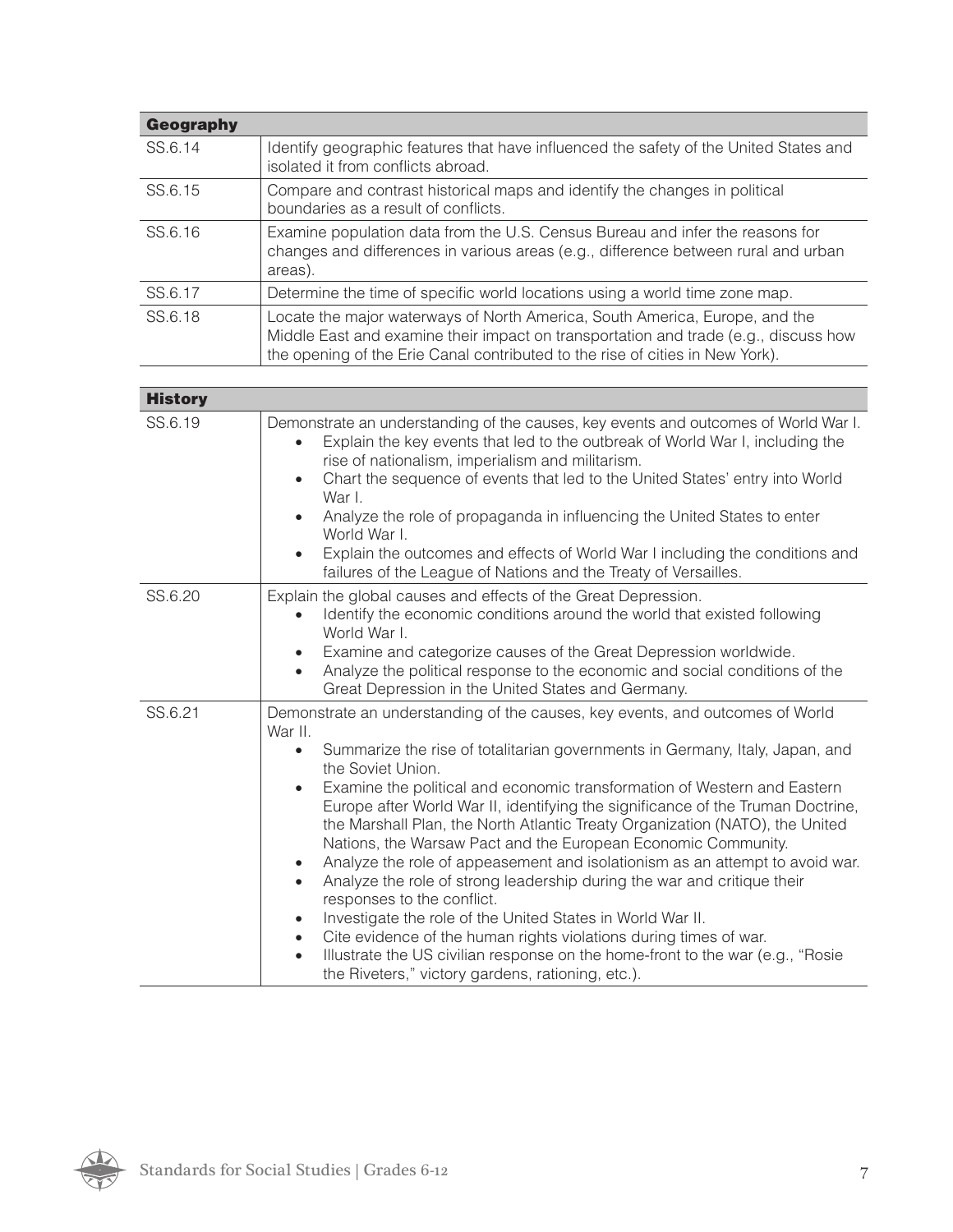| SS.6.22 | Demonstrate an understanding of global developments following World War II<br>including the impact of the Cold War on the world.                                                                                                      |
|---------|---------------------------------------------------------------------------------------------------------------------------------------------------------------------------------------------------------------------------------------|
|         | Cite evidence of the United States' and Soviet Union's dominance as<br>superpowers following World War II.                                                                                                                            |
|         | Outline the US policy of containment and the social effects of this policy.<br>Summarize the events of the Cold War (e.g., Korean conflict, Vietnam, Cuban<br>$\bullet$<br>Missile Crisis and Space Race).                            |
|         | Describe the Soviet Union's domination of Eastern Europe, the rise of the<br>$\bullet$<br>Communist party in China and the building of the Berlin Wall.<br>Analyze the role of strong leadership in ending the Cold War.<br>$\bullet$ |
|         | Debate the pros and cons of the impact of nuclear power and analyze how it<br>$\bullet$<br>might relate to the issue of atomic weapons.                                                                                               |
| SS.6.23 | Identify the key figures, events and philosophies of the US Civil Rights Movement.<br>Trace the development of Civil Rights for minority groups in the United States<br>(e.g., women and African Americans).                          |
|         | Identify key figures and key events in movements for civil rights.                                                                                                                                                                    |
| SS.6.24 | Demonstrate an understanding of the causes and effects of the world conflicts in the<br>late 20 <sup>th</sup> and early 21 <sup>st</sup> centuries.                                                                                   |
|         | Analyze the role of natural resources in Middle Eastern conflicts.<br>Describe the role of geo-politics in historic events.<br>$\bullet$                                                                                              |
|         | Identify the key figures in Middle Eastern conflicts and investigate the US<br>$\bullet$<br>reaction to these events (e.g., Saddam Hussein, Osama bin Laden, terrorism,<br>9/11, wars in Iraq and Afghanistan).                       |

### Seventh Grade Standards

Seventh Grade Social Studies focuses on the impact of the human/ environmental interaction in ancient civilizations, the rise of the European nations, and the Age of Imperialism. Students will learn about geographic regions through geography skills development. Economic knowledge will build to include the growth of mercantilism and the rise of the middle class. Students will classify and compare various forms of government and the relationship of nationalism and patriotism to those governments.

| <b>Civics</b> |                                                                                                                                                                                                                               |
|---------------|-------------------------------------------------------------------------------------------------------------------------------------------------------------------------------------------------------------------------------|
| SS.7.1        | Classify and compare various forms of government through the Age of Imperialism<br>(e.g., democracy, republic, absolute monarchy, constitutional monarchy, oligarchy,<br>dictatorship, theocracy, and parliamentary system).  |
| SS.7.2        | Recognize and examine patriotism and nationalism.                                                                                                                                                                             |
| SS.7.3        | Compare and contrast the roles, rights and responsibilities of free men, women,<br>children, slaves and foreigners across time in various civilizations. (e.g., ancient<br>civilizations, medieval times, and nation states). |
| SS 7.4        | Examine current world events to evaluate how the global landscape has changed<br>over time.                                                                                                                                   |

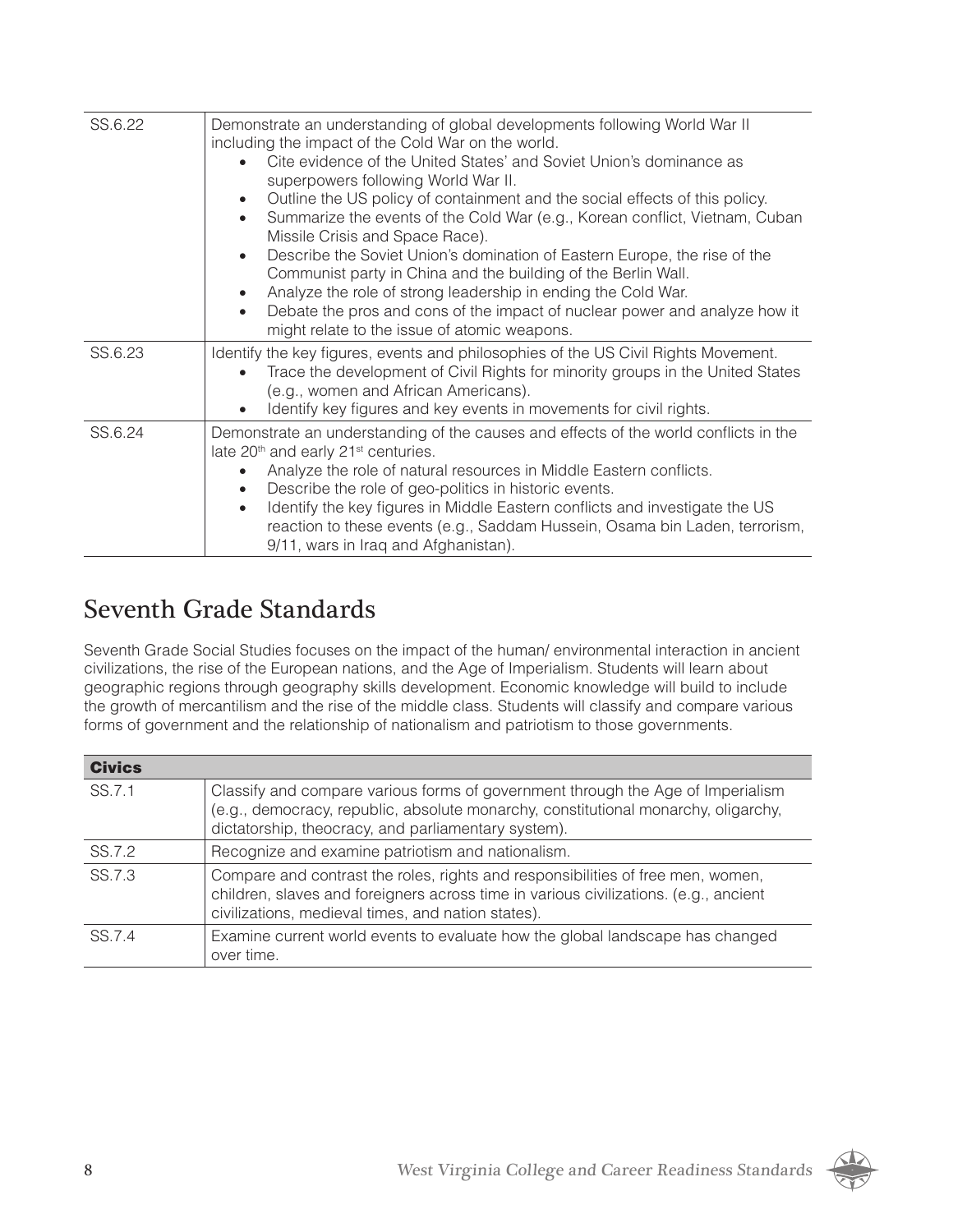| <b>Economics</b> |                                                                                                                                                                                                  |  |  |
|------------------|--------------------------------------------------------------------------------------------------------------------------------------------------------------------------------------------------|--|--|
| SS.7.5           | Due to a numbering error, SS.7.5 is actually SS.7.7 below. All the Grade 7 standards<br>are included in this document. From here through the end of Grade 7 the numbering<br>is simply off by 2. |  |  |
| SS.7.6           | Due to a numbering error, SS.7.6 is actually SS.7.8 below. All the Grade 7 standards<br>are included in this document. From here through the end of Grade 7 the numbering<br>is simply off by 2. |  |  |
| SS.7.7           | Summarize and give examples of basic economic terms (e.g., barter, supply,<br>demand, trade, interdependence, currency, and scarcity).                                                           |  |  |
| SS.7.8           | Differentiate between goods and services.                                                                                                                                                        |  |  |
| SS.7.9           | Compare the incentives of various countries to explore and settle new lands.                                                                                                                     |  |  |
| SS.7.10          | Trace how the emergence of traditional economies led to the development of<br>mercantilism and the rise of the middle class.                                                                     |  |  |
| SS.7.11          | Examine and draw conclusions about how the effects of natural and human events<br>influence an economy (e.g., environmental disasters, diseases, and war).                                       |  |  |
| SS.7.12          | Research and investigate how natural resources impact the economy.                                                                                                                               |  |  |
|                  |                                                                                                                                                                                                  |  |  |
| Geography        |                                                                                                                                                                                                  |  |  |

| ucuyi apily |                                                                                                                                                                                                                                                              |  |
|-------------|--------------------------------------------------------------------------------------------------------------------------------------------------------------------------------------------------------------------------------------------------------------|--|
| SS.7.13     | Use correct geographic terminology (e.g., absolute and relative location, latitude,<br>longitude, equator, prime meridian, time zones, and physical features of the earth) to<br>draw conclusions about information on a variety of maps, graphs and charts. |  |
| SS.7.14     | Identify, locate, and draw conclusions about information on a variety of maps (e.g.,<br>seven continents, bodies of water, countries, cities, climate regions, transportation<br>routes, and natural resources).                                             |  |
| SS.7.15     | Analyze the impact of cultural diffusion on a variety of regions.                                                                                                                                                                                            |  |
| SS.7.16     | Examine and summarize the effects of human/environmental interaction.                                                                                                                                                                                        |  |
| SS.7.17     | Evaluate the effects of physical geography and the changing nature of the earth's<br>surface on transportation, culture, economic activities, and urban areas.                                                                                               |  |
| SS.7.18     | Compare and contrast the geographic factors that contributed to the rise of early<br>civilizations and native cultures.                                                                                                                                      |  |

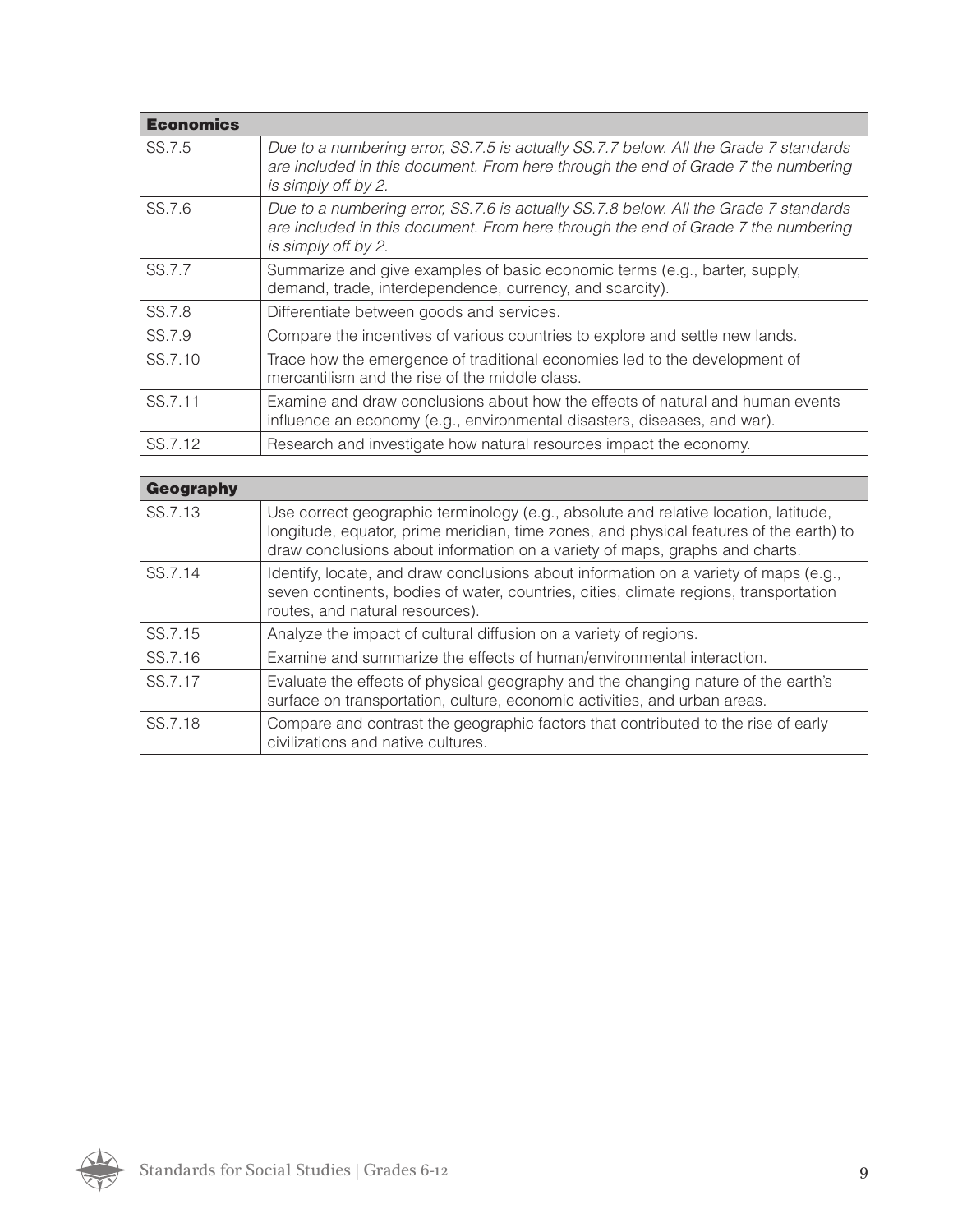| <b>History</b> |                                                                                                                                                                                                                                                                                                                                                                                                                                                                 |
|----------------|-----------------------------------------------------------------------------------------------------------------------------------------------------------------------------------------------------------------------------------------------------------------------------------------------------------------------------------------------------------------------------------------------------------------------------------------------------------------|
| SS.7.19        | Demonstrate an understanding of the ancient civilizations.<br>Identify the leaders and distinguish the basic principles and philosophies of<br>$\bullet$<br>the major religions in the world as they emerged and expanded.<br>Identify the contributions and influences of ancient civilizations and<br>$\bullet$<br>categorize the factors that led to their fall (e.g., philosophy, architecture,<br>civics, literature, the arts, science, and mathematics). |
| SS.7.20        | Demonstrate an understanding of the Middle Ages.<br>Analyze the rise of the European nation states and monarchies (e.g.,<br>$\bullet$<br>feudalism, peasants, serfs, manorial system, and centralized power).<br>Trace the course of the Crusades and the introduction of Asian and African<br>$\bullet$<br>ideas to Europe.<br>Discuss the preservation of ancient Greek and Roman learning and<br>$\bullet$<br>traditions, architecture and government.       |
| SS.7.21        | Demonstrate an understanding of the impact the Renaissance and Reformation had<br>on the world.<br>Summarize the origins and contributions of the Italian Renaissance and its<br>$\bullet$<br>spread throughout Europe (e.g., art, architecture, literature and music).<br>Identify key figures, causes, and events of the Reformation and the Counter<br>$\bullet$<br>Reformation.                                                                             |
| SS.7.22        | Demonstrate an understanding of imperialism throughout the world.<br>Summarize the establishment of colonies in Africa, Asia, the Americas, and<br>$\bullet$<br>Oceania.<br>Examine the development of triangular trade and illustrate its impact on the<br>$\bullet$<br>world.                                                                                                                                                                                 |

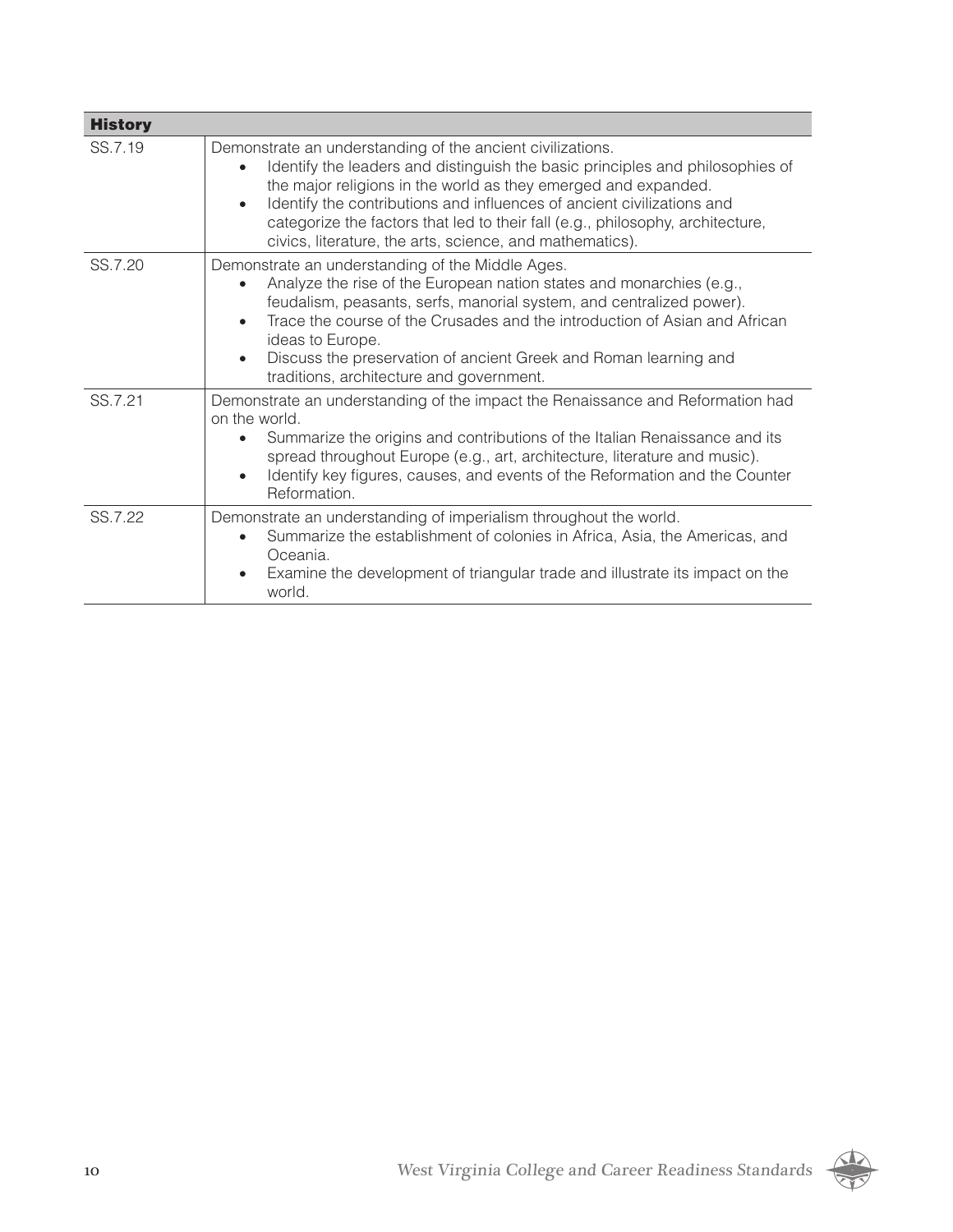### Eighth Grade Standards

Eighth Grade West Virginia Studies engages students in the comprehensive study of West Virginia from the Pre-Columbian period to the present day. Special emphasis is placed on the interdependence of geographic, cultural, political, environmental and economic factors affecting the development and future of the state. Students develop empathy for citizens worldwide as they demonstrate connections and loyalty to homeland. Students are actively engaged citizens of their school and community and develop national and global civic perspective, and responsibility. Students become economically literate to understand West Virginia's global connectivity in the marketplace both as a producer and a consumer of international goods and services. Students synthesize their information to predict the future development and evolution of their state.

| <b>Civics</b> |                                                                                                                                                                                                                                                                                                                                                                                                                                                                                                                                                                                                                                                                                                                                                                                                                                                                                                                                                                                                                                                                                                                                                                                         |  |
|---------------|-----------------------------------------------------------------------------------------------------------------------------------------------------------------------------------------------------------------------------------------------------------------------------------------------------------------------------------------------------------------------------------------------------------------------------------------------------------------------------------------------------------------------------------------------------------------------------------------------------------------------------------------------------------------------------------------------------------------------------------------------------------------------------------------------------------------------------------------------------------------------------------------------------------------------------------------------------------------------------------------------------------------------------------------------------------------------------------------------------------------------------------------------------------------------------------------|--|
| SS.8.1        | Demonstrate patriotism through the planning, participation and observance of<br>important anniversaries and remembrances (e.g., Pearl Harbor, Veterans' Day,<br>Constitution Day and Patriots Day).                                                                                                                                                                                                                                                                                                                                                                                                                                                                                                                                                                                                                                                                                                                                                                                                                                                                                                                                                                                     |  |
| SS.8.2        | Evaluate how citizens can influence and participate in government at the local,<br>state and national levels and assume the role of an active citizen participating in the<br>democratic process (e.g., lobbying, voting, community service, letter writing, and<br>school elections).                                                                                                                                                                                                                                                                                                                                                                                                                                                                                                                                                                                                                                                                                                                                                                                                                                                                                                  |  |
| SS.8.3        | Identify, analyze, and evaluate the responsibilities, privileges, and rights of citizens of<br>the state of West Virginia found in the state and national constitutions.                                                                                                                                                                                                                                                                                                                                                                                                                                                                                                                                                                                                                                                                                                                                                                                                                                                                                                                                                                                                                |  |
| SS.8.4        | Differentiate between the division of powers and responsibilities for each of the<br>executive, legislative, and judicial branches of the United States and West Virginia<br>governments, describe the system of checks and balances, and explore local forms<br>of government.<br>Analyze the functions and jurisdictions of the federal, state, local and special<br>courts (e.g., United States Supreme Court, state supreme court, circuit<br>courts, magistrate courts and family courts).<br>Cite the elected officials at the national, state and local levels, the<br>$\bullet$<br>constitutional requirements for election and responsibilities of each office.<br>Explain the amendment process of the West Virginia Constitution, give<br>$\bullet$<br>examples of amendments, and explain their purpose.<br>Explain the process of how a bill becomes a law in West Virginia.<br>$\bullet$<br>Identify and explain the various types of elections in West Virginia (e.g.,<br>$\bullet$<br>primary/general, state/local and partisan/non-partisan).<br>Compare and contrast the relationship and function of local, county, state,<br>$\bullet$<br>and national governments. |  |
| SS.8.5        | Predict the outcome of selected proposed bills in a current legislative session and<br>assume the role of a lawmaker in a mock legislature to pass a bill into law.                                                                                                                                                                                                                                                                                                                                                                                                                                                                                                                                                                                                                                                                                                                                                                                                                                                                                                                                                                                                                     |  |

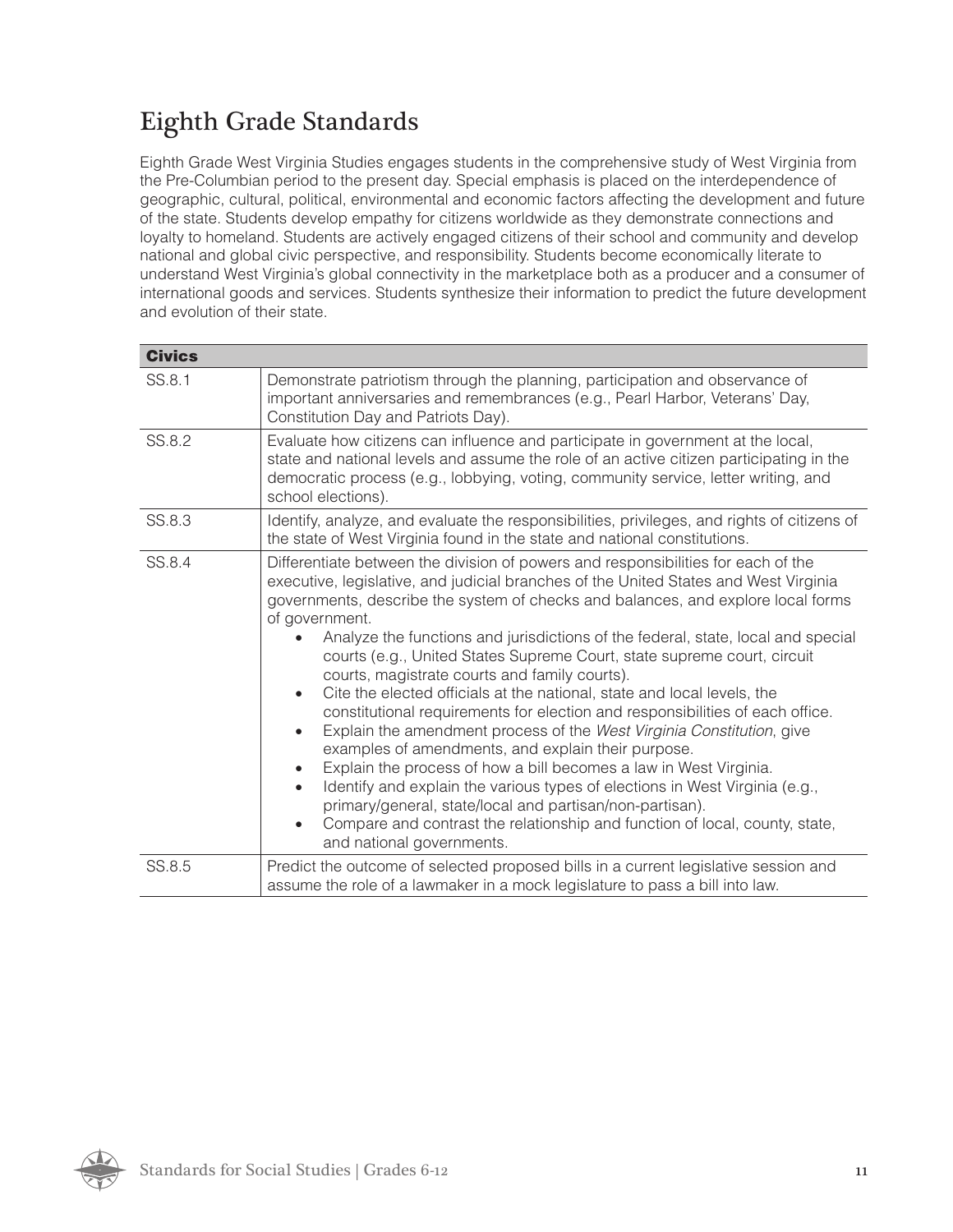| <b>Economics</b> |                                                                                                                                                                                                                                                                                                                                                                                                                                                                                                                                                                                                                                                         |
|------------------|---------------------------------------------------------------------------------------------------------------------------------------------------------------------------------------------------------------------------------------------------------------------------------------------------------------------------------------------------------------------------------------------------------------------------------------------------------------------------------------------------------------------------------------------------------------------------------------------------------------------------------------------------------|
| SS.8.6           | Evaluate West Virginia's role in the global economy as it relates to natural resources<br>and national/ international business and trade.                                                                                                                                                                                                                                                                                                                                                                                                                                                                                                               |
| SS.8.7           | Correlate West Virginia economic conditions with the effects on its citizens (e.g.,<br>employment, population, migration, and health).                                                                                                                                                                                                                                                                                                                                                                                                                                                                                                                  |
| SS.8.8           | Analyze the impact of absentee ownership, renewable and nonrenewable natural<br>resources, labor unionization, and the development of infrastructure on the economic<br>growth of West Virginia (e.g., railroad, major highways, internet and cellular service).                                                                                                                                                                                                                                                                                                                                                                                        |
| SS.8.9           | Research and cite industries and products that are vital to the economy of the<br>four regions of West Virginia both past and present, and categorize the related<br>occupations (e.g., tourism, coal, glass, timber, chemical, oil, natural gas, agriculture<br>service industries, and gaming).                                                                                                                                                                                                                                                                                                                                                       |
| SS.8.10          | Identify major sources of revenue and their use by West Virginia state and local<br>governments (e.g., property tax, income tax, licenses, excise tax, severance tax,<br>levies/bonds, gaming, and lottery).                                                                                                                                                                                                                                                                                                                                                                                                                                            |
| SS.8.11          | Compare and contrast the effects of technological/industrial advances as they relate<br>to economy vs. environment and their effects on the demographic profile of West<br>Virginia (e.g., entrepreneurial businesses, agriculture, tourism, education, interstate<br>commuters, mining, and natural gas).                                                                                                                                                                                                                                                                                                                                              |
| SS.8.12          | Examine financial aid planning opportunities and programs to help students and<br>families make sound college savings decisions.<br>Differentiate between the categories of financial aid (merit-based assistance,<br>$\bullet$<br>need-based assistance, grants, scholarships, work study, loans, self-help<br>aid).<br>Explore West Virginia's SMART529™ program and other college saving plans.<br>Create a Financial Aid and College Savings Plan utilizing free resources such<br>$\bullet$<br>as CFWV's Financial Aid Calculators, Scholarship Finder, and Financial Aid<br>Wizard.<br>Construct a personal budget that includes college savings. |

| <b>Geography</b> |                                                                                                                                                                                                                                                                                                             |
|------------------|-------------------------------------------------------------------------------------------------------------------------------------------------------------------------------------------------------------------------------------------------------------------------------------------------------------|
| SS.8.13          | Label the four major physical geographic regions, major rivers, landforms, natural/<br>manmade borders, points of interest, and bordering states on selected maps.                                                                                                                                          |
| SS.8.14          | Identify the 55 counties and major cities of West Virginia on a map and explain the<br>reason for the development of the major cities in their respective locations.                                                                                                                                        |
| SS.8.15          | Investigate climate, landforms, natural resources and population density in West<br>Virginia's geographical regions using special purpose maps and evaluate the impact<br>of people's lives and settlement patterns using Geographical Information Systems,<br>topographical maps, climate and census maps. |
| SS.8.16          | Illustrate how technological advances have affected the cultural isolation of West<br>Virginia (e.g., worldwide web, satellite communications, electronic devices, and<br>social media).                                                                                                                    |
| SS.8.17          | Analyze the geographic factors that led to development of agricultural, coal, glass,<br>chemical, metallurgic, and tourism industries in West Virginia (e.g., floods and coal<br>mining disasters).                                                                                                         |
| SS.8.18          | Identify West Virginia's exact and relative location on a variety of maps and globes by<br>using correct geographic vocabulary and graphic displays (e.g., neighboring states,<br>Tropic of Capricorn, time zones, and Equator).                                                                            |
| SS.8.19          | Identify the nine distinct tourist regions in the state of West Virginia and analyze which<br>geographic factors influence each region.                                                                                                                                                                     |

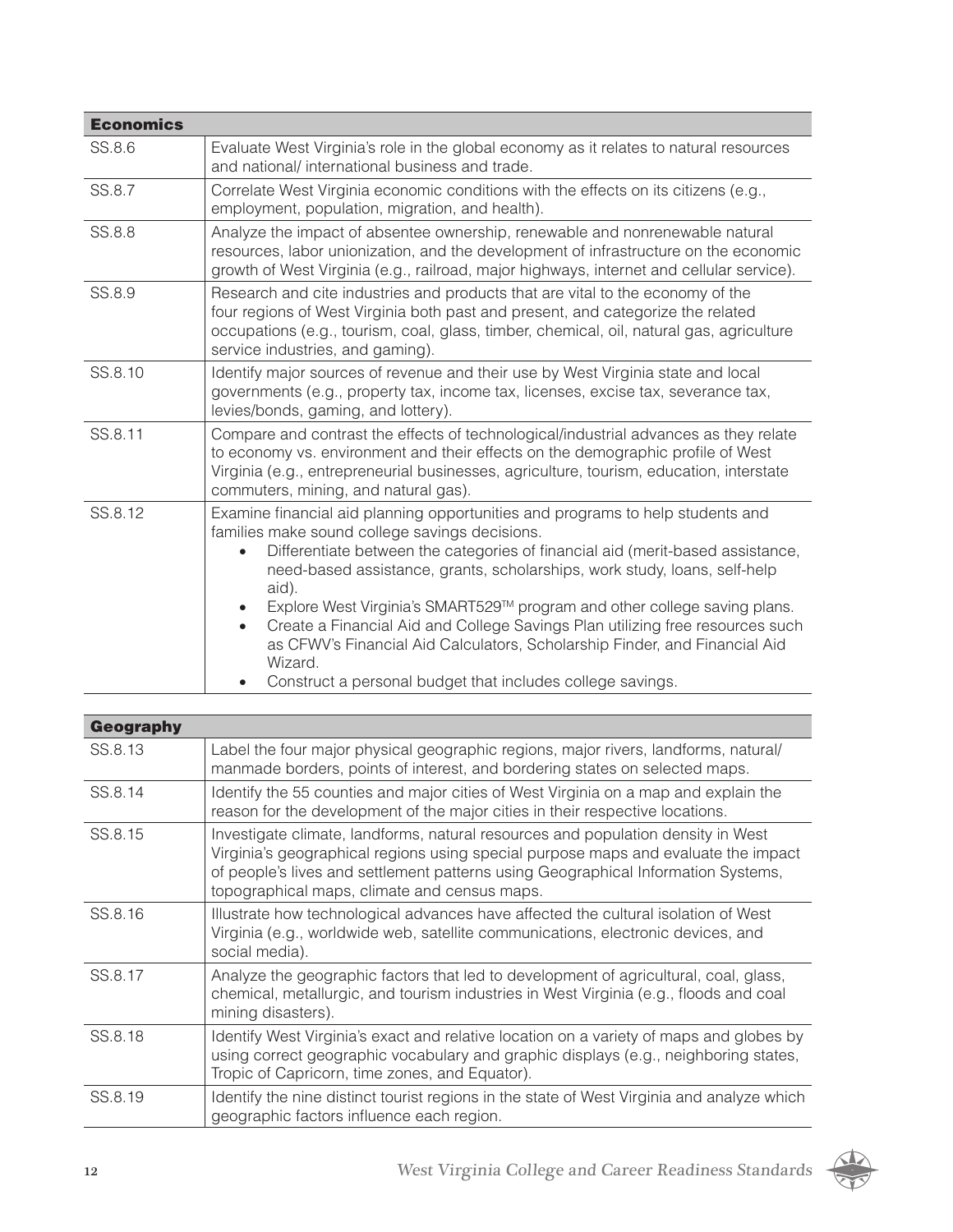| <b>History</b> |                                                                                                                                                                                                                                                                                                                                                                                                                                                                                                                                                                                                                                                                                                                                                                                                                                                                                                                                                                                                                                                                                                               |
|----------------|---------------------------------------------------------------------------------------------------------------------------------------------------------------------------------------------------------------------------------------------------------------------------------------------------------------------------------------------------------------------------------------------------------------------------------------------------------------------------------------------------------------------------------------------------------------------------------------------------------------------------------------------------------------------------------------------------------------------------------------------------------------------------------------------------------------------------------------------------------------------------------------------------------------------------------------------------------------------------------------------------------------------------------------------------------------------------------------------------------------|
| SS.8.20        | Demonstrate an understanding of the settlement of Western Virginia and the United<br>States by Native Americans and Europeans.<br>Differentiate between the cultures and daily life of the Native Americans.<br>Summarize the history of European exploration and settlement in western<br>$\bullet$<br>Virginia from the first endeavor of John Lederer through the settlement period<br>including Morgan and other important explorers and settlers.<br>Explain the role of western Virginia in the French and Indian War.                                                                                                                                                                                                                                                                                                                                                                                                                                                                                                                                                                                  |
| SS.8.21        | Demonstrate an understanding of the American Revolution, including western<br>Virginia's part in the development of the nation.<br>Compare and contrast the perspectives and roles of different western<br>Virginians during the American Revolution including those of political leaders,<br>soldiers, patriots, Tories/Loyalists, women, and Native Americans.<br>Identify the key conflicts, battles and people of the American Revolution in<br>$\bullet$<br>western Virginia and their effects on the area (e.g., Battle of Point Pleasant,<br>Siege of Fort Henry, Attacks at Fort Randolph and Fort Donnally).<br>Summarize events related to the adoption of Virginia's constitutional<br>$\bullet$<br>conventions, the role of western Virginia and its leaders in the Continental<br>Congress, and the ratification of the U.S. Constitution.<br>Explain the economic and political tensions between the people of<br>$\bullet$<br>western and eastern Virginia including the economic struggles of both<br>groups following the American Revolution and their disagreement over<br>representation. |
| SS.8.22        | Demonstrate an understanding of the American Civil War including its causes, effects<br>and the major events that led to West Virginia statehood.<br>Explain the effect of key events leading to western Virginia's separation from<br>Virginia after secession (e.g., First and Second Wheeling Conventions and<br>John Brown's Raid).<br>Describe the moral, ethical and legal tensions that led to the creation of<br>$\bullet$<br>the new state of West Virginia and how these tensions were resolved (e.g.,<br>Virginia vs. West Virginia 1871).<br>Compare and contrast the military strategies of the North and South with<br>regard to specific events and geographic locations in West Virginia (e.g., the<br>Battle of Philippi, Rich Mountain, Droop Mountain, Battle of Scary Creek and<br>Battle of Carnifex Ferry).<br>Identify significant contributions of men and women of West Virginia during<br>the Civil War and identify the roles of ethnic and racial minorities.                                                                                                                     |
| SS.8.23        | Demonstrate an understanding of major social, political and economic developments<br>that took place in West Virginia during the second half of the nineteenth century.<br>Identify the types of transportation that facilitated the growth of West Virginia.<br>Compare and contrast the West Virginia Constitutions of 1862 and 1872.<br>$\bullet$<br>Summarize the changes that occurred in West Virginia agriculture and<br>$\bullet$<br>industry during the late nineteenth century, including changes in family life in<br>various regions and the growth of industry.<br>Explain the significance of increased immigration into the United States in<br>$\bullet$<br>the late nineteenth century to West Virginia, including cultural and economic<br>contributions of immigrants, opportunities and struggles experienced by<br>immigrants, increased racial hostility and the effect of racial and ethnic<br>diversity on national identity.                                                                                                                                                         |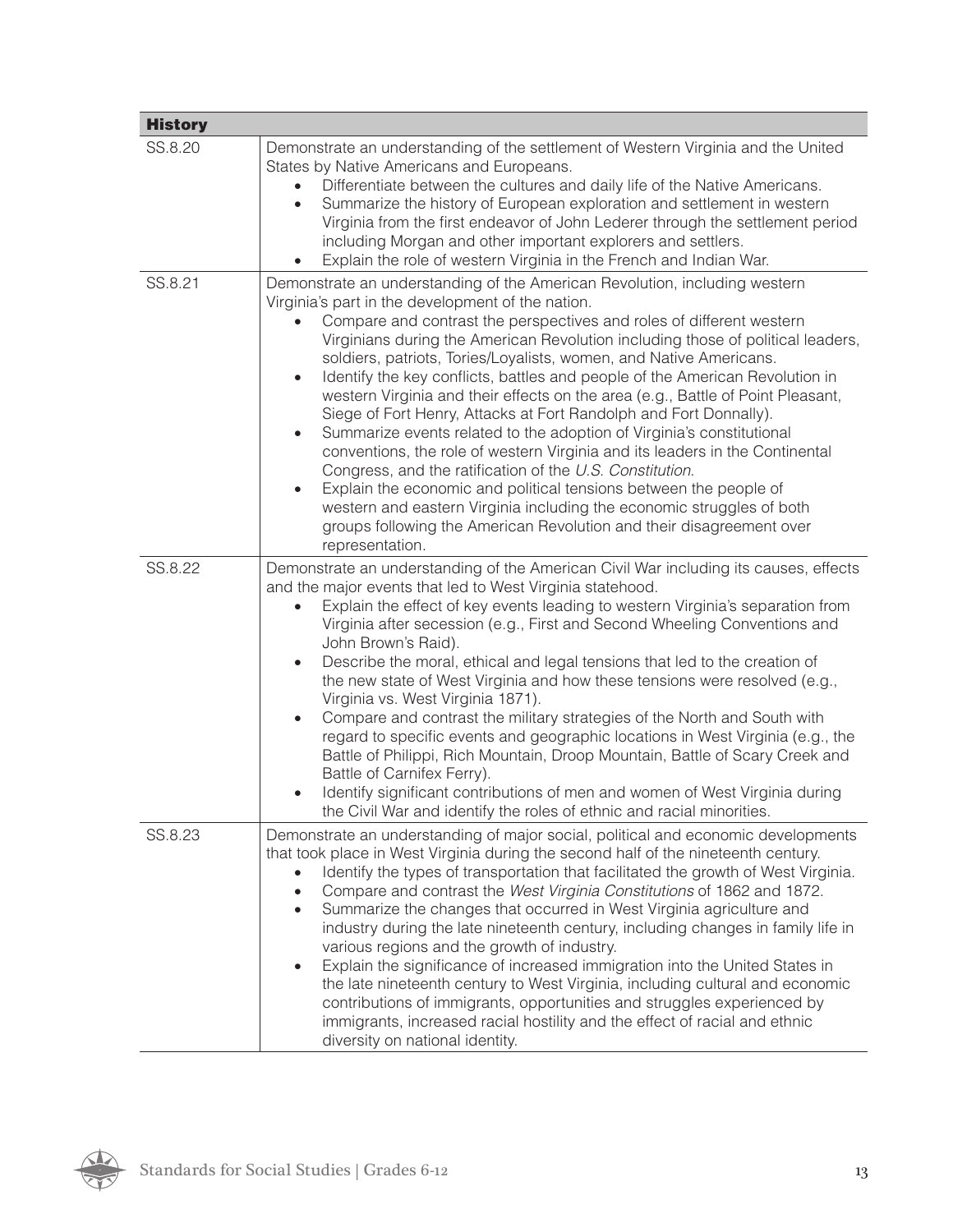| SS.8.24 | Demonstrate an understanding of West Virginia's development during the early<br>twentieth century.<br>Analyze the evolution of the labor movement in West Virginia.<br>$\bullet$<br>Summarize the progressive reform movement in West Virginia (e.g., child<br>$\bullet$<br>labor laws, Prohibition, improvements to roads, hospitals, libraries, tax<br>reforms, changes to local government systems, and the roles of significant<br>individuals and groups).<br>Summarize the political, social and economic situation in West Virginia<br>$\bullet$<br>following World War I, including progress in suffrage for women,<br>improvements in daily life in urban/rural areas, Roaring 20's, and<br>developments in industry.<br>Explain the effects of the Great Depression and the lasting impact of New<br>$\bullet$<br>Deal programs on West Virginia, including the Homestead Projects. |
|---------|-----------------------------------------------------------------------------------------------------------------------------------------------------------------------------------------------------------------------------------------------------------------------------------------------------------------------------------------------------------------------------------------------------------------------------------------------------------------------------------------------------------------------------------------------------------------------------------------------------------------------------------------------------------------------------------------------------------------------------------------------------------------------------------------------------------------------------------------------------------------------------------------------|
| SS.8.25 | Demonstrate an understanding of West Virginia's development during the mid-<br>twentieth century.<br>Summarize the significant aspects of the economic and industrial growth<br>$\bullet$<br>experienced by West Virginia during World War II (e.g., chemical industry,<br>steel industry and coal industry).<br>Evaluate the sequence and analyze the impact of contemporary social,<br>$\bullet$<br>economic and technological developments on people and culture in West<br>Virginia.<br>Identify the labor/management strategies that have affected West Virginia's<br>$\bullet$<br>economy (e.g., strikes, boycotts, yellow-dog contracts, injunctions, and lock-<br>outs).<br>Explain the economic, social, and political impact of twentieth century events<br>$\bullet$<br>on West Virginia (e.g., school integration, Civil Rights Movement, Cold War<br>and Vietnam).               |
| SS.8.26 | Demonstrate an understanding of West Virginia in the modern era.<br>Compile lists of fairs and festivals in West Virginia that can be attributed<br>$\bullet$<br>to the influence of various cultural groups who have settled in the state,<br>explaining the heritage of the fair or festival and its significance to the<br>preservation of West Virginia history.<br>Analyze the economic, social and political impact of the late twentieth<br>$\bullet$<br>century and twenty-first century events on West Virginia (e.g., terrorism, Gulf<br>War, Iraq War, and War in Afghanistan).                                                                                                                                                                                                                                                                                                    |

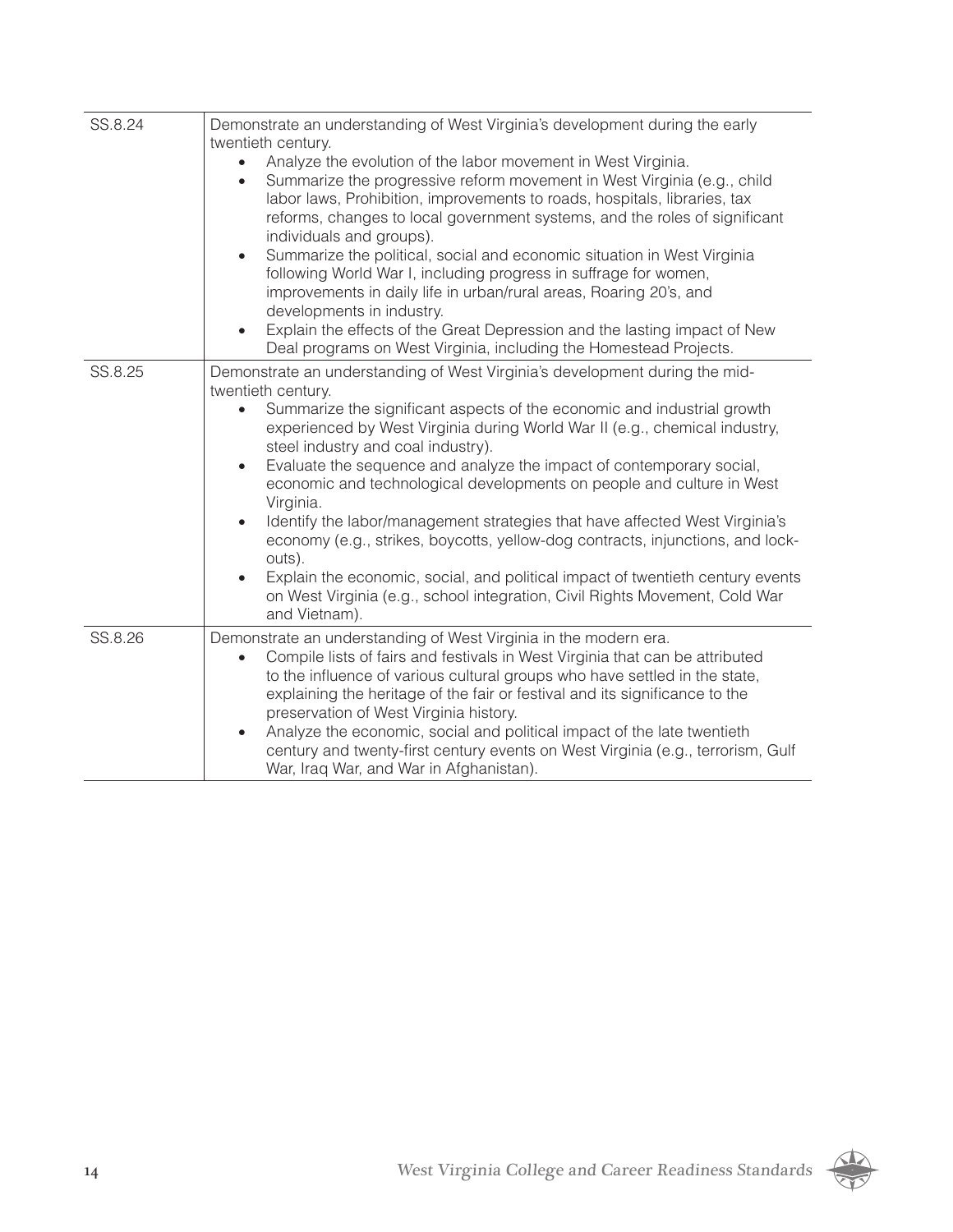## Social Studies Indicators Grades 9-12

All West Virginia teachers are responsible for classroom instruction that integrates content standards, foundational skills, literacy, learning skills, and technology tools. Students in high school advance through a selection of courses to become more prepared for the challenges of college and career along with a third critical element, preparation for civic life. The following chart represents the components of social studies that are developed in grades 9-12. *The High School Social Studies course sequence may be prescribed at the county level. Please see West Virginia Board of Education Policy 2510 for a list of required social studies courses. Civics and Contemporary Studies must have one of the U.S. Studies courses as a prerequisite.*

#### 9-12 Social Studies Indicators

- Develop questions through investigations.
- Apply disciplinary concepts and tools.
- Evaluate sources and use evidence.
- Communicate conclusions and take informed action.

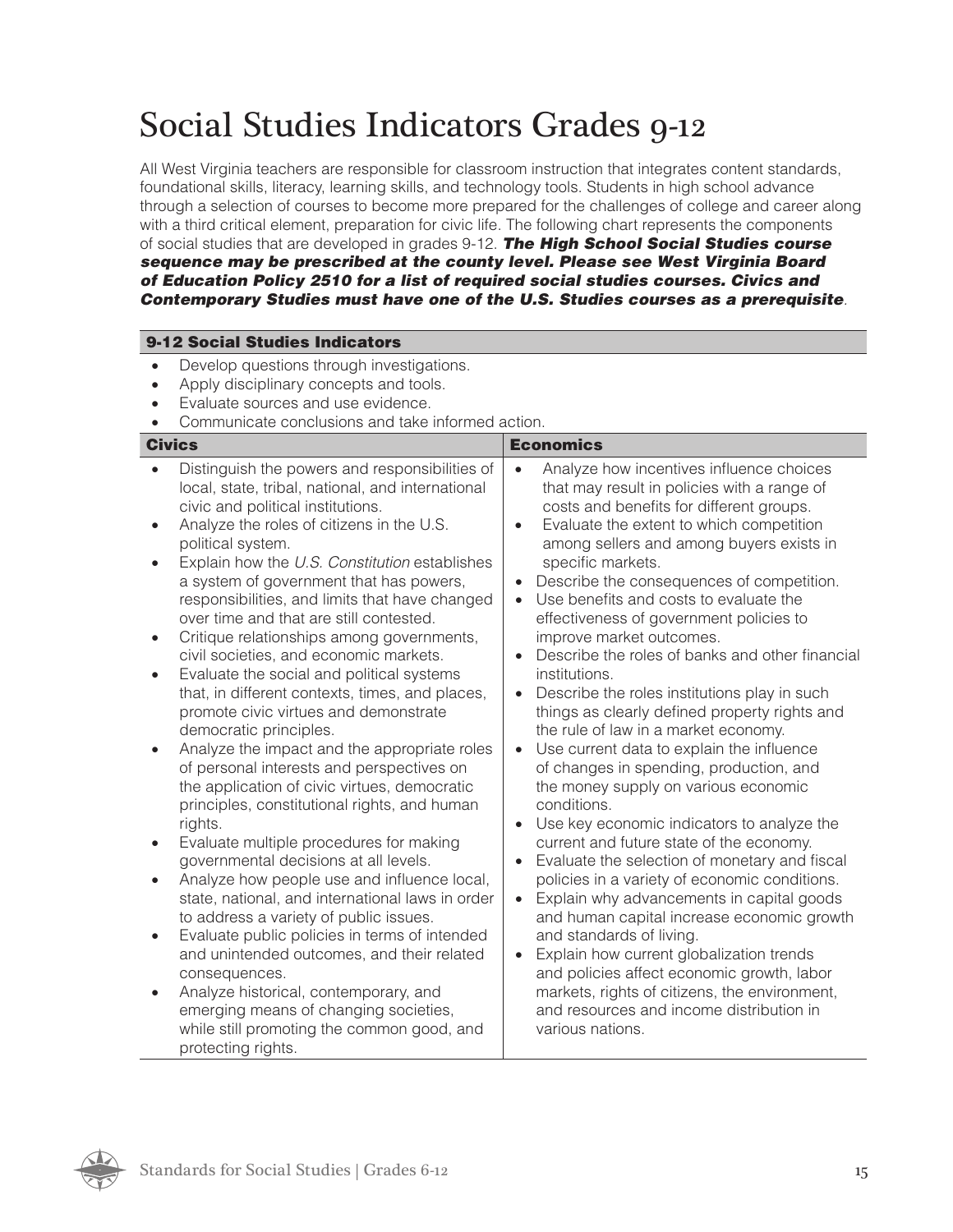| <b>Geography</b>                                                                                                                                                                                                                                                                                                                                                                                                                                                                                                                                                                                                                                                                                                                                                                                                                                                                                                                                                                                                                                                                                                                                                                                                                                                                                                                                                                                                                                                                                                                                                                                                                                                       | <b>History and Literacy</b>                                                                                                                                                                                                                                                                                                                                                                                                                                                                                                                                                                                                                                                                                                                                                                                                                                                                                                                                                                                                                                                                                                                                                                                                                                                                                                                                                                                                                                                                                                                                                                                                                                                                                                                                                                                                                                                                                                                                                                                                                                                                                                                                                                                                                      |
|------------------------------------------------------------------------------------------------------------------------------------------------------------------------------------------------------------------------------------------------------------------------------------------------------------------------------------------------------------------------------------------------------------------------------------------------------------------------------------------------------------------------------------------------------------------------------------------------------------------------------------------------------------------------------------------------------------------------------------------------------------------------------------------------------------------------------------------------------------------------------------------------------------------------------------------------------------------------------------------------------------------------------------------------------------------------------------------------------------------------------------------------------------------------------------------------------------------------------------------------------------------------------------------------------------------------------------------------------------------------------------------------------------------------------------------------------------------------------------------------------------------------------------------------------------------------------------------------------------------------------------------------------------------------|--------------------------------------------------------------------------------------------------------------------------------------------------------------------------------------------------------------------------------------------------------------------------------------------------------------------------------------------------------------------------------------------------------------------------------------------------------------------------------------------------------------------------------------------------------------------------------------------------------------------------------------------------------------------------------------------------------------------------------------------------------------------------------------------------------------------------------------------------------------------------------------------------------------------------------------------------------------------------------------------------------------------------------------------------------------------------------------------------------------------------------------------------------------------------------------------------------------------------------------------------------------------------------------------------------------------------------------------------------------------------------------------------------------------------------------------------------------------------------------------------------------------------------------------------------------------------------------------------------------------------------------------------------------------------------------------------------------------------------------------------------------------------------------------------------------------------------------------------------------------------------------------------------------------------------------------------------------------------------------------------------------------------------------------------------------------------------------------------------------------------------------------------------------------------------------------------------------------------------------------------|
| Use geospatial and related technologies<br>$\bullet$<br>to create maps to display and explain the<br>spatial patterns of cultural and environmental<br>characteristics.<br>Use maps, satellite images, photographs,<br>$\bullet$<br>and other representations to explain<br>relationships between the locations of places<br>and regions and their political, cultural, and<br>economic dynamics.<br>Analyze relationships and interactions within<br>$\bullet$<br>and between human and physical systems<br>to explain reciprocal influences that occur<br>among them.<br>Evaluate how past political and economic<br>$\bullet$<br>decisions have influenced cultural and<br>environmental characteristics of various<br>places and regions.<br>Evaluate the impact of human settlement<br>$\bullet$<br>activities on the environmental and cultural<br>characteristics of specific places and<br>regions.<br>Explain how changes in transportation<br>$\bullet$<br>and communication technology influence<br>the spatial connections among human<br>settlements and affect the diffusion of ideas<br>and cultural practices.<br>Analyze the reciprocal nature of how<br>$\bullet$<br>historical events and the spatial diffusion of<br>ideas, technologies, and cultural practices<br>have influenced migration patterns and the<br>distribution of human population.<br>Evaluate how economic globalization and<br>$\bullet$<br>the expanding use of scarce resources<br>contribute to conflict and cooperation within<br>and among countries.<br>Evaluate the effects of human-made and<br>natural catastrophes on global trade, politics,<br>and human migration. | Evaluate how historical events and<br>developments were shaped by unique<br>circumstances of time and place as well as<br>broader historical contexts.<br>Use questions generated about individuals<br>$\bullet$<br>and groups to assess how the significance of<br>their actions changes over time and is shaped<br>by the historical context.<br>Analyze how historical contexts shaped and<br>$\bullet$<br>continue to shape people's perspectives.<br>Analyze the ways in which the perspectives<br>$\bullet$<br>of those writing history shaped the history that<br>they produced.<br>Explain how the perspectives of people in the<br>$\bullet$<br>present shape interpretations of the past.<br>Analyze the relationship between historical<br>$\bullet$<br>sources and the secondary interpretations<br>made from them.<br>Detect possible limitations in various kinds of<br>$\bullet$<br>historical evidence and differing secondary<br>interpretations.<br>Use questions generated about multiple<br>$\bullet$<br>historical sources to pursue further inquiry and<br>investigate additional sources.<br>Critique the validity of the historical sources<br>$\bullet$<br>used in a secondary interpretation.<br>Distinguish between long-term causes and<br>$\bullet$<br>triggering events in developing a historical<br>argument.<br>Integrate evidence from multiple relevant<br>$\bullet$<br>historical sources and interpretations into a<br>reasoned argument about the past.<br>Critique the central argument in secondary<br>$\bullet$<br>works of history on related topics in multiple<br>media in terms of their historical accuracy.<br>Read and comprehend history/social studies<br>$\bullet$<br>texts at or above grade level text complexity<br>band independently and proficiently.<br>Write informative/explanatory texts, including<br>$\bullet$<br>the narration of historical events.<br>Conduct short, as well as more sustained,<br>research projects to answer a question<br>(including a self-generated question) or solve<br>a problem; narrow or broaden the inquiry<br>when appropriate; synthesize multiple sources<br>on the subject, demonstrating understanding<br>of the subject under investigation. |

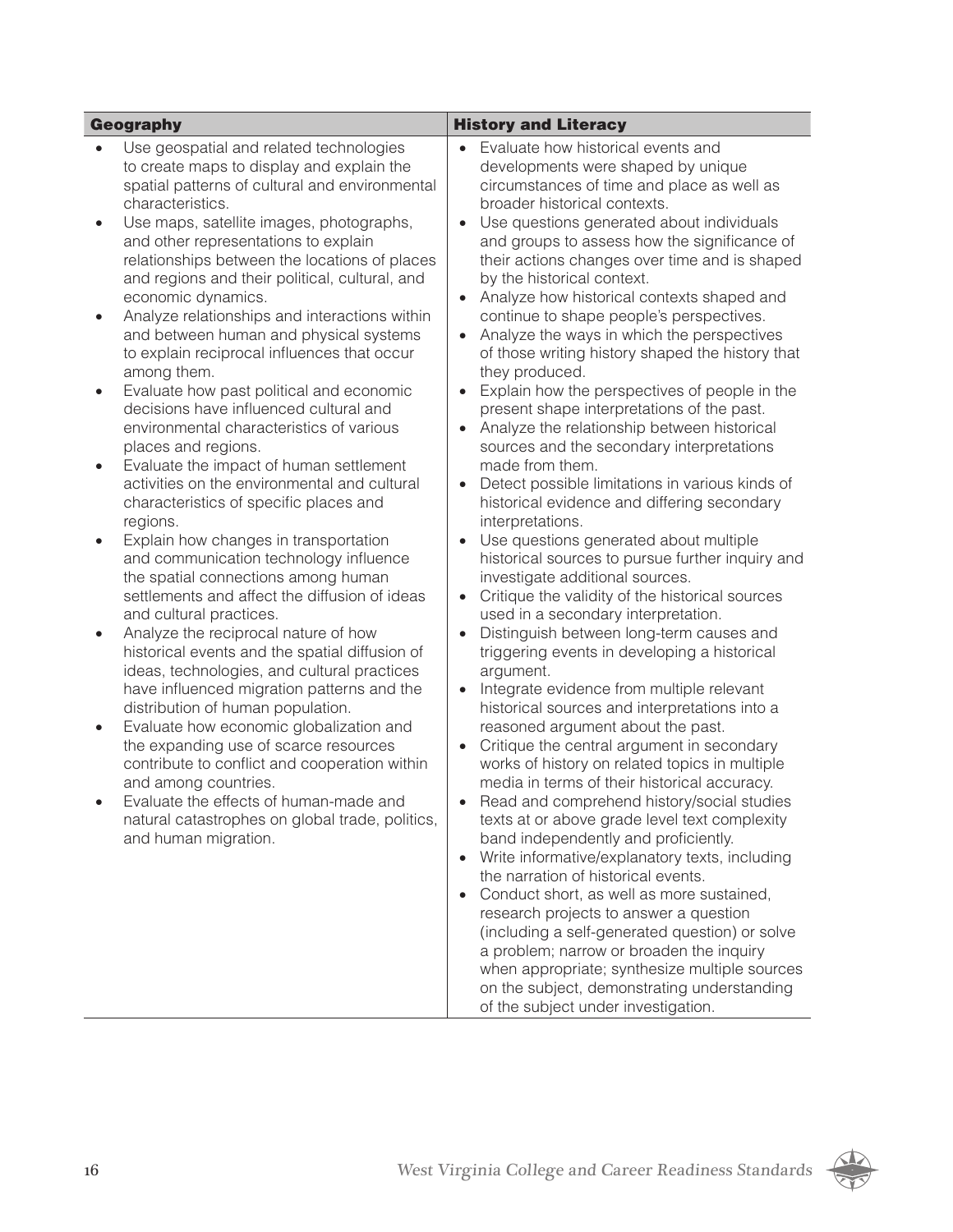### World Studies

World Studies engages students in the study of the development and evolution of the historic, economic, geographic, political and social structures of the cultural regions of the world from the dawn of civilization to the Twentieth Century. Special attention is given to the formation and evolution of societies into complex political and economic systems. Students are engaged in critical thinking and problemsolving skills using maps, spreadsheets, charts, graphs, text, and other data from a variety of credible sources. Students synthesize the information to predict events and anticipate outcomes as history evolves through the ages.

| <b>Civics</b> |                                                                                                                                                                                                                                                                                                                                    |
|---------------|------------------------------------------------------------------------------------------------------------------------------------------------------------------------------------------------------------------------------------------------------------------------------------------------------------------------------------|
| <b>SS.W.1</b> | Describe the roles of citizens and their responsibilities (e.g., prehistoric societies,<br>river civilizations, classical civilizations, feudal systems, developing nation states and<br>neo-feudal systems).                                                                                                                      |
| SS.W.2        | Analyze and connect the status, roles and responsibilities of free men, women,<br>children, slaves and foreigners across time in various civilizations.                                                                                                                                                                            |
| <b>SS.W.3</b> | Analyze and evaluate various ways of organizing systems of government in order<br>to illustrate the continuity and change in the role of government over time (e.g.,<br>Hammurabi's Code, the Twelve Tables of Rome, Justinian Code, Magna Carta,<br>English Bill of Rights, Articles of Confederation and the U.S. Constitution). |
| SS.W.4        | Compare and contrast political ideologies in order to analyze the evolving<br>role of government in world affairs prior to the year 1900 (e.g., democracies,<br>republics, dictatorships, various types of monarchies, oligarchies, theocracies and<br>parliamentary systems).                                                     |
| SS.W.5        | Research and categorize multiple current and historical world aid organizations and<br>assess the importance of global volunteerism as a 21 <sup>st</sup> century citizen (e.g., Amnesty<br>International, Doctors Without Borders, Human Rights Campaign, International Red<br>Cross, Invisible Children, Peace Corps, etc.).     |

| <b>Economics</b> |                                                                                                                                                                                                                               |
|------------------|-------------------------------------------------------------------------------------------------------------------------------------------------------------------------------------------------------------------------------|
| <b>SS.W.6</b>    | Examine and illustrate the trade patterns (e.g., resource allocation, mercantilism<br>and other economic systems) of regions of the world across time and explain their<br>significance to the evolution of global economics. |
| SS.W.7           | Identify types of exchange systems (e.g., barter, money) and the role forms of<br>currency play in acquiring goods and services.                                                                                              |
| <b>SS.W.8</b>    | Analyze the importance of family, labor specialization and regional commerce in the<br>development of global trade systems.                                                                                                   |
| SS.W.9           | Define scarcity, demonstrate the role of opportunity costs in decision making, and<br>examine economic reasons for the rise and fall of civilizations (e.g., Roman Empire,<br>the Crusades and Imperialism).                  |

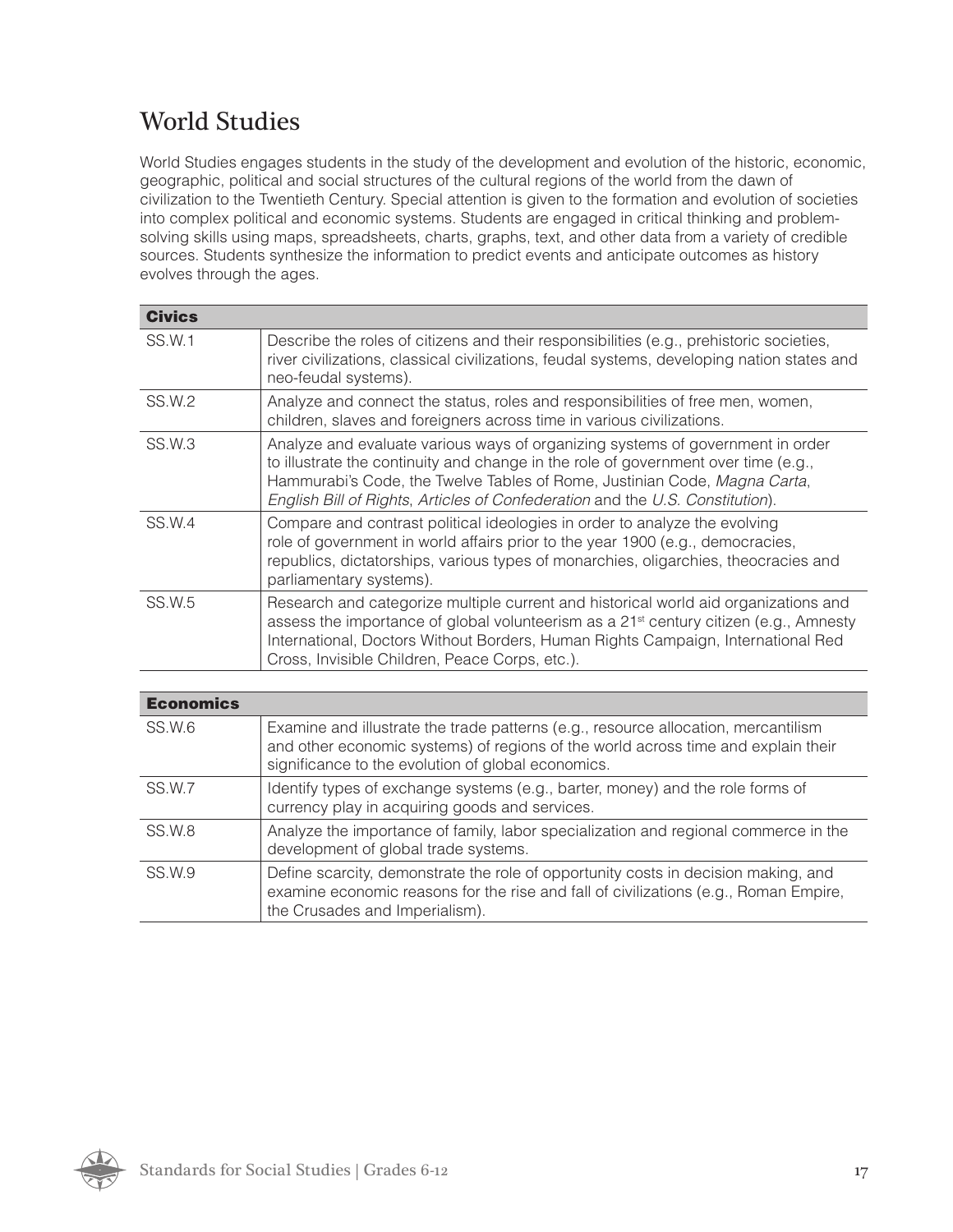| <b>Geography</b> |                                                                                                                                                                |
|------------------|----------------------------------------------------------------------------------------------------------------------------------------------------------------|
| SS.W.10          | Use different types of maps, terminology, and geographic tools to analyze features<br>on Earth to investigate and solve geographic questions.                  |
| SS.W.11          | Explain how altering the environment has brought prosperity to some places and<br>created environmental dilemmas for others.                                   |
| SS.W.12          | Apply geography skills to help investigate issues and justify possible resolutions<br>involving people, places, and environments.                              |
| SS.W.13          | Explain how migration of people and movement of goods and ideas can enrich<br>cultures, but also create tensions.                                              |
| SS.W.14          | Explain how the uneven distribution of resources in the world can lead to conflict,<br>competition or cooperation among nations, regions, and cultural groups. |
| SS W 15          | Use maps, charts and graphs to depict the geographic implications of world events.                                                                             |

| <b>History</b> |                                                                                                                                                                                                                                                                                                                                                                                                                                                                                                                                                                              |
|----------------|------------------------------------------------------------------------------------------------------------------------------------------------------------------------------------------------------------------------------------------------------------------------------------------------------------------------------------------------------------------------------------------------------------------------------------------------------------------------------------------------------------------------------------------------------------------------------|
| SS.W.16        | Demonstrate an understanding of prehistory, the concept of change over time and<br>the emergence of civilization.<br>Analyze the interaction of early humans with their environment and evaluate<br>their decisions (e.g., hunting, migration, shelter, food and clothing.)<br>Detail and predict the causes and effects of the Agricultural Revolution.                                                                                                                                                                                                                     |
| SS.W.17        | Demonstrate an understanding of ancient river civilizations and the ways in which<br>early civilizations evolve.<br>Compare and contrast the causes and effects of the rise and decline of<br>ancient river valley civilizations.<br>Investigate and detail the various components of culture and civilization<br>$\bullet$<br>including customs, norms, values, traditions, political systems, economic<br>systems, religious beliefs, and philosophies in ancient river civilizations.                                                                                     |
| SS.W.18        | Demonstrate an understanding of classical civilizations and the influence of those<br>civilizations across time and space.<br>Compare and contrast the causes and effects of the rise and decline of<br>classical civilizations.<br>Analyze the impact of religion on classical civilizations, including the rise<br>$\bullet$<br>and growth of Christianity and Hinduism, and the effects of their beliefs<br>and practices on daily life, changes that occurred as a result of Buddhist<br>teachings, and the influence of a variety of religions on culture and politics. |

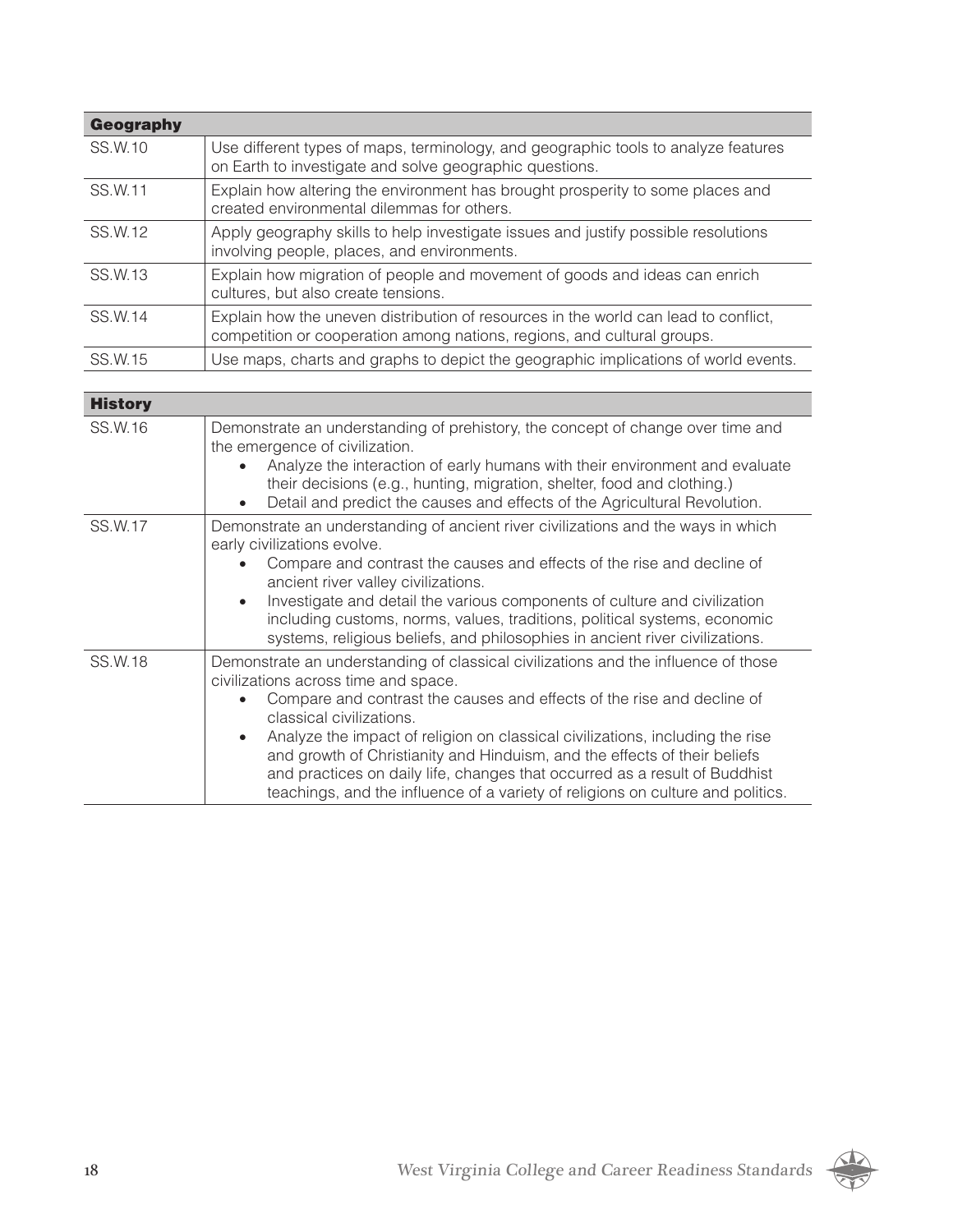| SS.W.19 | Demonstrate an understanding of Middle Age societies and the influence of those<br>societies on the history of the world in areas of social, political, and economic<br>change.<br>Investigate and explain the influence of the Byzantine Empire, including the<br>$\bullet$<br>role the Empire played in preserving Hellenistic (Greek) learning.<br>Summarize the functions of feudalism and manorialism in Europe, China and<br>$\bullet$<br>Japan (including the creation of nation-states) as feudal institutions helped<br>monarchies centralize power.<br>Outline the origins of religion in the Middle East and the changing role of<br>$\bullet$<br>women in that region through to the modern (or contemporary) period.<br>Identify and evaluate the individual, political, religious, and economic roles in<br>$\bullet$<br>medieval society.<br>Analyze the social, political and economic upheaval and recovery that<br>$\bullet$<br>occurred in Europe during the Middle Ages, including the plague and the<br>subsequent population decline, the predominance of religion, and the impact<br>of the crusades.<br>Summarize the economic, geographic and social influences of African and<br>$\bullet$<br>trans-Saharan trade, including education and the growth of cities.<br>Examine and assess the effects of warfare on society during the Middle<br>$\bullet$<br>Ages. |
|---------|--------------------------------------------------------------------------------------------------------------------------------------------------------------------------------------------------------------------------------------------------------------------------------------------------------------------------------------------------------------------------------------------------------------------------------------------------------------------------------------------------------------------------------------------------------------------------------------------------------------------------------------------------------------------------------------------------------------------------------------------------------------------------------------------------------------------------------------------------------------------------------------------------------------------------------------------------------------------------------------------------------------------------------------------------------------------------------------------------------------------------------------------------------------------------------------------------------------------------------------------------------------------------------------------------------------------------------------------------------------------------------------------|
| SS.W.20 | Demonstrate an understanding of the changes in society because of the<br>Renaissance, Reformation, Age of Exploration, and the Enlightenment.<br>Compare the impacts of the Renaissance on life in Europe (e.g., Humanism,<br>$\bullet$<br>art, literature, music and architecture).<br>Analyze the religious reformations and their effects on theology, politics, and<br>$\bullet$<br>economics.<br>Summarize the origins and contributions of the scientific revolution.<br>Explain how European needs/wants for foreign products contributed to the<br>$\bullet$<br>Age of Exploration.<br>Explain the ways that Enlightenment ideas spread through Europe and their<br>$\bullet$<br>effect on society (e.g., John Locke, Voltaire, Jean-Jacques Rousseau, and<br>Baron de Montesquieu.)                                                                                                                                                                                                                                                                                                                                                                                                                                                                                                                                                                                               |
| SS.W.21 | Demonstrate an understanding of the global political environment of the sixteenth<br>through the nineteenth centuries.<br>Explain the long-term effects of political changes because of the emergence<br>$\bullet$<br>of strong monarchial governments.<br>Describe the Agricultural and Industrial Revolutions and determine their<br>$\bullet$<br>impact on the evolution of society.<br>Analyze the causes and effects of political revolutions and determine their<br>$\bullet$<br>impact on the formation of governments and on the citizens of a society (e.g.,<br>French, Italian, German, Latin America, etc.).<br>Illustrate the significant political, commercial, and cultural changes that took<br>$\bullet$<br>place in China.<br>Compare the political actions of European, Asian and African nations in the<br>$\bullet$<br>era of imperial expansion.<br>Assess the impact of colonization on both the mother countries and their<br>$\bullet$<br>colonies.<br>Explain the causes and effects of political, social and economic<br>$\bullet$<br>transformation in Europe in the nineteenth century, including the significance<br>of nationalism, the impact of industrialization on different countries, and the<br>effects of democratization.                                                                                                                           |

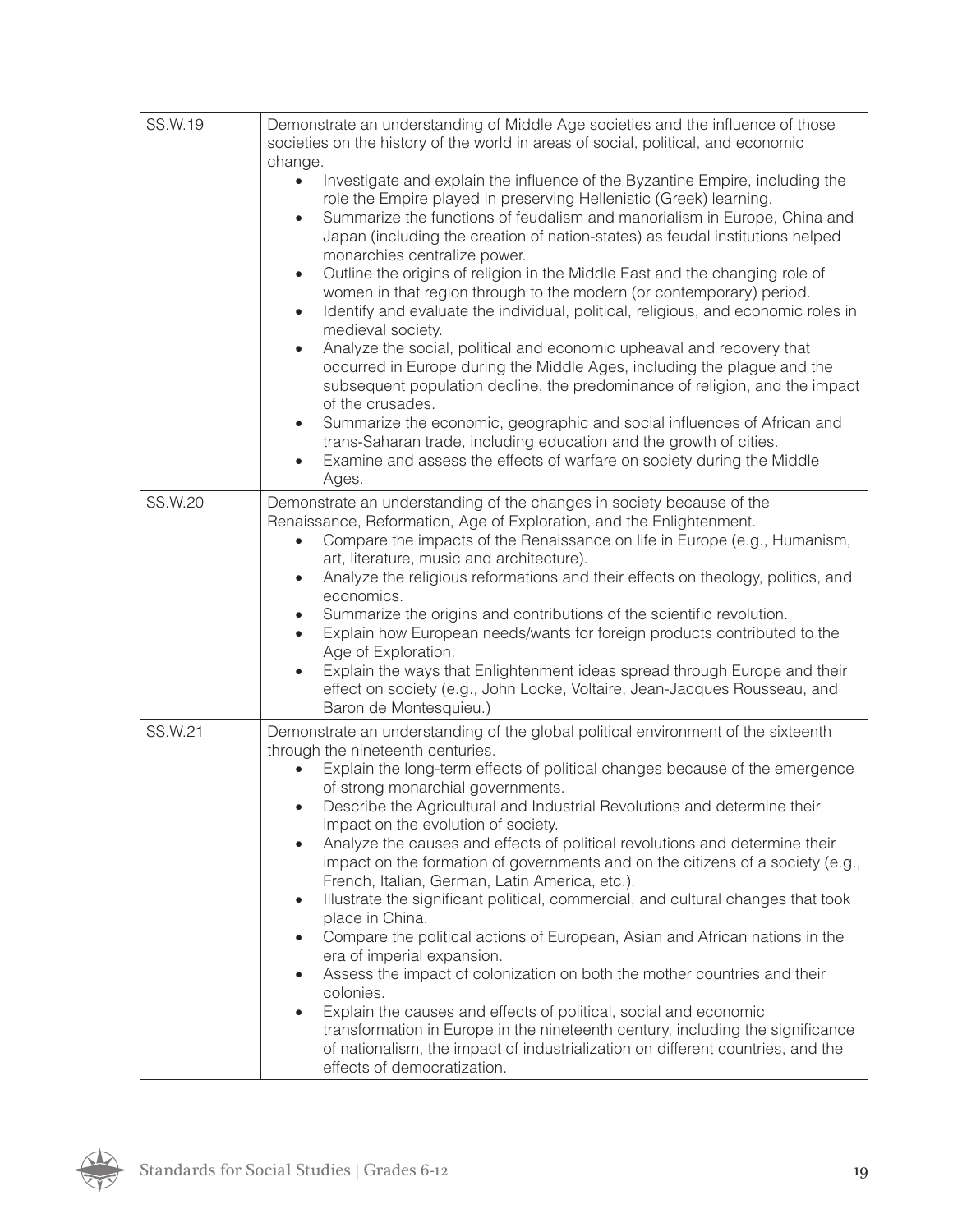### United States Studies

Tenth Grade United States Studies examines the evolution of the *U.S. Constitution* as a living document and the role of participatory democracy in the development of a rapidly changing technological society. This study of the United States is an examination of the formative years from the colonization of what would be the United States to its transformation as a dominant political and economic influence in the world at the beginning of the twentieth century. Special emphasis is placed on how the challenges of settling expansive and diverse physical environments were met by a culturally diverse population.

| <b>Civics</b> |                                                                                                                                                                                                                                                                                                                                                                     |
|---------------|---------------------------------------------------------------------------------------------------------------------------------------------------------------------------------------------------------------------------------------------------------------------------------------------------------------------------------------------------------------------|
| SS.US.1       | Evaluate, then defend, the importance of the fundamental democratic values and<br>principles of U.S. constitutional democracy. Consider conflicts between individuals,<br>communities and nations, liberty and equality, individual rights and the common<br>good, majority rule and minority rights, and the rule of law vs. ethics (e.g., civil<br>disobedience). |
| SS.US.2       | Define the duties of citizens that are necessary to preserve US democracy (e.g.,<br>become informed and active in a democracy-through jury duty, paying taxes, public<br>forums (local, state, and/or federal), voting and conscription.).                                                                                                                          |
| SS.US.3       | Identify the issues regarding the evolution of United States citizenship and evaluate<br>responsibilities and rights of United States citizens (e.g., landownership, race,<br>gender, and age).                                                                                                                                                                     |
| SS.US.4       | Examine, select and participate in a volunteer service or project.                                                                                                                                                                                                                                                                                                  |

| <b>Economics</b> |                                                                                                                                                                                                                                                                                                                                                        |
|------------------|--------------------------------------------------------------------------------------------------------------------------------------------------------------------------------------------------------------------------------------------------------------------------------------------------------------------------------------------------------|
| SS.US.5          | Trace economic development throughout U.S. history (e.g., Colonial period,<br>Revolutionary War, Westward Expansion, Civil War and late 19 <sup>th</sup> /early 20 <sup>th</sup> Centuries)<br>and identify the role of market factors in the settlement of the United States and the<br>development of the free enterprise system.                    |
| SS.US.6          | Explain the ideas, values and practices in the Federalist-Anti-Federalist debate, Bank<br>of the U.S. issue, and evaluate their effects on the formation and direction of the<br>nation's economy.                                                                                                                                                     |
| SS.US.7          | Differentiate economic policy in the United States during each era (e.g., Colonial<br>period, Revolutionary, Westward Expansion, Civil War, and late 19th /early 20th<br>Centuries) through types of taxes, taxation controversies, the effects of foreign trade<br>and tariff policies.                                                               |
| SS.US.8          | Critique the cause and effect relationship between the labor movement,<br>industrialization, and urbanization in the United States.                                                                                                                                                                                                                    |
| SS.US.9          | Analyze the effects of mercantilism and triangular trade on the emergence of colonial<br>economies (e.g., goals of mercantilism, the mother country's interests vs. colonial<br>interests, regional economies, agriculture vs. manufacturing, colonial products and<br>raw materials, and transition from mercantilism to free enterprise capitalism). |
| <b>SS.US.10</b>  | Explain the concept of capitalism and compare the basic components of other<br>economic systems.                                                                                                                                                                                                                                                       |

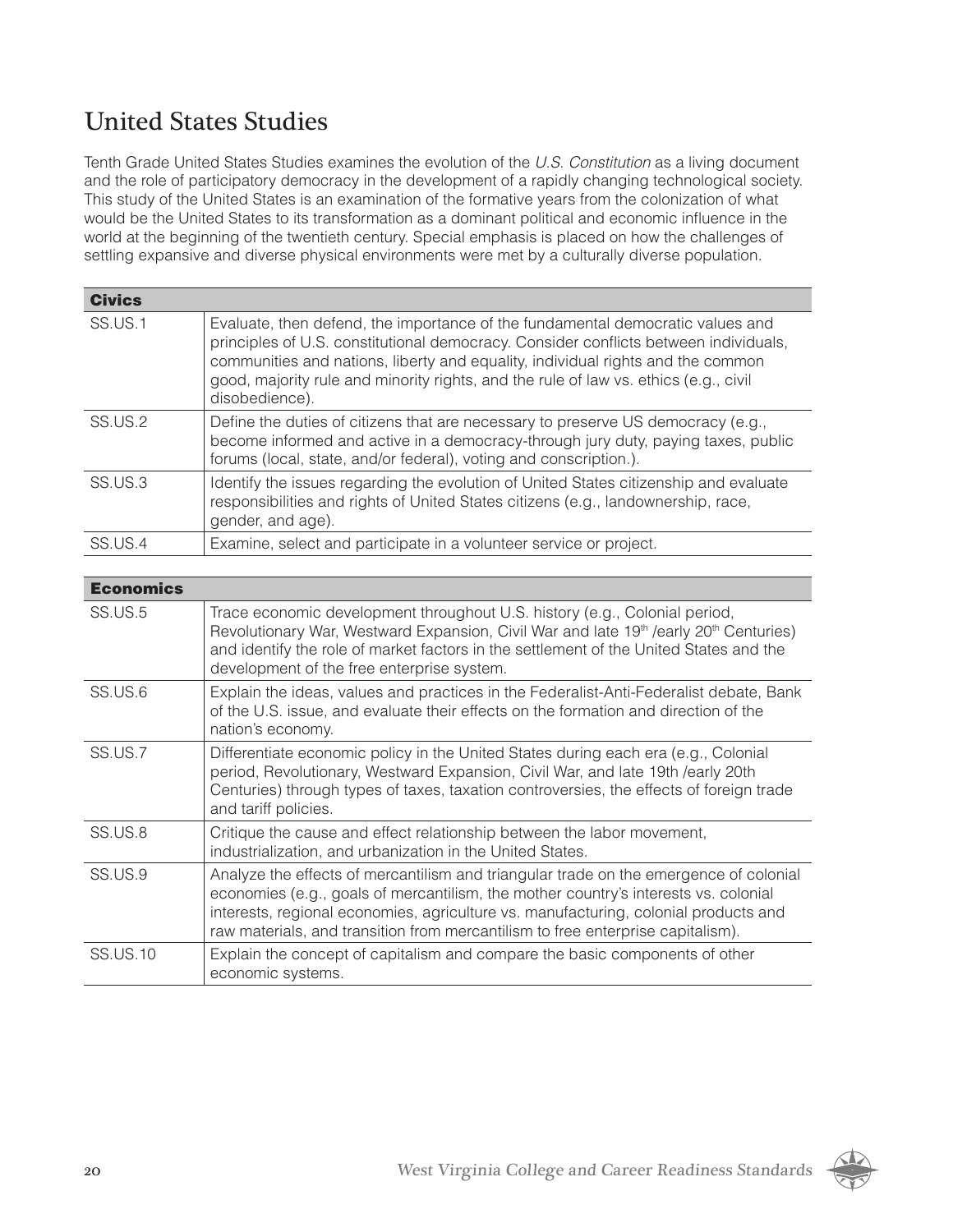| <b>Geography</b> |                                                                                                                                                                                                                                                                                                    |
|------------------|----------------------------------------------------------------------------------------------------------------------------------------------------------------------------------------------------------------------------------------------------------------------------------------------------|
| <b>SS.US.11</b>  | Apply correct vocabulary and geographic tools to determine and illustrate<br>geographic concepts (e.g., major meridians of longitude and parallels of latitude,<br>physical features, landforms, bodies of water, climatic regions, states and their<br>capitals and relative and exact location). |
| <b>SS.US.12</b>  | Determine the most appropriate maps and graphics in an atlas for analyzing<br>geographic issues regarding the growth and development of the United States (e.g.,<br>topography, movement of people, transportation routes, settlement patterns, growth<br>of population and cities, etc.).         |
| <b>SS.US.13</b>  | Interpret how people express attachment to places and regions (e.g., by reference to<br>essays, novels, poems, short stories, feature films, and songs)                                                                                                                                            |
| <b>SS.US.14</b>  | Evaluate the impact of health and cultural considerations on the quality of life over<br>different historical time periods (e.g., Colonial America, westward movement, late 19 <sup>th</sup><br>and early 20 <sup>th</sup> centuries, and impact of epidemics).                                    |
| <b>SS.US.15</b>  | Analyze the characteristics of cultural contributions of Native Americans, African<br>Americans, Hispanics and all immigrants (e.g., Germans, Italians, Irish, etc.) to the<br>new nation.                                                                                                         |
| SS.US.16         | Analyze the impact of the environment, including the location of natural resources, on<br>immigration and settlement patterns throughout U. S. history.                                                                                                                                            |
| <b>SS.US.17</b>  | Analyze the ways in which physical and cultural geography have influenced<br>significant historic events and movements.                                                                                                                                                                            |

| <b>History</b>  |                                                                                                                                                                                                                                                                                                                                                                                                                                                                                                                                                                                                                                                                                                                                                                                                                                                                                                                                                                                                                                                                                                                                                                                                                                                                                                                                                                                 |
|-----------------|---------------------------------------------------------------------------------------------------------------------------------------------------------------------------------------------------------------------------------------------------------------------------------------------------------------------------------------------------------------------------------------------------------------------------------------------------------------------------------------------------------------------------------------------------------------------------------------------------------------------------------------------------------------------------------------------------------------------------------------------------------------------------------------------------------------------------------------------------------------------------------------------------------------------------------------------------------------------------------------------------------------------------------------------------------------------------------------------------------------------------------------------------------------------------------------------------------------------------------------------------------------------------------------------------------------------------------------------------------------------------------|
| <b>SS.US.18</b> | Demonstrate an understanding of the European settlement of North America.<br>Trace the emergence of England as a global colonial power beginning in<br>1588.<br>Compare the progress of Jamestown and Plymouth colonies.<br>Identify and examine European colonial rivalries (e.g., conflicting land claims,<br>$\bullet$<br>empire building, etc.).<br>Summarize the distinct characteristics of each colonial region in the<br>$\bullet$<br>settlement and development of America, including religious, social, political,<br>and economic differences.                                                                                                                                                                                                                                                                                                                                                                                                                                                                                                                                                                                                                                                                                                                                                                                                                       |
| <b>SS.US.19</b> | Demonstrate an understanding of the establishment of the United States as a new<br>nation.<br>Explain the impact of the Declaration of Independence and the American<br>$\bullet$<br>Revolution on the American colonies and the world.<br>Explain the strengths and weaknesses of government under the Articles of<br>$\bullet$<br>Confederation.<br>Summarize events leading to the creation of the U.S. Constitution (e.g.,<br>$\bullet$<br>country's economic crisis, Shay's Rebellion and purpose outlined in the<br>Preamble).<br>Explain fundamental principles and purposes of the U.S. Constitution and<br>$\bullet$<br>the Bill of Rights (e.g., through the Magna Carta, the English Bill of Rights,<br>colonial charters and the political philosophies of the Enlightenment).<br>Trace the emergence of the American two party political system (Federalists-<br>$\bullet$<br>Anti-Federalists, election of 1800, etc.).<br>Compare and contrast the position of the political parties and leaders on a<br>$\bullet$<br>variety of issues (e.g., economic development, territorial expansion, political<br>participation, individual rights, states' rights, slavery, and social reforms).<br>Analyze the impact of United States Supreme Court decisions (e.g., Marbury<br>v. Madison, McCulloch v. Maryland, Dred Scott v. Stanford, and Plessy v.<br>Ferguson). |

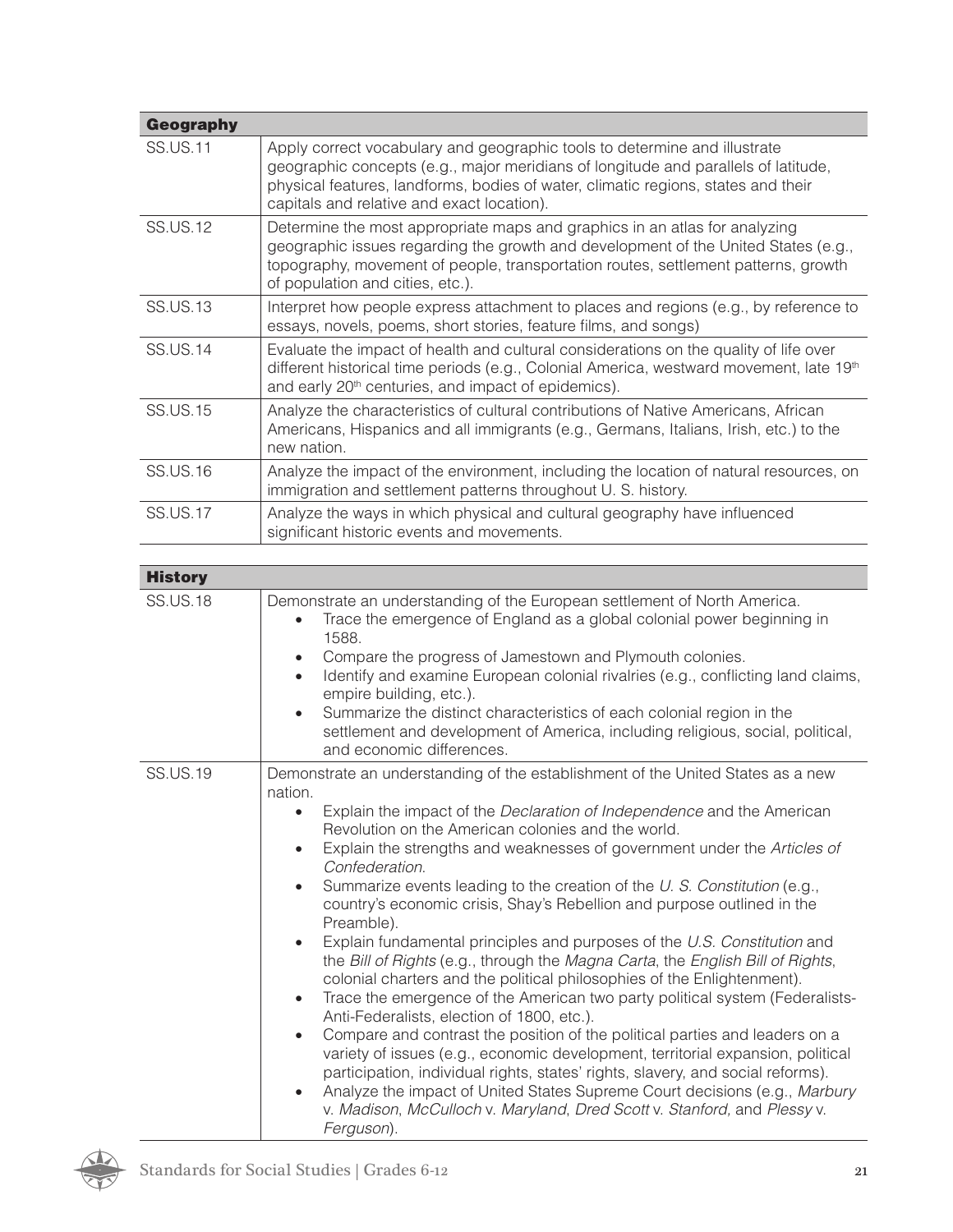| <b>SS.US.20</b> | Demonstrate an understanding of westward movement and the resulting regional<br>conflicts that took place in America in the nineteenth century.<br>Explain the impact and challenges of westward movement, (e.g., people's<br>motivations for moving west, railroad construction and the displacement of<br>Native Americans).<br>Trace land acquisitions and their significance as the U.S. expanded.<br>$\bullet$<br>Summarize United States relations with foreign powers (e.g., Louisiana<br>$\bullet$<br>Purchase, Monroe Doctrine, Manifest Destiny and the Mexican War).<br>Compare economic development in different regions of the country during<br>$\bullet$<br>the early nineteenth century (e.g., agricultural South, industrial and financial<br>North, and the development of new resources in the West).<br>Examine and evaluate the reform period prior to the U.S. Civil War (e.g.,<br>$\bullet$<br>abolition, women's suffrage, religious principles, etc.).                                                                                                                                                                                                                                                                                                                                                                                                                                                                                                                                                                                                                                                                                                                                                     |
|-----------------|-------------------------------------------------------------------------------------------------------------------------------------------------------------------------------------------------------------------------------------------------------------------------------------------------------------------------------------------------------------------------------------------------------------------------------------------------------------------------------------------------------------------------------------------------------------------------------------------------------------------------------------------------------------------------------------------------------------------------------------------------------------------------------------------------------------------------------------------------------------------------------------------------------------------------------------------------------------------------------------------------------------------------------------------------------------------------------------------------------------------------------------------------------------------------------------------------------------------------------------------------------------------------------------------------------------------------------------------------------------------------------------------------------------------------------------------------------------------------------------------------------------------------------------------------------------------------------------------------------------------------------------------------------------------------------------------------------------------------------------|
| <b>SS.US.21</b> | Demonstrate an understanding of the causes and the course of the Civil War and<br>Reconstruction in America.<br>Analyze the social, political and cultural characteristics of the North, the<br>$\bullet$<br>South and the West before and after the Civil War (e.g., the lives of African<br>Americans, social reform, Patriotism, Nationalism, labor force, etc.).<br>Explain how the political events and issues that divided the nation led to civil<br>$\bullet$<br>war (e.g., compromises reached to maintain the balance of free and slave<br>states, successes and failures of the abolitionist movement, conflicting views<br>on states' rights and federal authority, emergence of the Republican Party,<br>and election of 1860).<br>Examine and identify the cause and effect of the formation of the Confederate<br>$\bullet$<br>States of America.<br>Outline the course and outcome of the Civil War (e.g., the role of African<br>$\bullet$<br>American military units, the impact of the Emancipation Proclamation, and<br>the social, political and economic impact on the South following the Civil<br>War).<br>Evaluate effects of Reconstruction on the nation (e.g., the roles of the Civil<br>$\bullet$<br>War Amendments, Radical Republicans, etc.).<br>Summarize the progress and impact made by various groups in<br>$\bullet$<br>society (including African-Americans, women, immigrants, etc.) during<br>Reconstruction.<br>Trace societal changes in the United States brought about by the end<br>$\bullet$<br>of Reconstruction (the Freedmen's Bureau, educational reform, political<br>opportunity, new trends in legislation, Jim Crow laws and the rise of anti-<br>African American factions). |

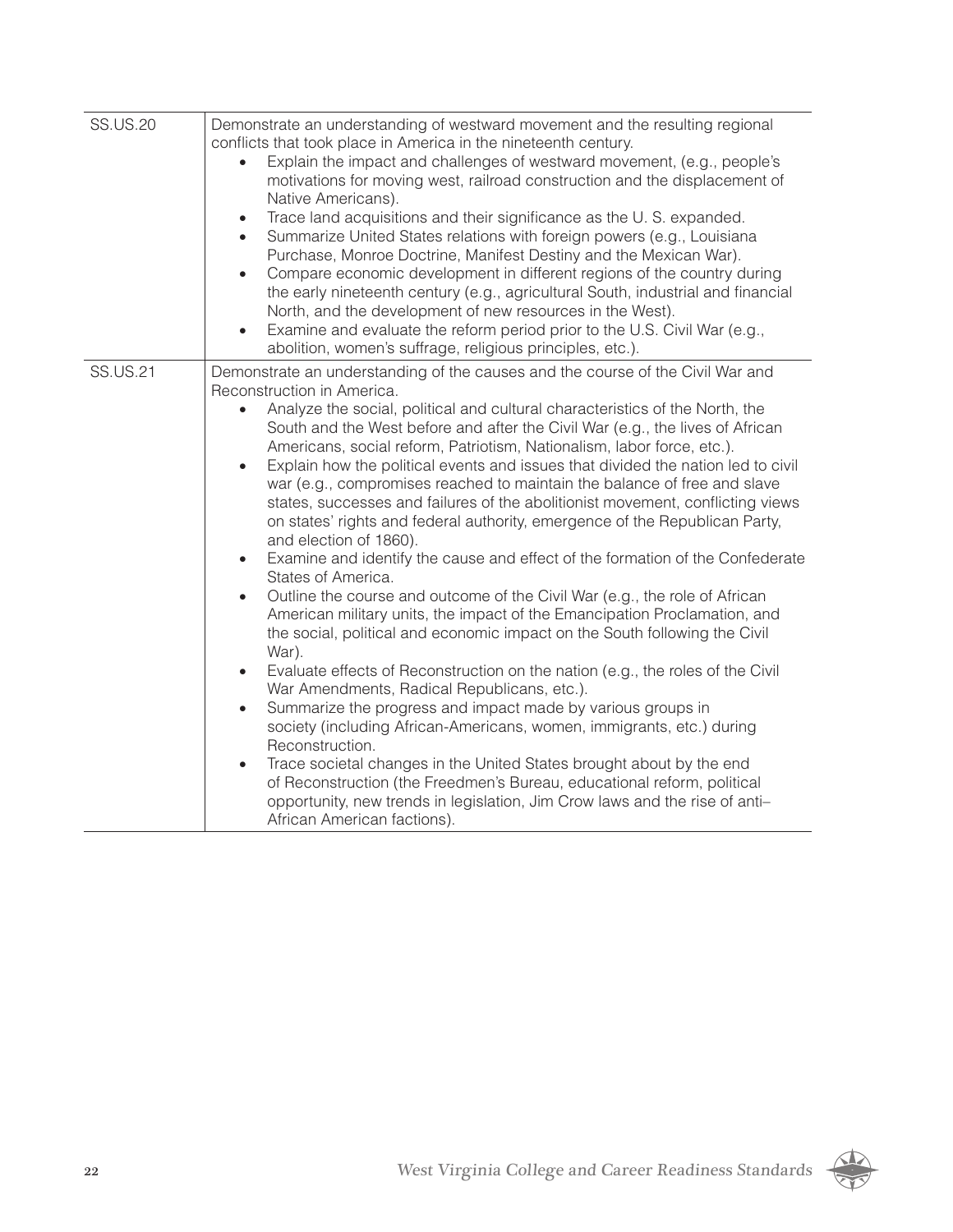| <b>SS.US.22</b> | Demonstrate an understanding of changes that took place at the end of the 19th<br>Century in the United States.<br>Analyze the developments in business and industry including the emergence<br>$\bullet$<br>of new industries and the rise of corporations through monopolies and<br>mergers.<br>Examine the effects of technological change on the United States (e.g.,<br>$\bullet$<br>agriculture, transportation, industry, labor, and society).<br>Investigate the various periods and movements at the end of the nineteenth<br>$\bullet$<br>century. (e.g., the Gilded Age, the Populist movement, the Progressive Era,<br>labor movement, continuation of the women's suffrage movement, etc.).<br>Examine and identify the goals and accomplishments of reformers and<br>$\bullet$<br>reform movements (e.g., women's rights, minorities, temperance, prisons,<br>hospitals, schools, etc.).<br>Explain the transformation of America from an agrarian to an industrial<br>$\bullet$<br>economy, including the effects of mechanized farming and the expansion of<br>international markets.<br>Assess the impact of urbanization and immigration on social, economic<br>$\bullet$<br>and political aspects of society in the United States in the late nineteenth<br>century. (e.g., labor, agriculture, ethnic neighborhoods, African Americans,<br>immigrants, women, and children). |
|-----------------|--------------------------------------------------------------------------------------------------------------------------------------------------------------------------------------------------------------------------------------------------------------------------------------------------------------------------------------------------------------------------------------------------------------------------------------------------------------------------------------------------------------------------------------------------------------------------------------------------------------------------------------------------------------------------------------------------------------------------------------------------------------------------------------------------------------------------------------------------------------------------------------------------------------------------------------------------------------------------------------------------------------------------------------------------------------------------------------------------------------------------------------------------------------------------------------------------------------------------------------------------------------------------------------------------------------------------------------------------------------------------------------------------|
| <b>SS.US.23</b> | Demonstrate an understanding of global developments that influenced the United<br>States' emergence as a world power in the early twentieth century.<br>Evaluate the impact of United States foreign policy on global affairs (e.g.,<br>$\bullet$<br>Open Door Policy and presidential programs of Taft, Roosevelt, and Wilson,<br>such as Big Stick Diplomacy, Dollar Diplomacy, and Moral Diplomacy).<br>Analyze the development of American expansionism, including the shift<br>$\bullet$<br>from isolationism to intervention and the economic and political reasons for<br>imperialism.<br>Investigate and explain the impact of the Spanish-American War on the<br>$\bullet$<br>United States as a world power, including locations of expansion and the<br>changing image of the United States by the global community.<br>Investigate the impact of technological advances and innovation in the early<br>$\bullet$<br>twentieth century both in the United States and the world (e.g., telephone,<br>automobiles, flight, transportation, weapons, and medical advances).<br>Analyze and explain how political, social and economic factors influenced<br>$\bullet$<br>American involvement in World War I (e.g., treaties, alliances, and<br>nationalism).                                                                                                                            |

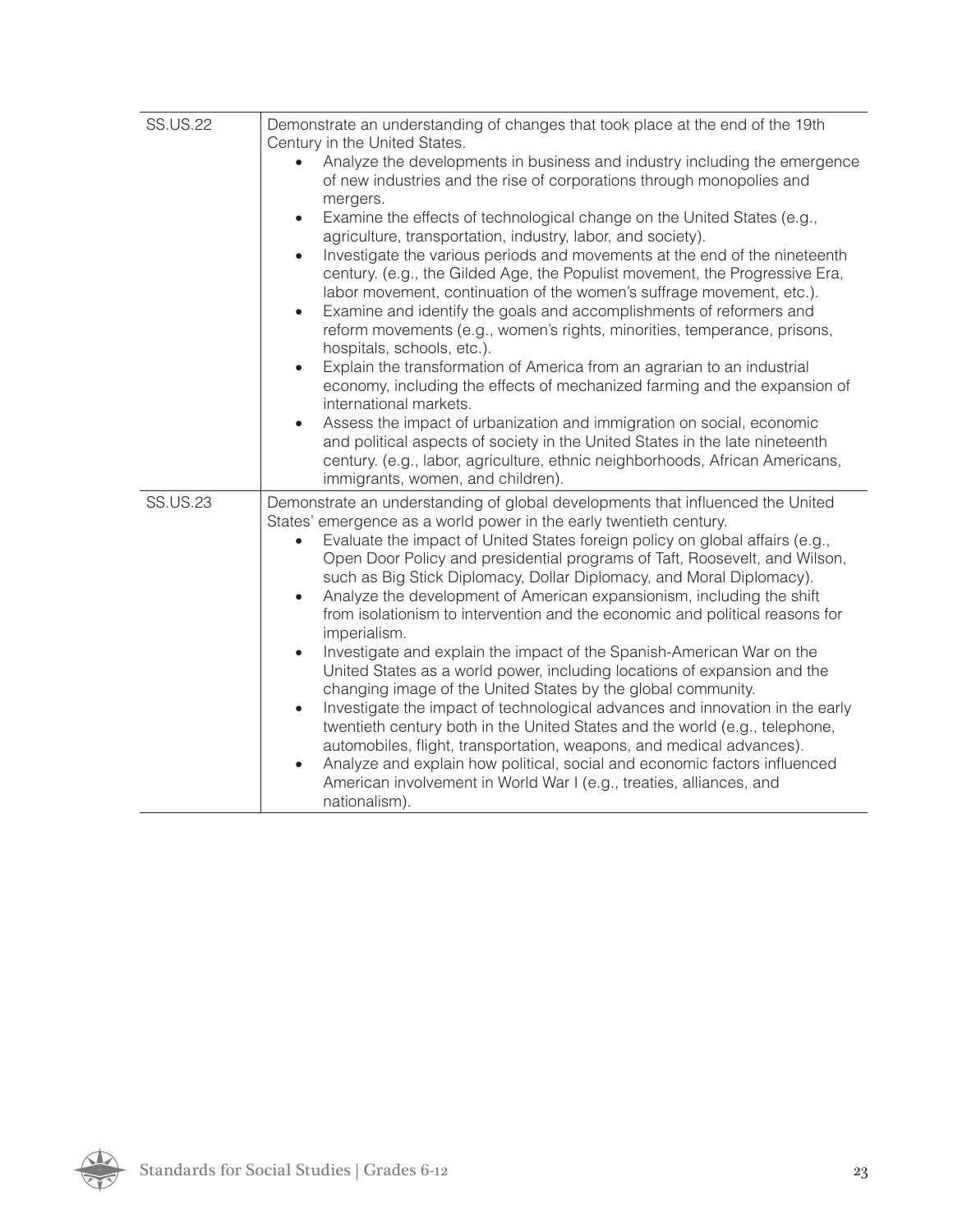### United States Studies - Comprehensive

United States Studies - Comprehensive examines the evolution of the *U.S. Constitution* as a living document and the role of participatory democracy in the development of a rapidly changing technological society. This study of the United States is an examination of the formative years from the colonization of what would be the United States to present day. Teachers will engage students in critical thinking and problem-solving skills as students learn and work with factual historical content, geography, civics, economics and other social studies concepts.

| <b>Civics</b> |                                                                                                                                                                                                                                                                                                                                                                                                    |
|---------------|----------------------------------------------------------------------------------------------------------------------------------------------------------------------------------------------------------------------------------------------------------------------------------------------------------------------------------------------------------------------------------------------------|
| SS.USC.1      | Identify the issues regarding the evolution of United States citizenship and evaluate<br>responsibilities and rights of United States citizens (e.g., landownership, race,<br>gender, and age).                                                                                                                                                                                                    |
| SS.USC.2      | Evaluate, then defend the importance of the fundamental democratic values and<br>principles of U.S. constitutional democracy in a global context including conflicts<br>between individuals, communities and nations:<br>liberty and equality<br>individual rights and the common good<br>majority rule and minority rights<br>The rule of law and ethics (e.g., civil disobedience)<br>patriotism |
| SS.USC.3      | Compare various citizens' responses to controversial government policies and<br>actions by monitoring and debating government decisions, and create a cooperative<br>and peaceful solution to controversial government policies and actions.                                                                                                                                                       |
| SS.USC.4      | Analyze multiple media sources and their influence on public opinion and policy<br>issues.                                                                                                                                                                                                                                                                                                         |
| SS.USC.5      | Evaluate court cases essential to fundamental democratic principles and values<br>(e.g., Brown v. BOE Topeka, Miranda v. Arizona, Roe v. Wade, Mapp v. Ohio,<br>Schenck v. U.S., and Doe v. Holder (P.A.T.R.I.O.T. Act).                                                                                                                                                                           |
| SS.USC.6      | Select and participate in a volunteer service or project with a community or Veteran's<br>organization (e.g., American Legion, Veterans of Foreign Wars, Women Veterans of<br>America, Ronald McDonald House, Special Olympics, 4-H, etc.).                                                                                                                                                        |

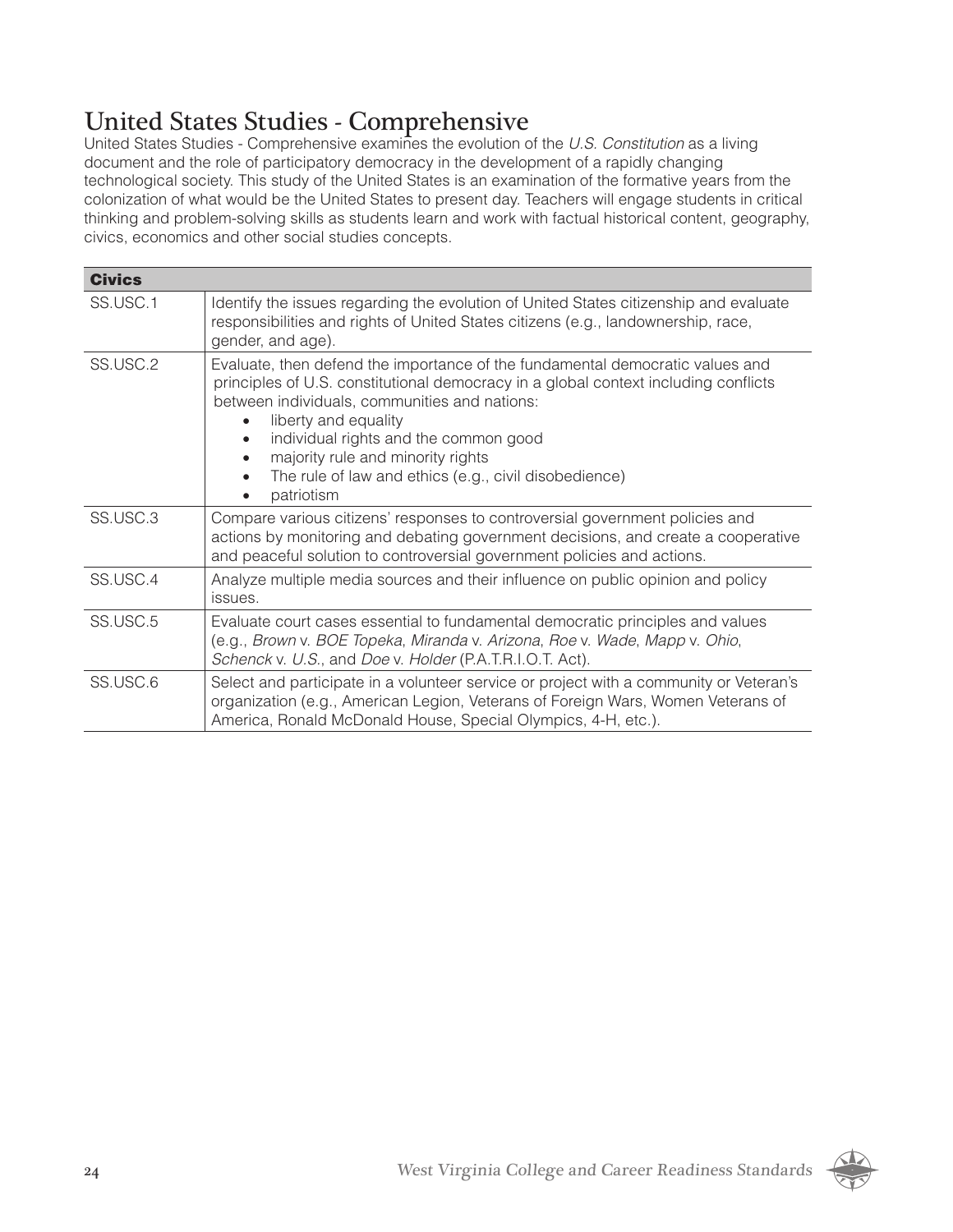| <b>Economics</b> |                                                                                                                                                                                                                                                                                                                                     |
|------------------|-------------------------------------------------------------------------------------------------------------------------------------------------------------------------------------------------------------------------------------------------------------------------------------------------------------------------------------|
| SS.USC.7         | Trace economic development throughout U.S. History (e.g., Colonial period,<br>Revolutionary War, Westward Expansion, Civil War and late 19 <sup>th</sup> /early 20 <sup>th</sup> Centuries)<br>and identify the role of market factors in the settlement of the United States and the<br>development of the free enterprise system. |
| SS.USC.8         | Critique the cause and effect relationship between the labor movement,<br>industrialization, and urbanization in the United States.                                                                                                                                                                                                 |
| SS.USC.9         | Apply the concept of supply and demand in various historic events as a cause of<br>economic turmoil.                                                                                                                                                                                                                                |
| SS.USC.10        | Analyze the causes and consequences of the United States' national debt and its<br>effect upon world economic systems.                                                                                                                                                                                                              |
| SS.USC.11        | Assess how various executive initiatives and legislative acts have influenced the<br>United States' economy (e.g., Fourteen Points, New Deal, Domino Theory, Great<br>Society, Space Race, and Strategic Defense Initiative).                                                                                                       |
| SS.USC.12        | Cite evidence of the economic and cultural impact of advertising and the growth of<br>consumerism (e.g., differentiate between wants and needs).                                                                                                                                                                                    |
| SS.USC.13        | Identify various developed countries (MDC) and developing countries (LDC) and<br>evaluate their GDP to determine the standard of living of their citizens (e.g., health<br>care, education, military, industrial, and agricultural capabilities).                                                                                   |
| Geography        |                                                                                                                                                                                                                                                                                                                                     |

| <b>Geography</b> |                                                                                                                                                                                                                                                                                                     |
|------------------|-----------------------------------------------------------------------------------------------------------------------------------------------------------------------------------------------------------------------------------------------------------------------------------------------------|
| SS.USC.14        | Apply correct vocabulary and geographic tools to determine and illustrate<br>geographic concepts (e.g., major meridians of longitude and parallels of latitude,<br>physical features, landforms, bodies of water, climatic regions, states and their<br>capitals, and relative and exact location). |
| SS.USC.15        | Determine the most appropriate maps and graphics in an atlas for analyzing<br>geographic issues regarding the growth and development of the United States (e.g.,<br>topography, movement of people, transportation routes, settlement patterns, growth<br>of population and cities, etc.).          |
| SS.USC.16        | Evaluate the impact of health and cultural considerations on the quality of life over<br>different historical time periods.                                                                                                                                                                         |
| SS.USC.17        | Analyze the characteristics of cultural contributions of Native Americans, African<br>Americans, Hispanics, and all immigrants (e.g., Germans, Italians, Irish, etc.).                                                                                                                              |
| SS.USC.18        | Analyze the ways in which physical and cultural geography have influenced<br>significant historic events and movements.                                                                                                                                                                             |
| SS.USC.19        | Evaluate the changing boundaries of world maps as a result of wars.                                                                                                                                                                                                                                 |

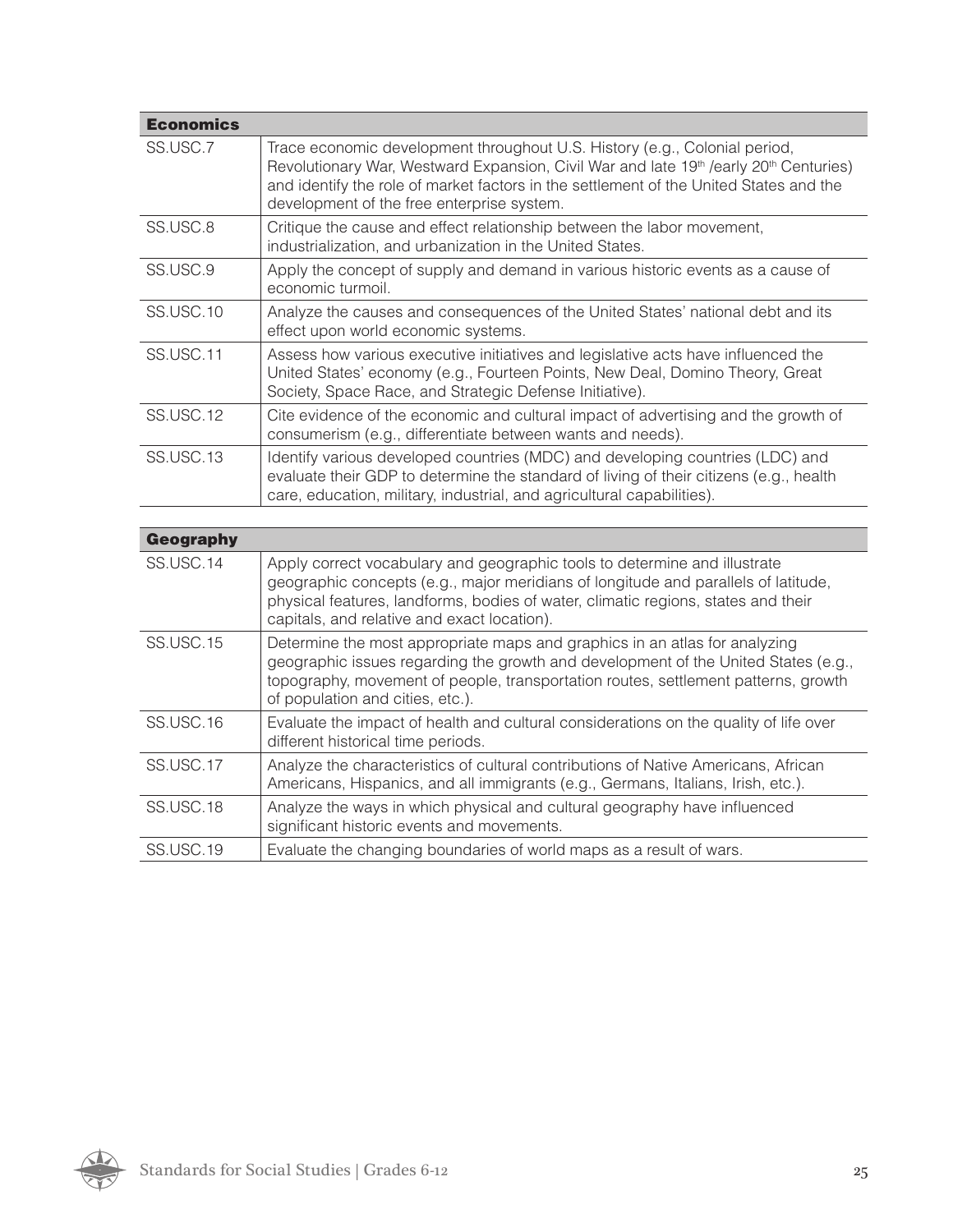| <b>History</b>   |                                                                                                                                                                                                                                                                                                                                                                                                                                                                                                                                                                                                                                                                                                                                 |
|------------------|---------------------------------------------------------------------------------------------------------------------------------------------------------------------------------------------------------------------------------------------------------------------------------------------------------------------------------------------------------------------------------------------------------------------------------------------------------------------------------------------------------------------------------------------------------------------------------------------------------------------------------------------------------------------------------------------------------------------------------|
| <b>SS.USC.20</b> | Demonstrate an understanding of the European settlement of North America.<br>Compare and contrast the distinct characteristics of each colonial region<br>$\bullet$<br>in the settlement and development of America, including religious, social,<br>political, and economic differences (i.e. Proclamation of 1763, French and<br>Indian War).<br>Identify and examine European colonial rivalries and the centralization British<br>$\bullet$<br>control.                                                                                                                                                                                                                                                                     |
| <b>SS.USC.21</b> | Demonstrate an understanding of the establishment of the new Republic.<br>Trace the major events leading to the American Revolution including the<br>$\bullet$<br>writing of the Declaration of Independence.<br>Examine the contributions of key individuals in the development of the<br>$\bullet$<br>Republic.<br>Determine the strengths and weaknesses in the Articles of Confederation and<br>$\bullet$<br>how their failure led to the development of the U.S. Constitution.<br>Compare and contrast political ideologies and sectional differences in the<br>$\bullet$<br>development of the U.S. Constitution (e.g. economic development, slavery,<br>and social reforms).                                             |
| <b>SS.USC.22</b> | Demonstrate an understanding of westward movement and land acquisition.<br>Examine the consequences of the expansion of the republic on the native<br>$\bullet$<br>population.<br>Summarize the United States' relations with foreign powers (e.g. Louisiana<br>$\bullet$<br>Purchase, War of 1812, Monroe Doctrine, Manifest Destiny and the Mexican-<br>American War.)<br>Compare and contrast the social, economic, and political development in<br>$\bullet$<br>different regions of the country during the antebellum period.                                                                                                                                                                                              |
| <b>SS.USC.23</b> | Demonstrate an understanding of the course of the American Civil War and<br>Reconstruction in America.<br>Identify and analyze the events which led to the secession of the south from<br>the Union and the formation of the Confederate States of America.<br>Trace the major events of the Civil War and evaluate the impact of political<br>$\bullet$<br>and military leadership during the war.<br>Evaluate short-term and long-term effects of Reconstruction on the nation<br>$\bullet$<br>(e.g. Civil War Amendments, radical republicans, Jim Crow).                                                                                                                                                                    |
| SS.USC.24        | Demonstrate an understanding of the industrialization and reform movements.<br>Analyze the contributions of business, industry, and entrepreneurs in the late<br>19th/early 20th century.<br>Compare and contrast the societal, economic and population shifts in the<br>$\bullet$<br>United States in the late 19 <sup>th</sup> century (i.e. Agrarian to Industrial, rural to urban,<br>labor vs. industry, immigration, migration).<br>Identify the goals and accomplishments of reformers and reform movements<br>$\bullet$<br>(e.g. women's rights, minorities, labor, temperance, Progressivism etc.)                                                                                                                     |
| <b>SS.USC.25</b> | Demonstrate an understanding of the United States' emergence as a world power.<br>Evaluate the impact of United States foreign policy on global affairs (e.g.,<br>Open Door Policy, Good Neighbor Policy, Big Stick Diplomacy, Dollar<br>Diplomacy, and Moral Diplomacy).<br>Trace the shift from isolationism to intervention and imperialism (e.g. Spanish-<br>$\bullet$<br>American War, annexation of Hawaii, development of the Panama Canal).<br>Analyze and explain how political, social, and economic factors influenced<br>$\bullet$<br>American involvement in World War I (e.g., treaties, alliances, and<br>nationalism).<br>List and explain underlying causes, major players, and the effects of World<br>War I. |

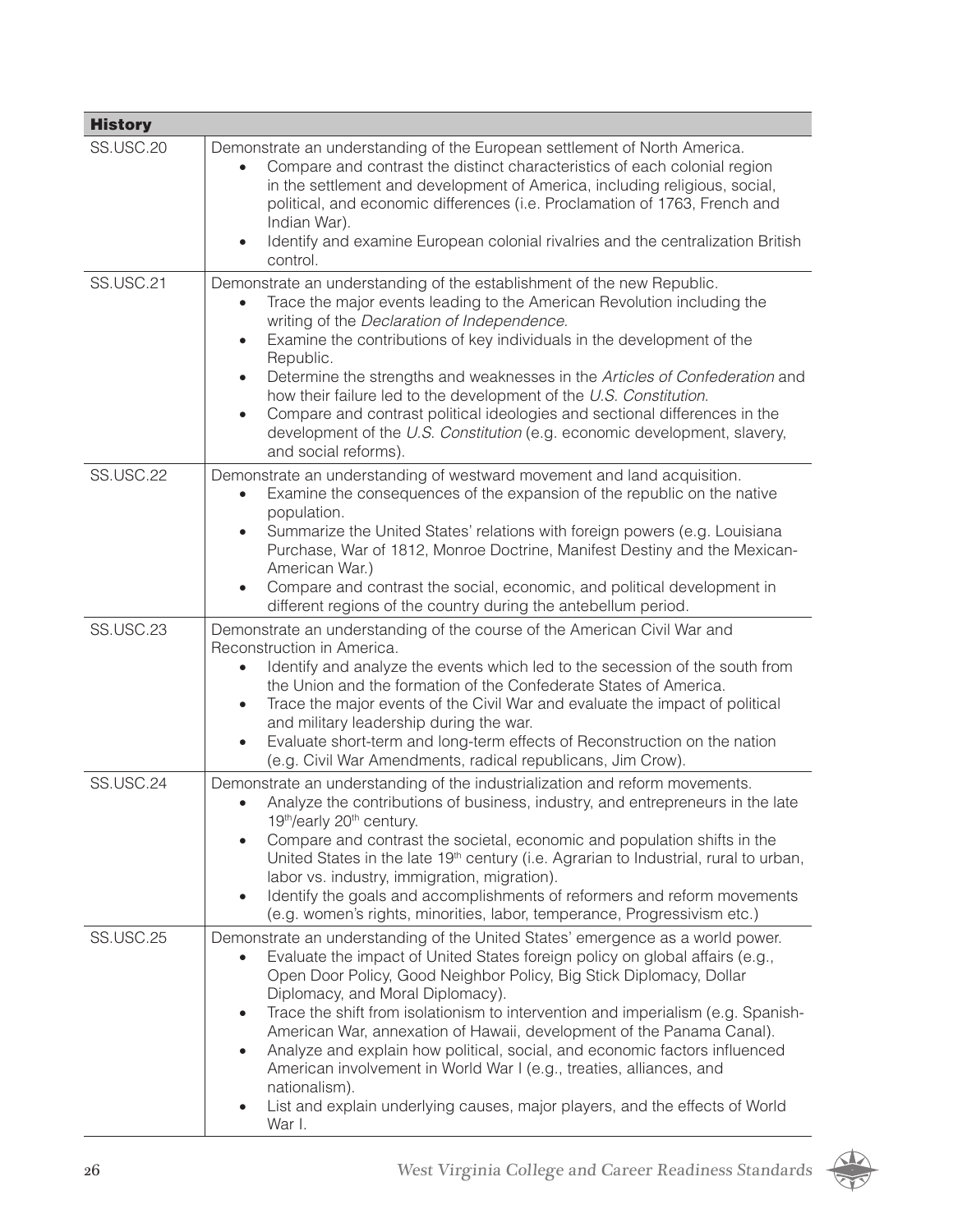| SS.USC.26        | Demonstrate an understanding of the Great Depression and the New Deal.<br>Examine causes of the stock market crash and draw conclusions about the<br>immediate and lasting economic, social, and political effects on the United<br>States and the World.<br>Research the changing social values that led to the expansion of government<br>$\bullet$<br>in the 1920's & 1930's (e.g. constitutional amendments, New Deal legislation,<br>$etc.$ ).<br>Investigate the different cultural movements during the late 1920's & 1930's.<br>$\bullet$                                                                                                                                                                                                                            |
|------------------|------------------------------------------------------------------------------------------------------------------------------------------------------------------------------------------------------------------------------------------------------------------------------------------------------------------------------------------------------------------------------------------------------------------------------------------------------------------------------------------------------------------------------------------------------------------------------------------------------------------------------------------------------------------------------------------------------------------------------------------------------------------------------|
| <b>SS.USC.27</b> | Demonstrate an understanding of the events surrounding World War II.<br>Explain how the world economic crisis initiated worldwide political change.<br>Explore the causes and effects of World War II and describe the impact<br>$\bullet$<br>the war had on the world (e.g. failure of the Treaty of Versailles/League of<br>Nations, militarism, nationalism, failure of appeasement).<br>Investigate the abuse of human rights during World War II (e.g. Japanese<br>$\bullet$<br>Internment, Holocaust, stereotypes, propaganda).<br>Identify contributions from the American-Homefront during the war (e.g.<br>$\bullet$<br>Rosie the Riveters, victory gardens, liberty bonds).<br>Analyze the long-term consequences of the use of atomic weaponry to end<br>the war. |
| SS.USC.28        | Demonstrate an understanding of Post - World War II America.<br>Compare and contrast the United States and the Soviet Union following WWII<br>$\bullet$<br>and their emergence as superpowers.<br>Identify social, technological, and political changes that occurred in the<br>$\bullet$<br>United States as a result of the tensions caused by the Cold War.<br>Trace the events of the Cold War and confrontations between the United<br>$\bullet$<br>States and other world powers.                                                                                                                                                                                                                                                                                      |
| <b>SS.USC.29</b> | Demonstrate an understanding of the social and political conflicts that brought forth<br>an era of change in America.<br>Investigate key people, places, and events of the African-American Civil<br>Rights Movement.<br>Research the various paradigm shifts during the 1950's, 1960's, & 1970's<br>$\bullet$<br>(e.g. counterculture, rock n' roll, women's rights, Roe v. Wade, shifts in<br>technology).<br>Connect events to continued questions of trust in federal government (e.g.,<br>Watergate, Iran Contra, and Pentagon Papers).                                                                                                                                                                                                                                 |
| <b>SS.USC.30</b> | Demonstrate an understanding of America's continued role in the complex global<br>community.<br>Evaluate the causes and effects of acts of foreign and domestic terrorism<br>before and after 9/11. (e.g. Iran hostage crisis, 1993 World Trade Center,<br>Oklahoma City, USS Cole, 2001 attacks on World Trade Center & Pentagon,<br>PATRIOT Act, death of Osama bin Laden)<br>Identify the positive and negative consequences of the advancement of<br>$\bullet$<br>technology.<br>Evaluate and explain modern American policies (i.e., foreign and domestic),<br>$\bullet$<br>immigration, the global environment, and other current emerging issues.                                                                                                                     |

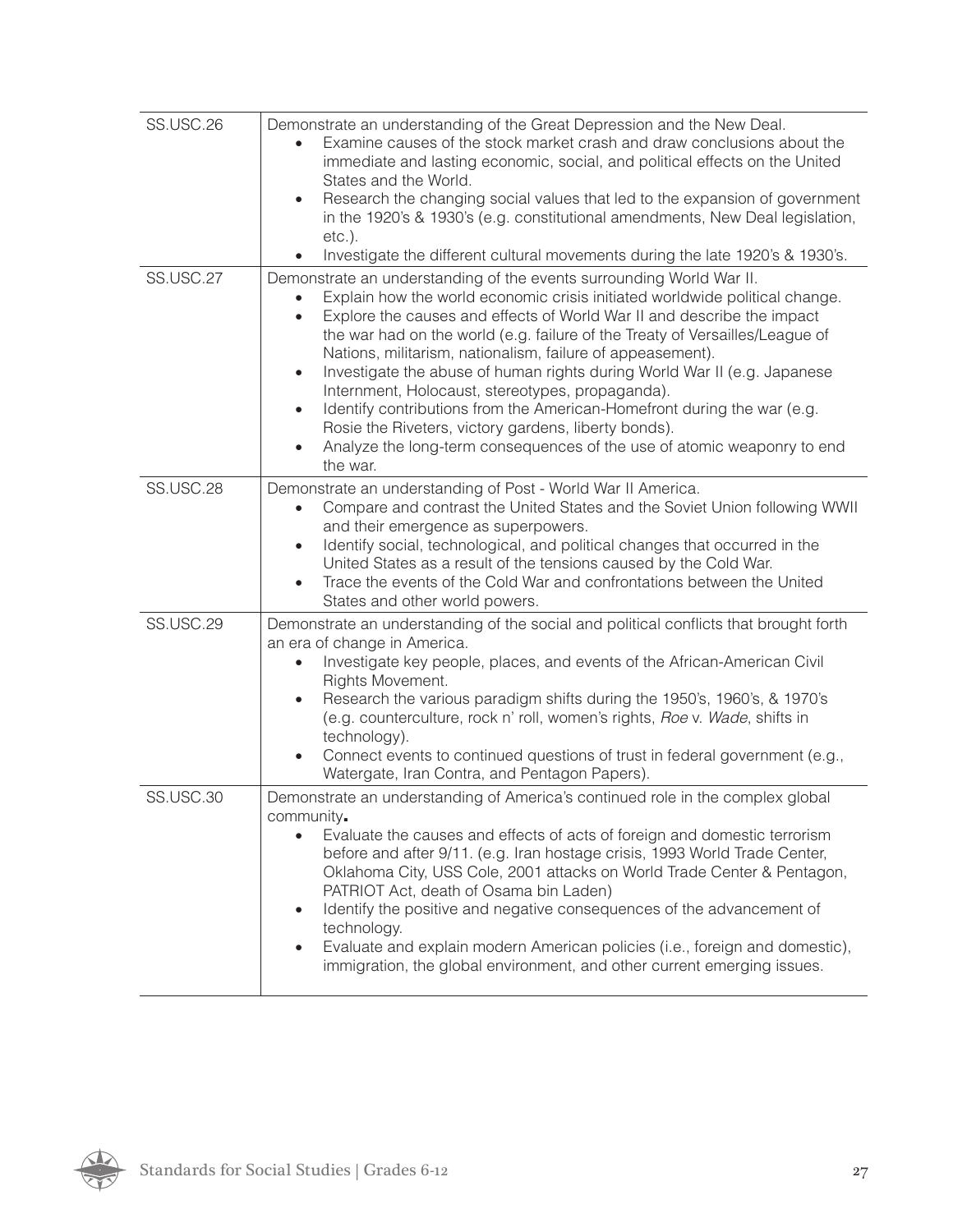### Contemporary Studies

Contemporary Studies examines the interactions between the United States and the world from 1914 to present day. Teachers will engage students in critical thinking and problem-solving skills as students learn and work with factual historical content, geography, civics, economics, and other social studies concepts. Maps, spreadsheets, charts, photographs, the arts, music, graphs, primary source documents, textbooks, and data from a variety of credible electronic and non-electronic sources will be used to synthesize, analyze, interpret and predict outcomes. The concept of globalization is explored and evaluated through the careful analysis of the interactions (between or among) the United States and other nation states, helping students recognize the interdependencies of the United States and other countries. Teachers will provide a venue for students to examine factors that influence changing political and economic relationships and foreign policies between the United States and its world neighbors. The impact of world events on the individual citizen and the reciprocal impact of an individual citizen's actions, in the democratic process, on world events will be emphasized.

| <b>Civics</b> |                                                                                                                                                                                                                                                                                                                                                                                                  |
|---------------|--------------------------------------------------------------------------------------------------------------------------------------------------------------------------------------------------------------------------------------------------------------------------------------------------------------------------------------------------------------------------------------------------|
| SS.CS.1       | Evaluate, then defend, the importance of the fundamental democratic values and<br>principles of U.S. constitutional democracy in a global context including conflicts<br>between individuals, communities, and nations.<br>liberty and equality<br>individual rights and the common good<br>majority rule and minority rights<br>Rule of Law and ethics (e.g., civil disobedience)<br>patriotism |
| SS.CS.2       | Justify the duties of citizens that are necessary to preserve global democracy.<br>public forums (local, national, and/or global)<br>analysis of voting apathy and resulting consequences<br>personal freedoms throughout the world<br>role of international government and non-government organizations (e.g.,<br>$\bullet$<br>League of Nations and U.N.)                                      |
| SS.CS.3       | Analyze and apply ways U.S. and world conflicts can be resolved in a cooperative<br>and peaceful manner.                                                                                                                                                                                                                                                                                         |
| SS.CS.4       | Evaluate court cases essential to fundamental democratic principles and values<br>(e.g., amendments since 1920, Brown v. BOE Topeka, Miranda v. Arizona, Roe v.<br>Wade and the P.A.T.R.I.O.T. Act).                                                                                                                                                                                             |
| SS.CS.5       | Select and participate in a volunteer service or project with a community or Veteran's<br>organization (e.g., American Legion, Veterans of Foreign Wars, Women Veterans of<br>America, Ronald McDonald House, Special Olympics, 4-H, etc.).                                                                                                                                                      |

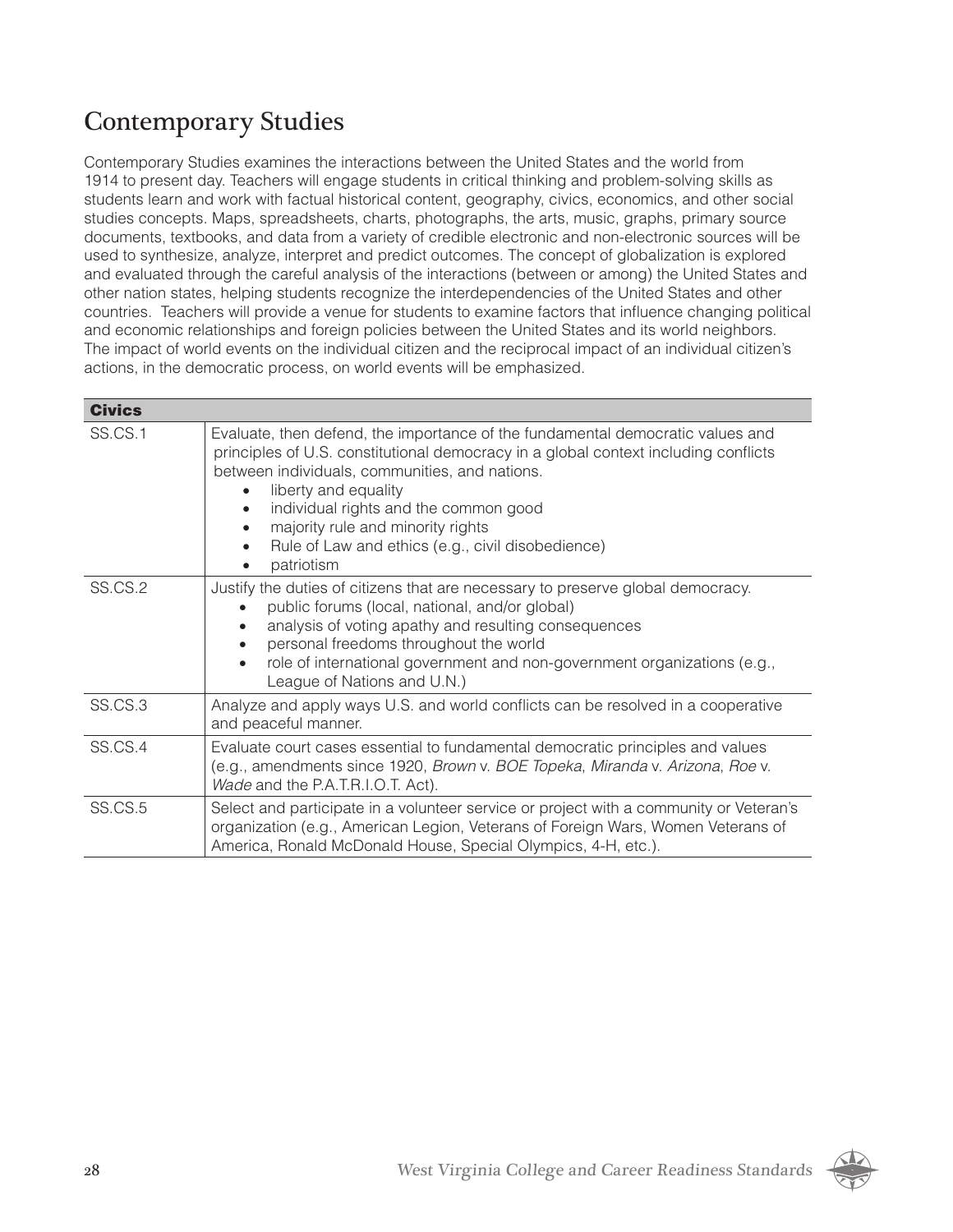| <b>Economics</b> |                                                                                                                                                                                                                                                   |
|------------------|---------------------------------------------------------------------------------------------------------------------------------------------------------------------------------------------------------------------------------------------------|
| SS.CS.6          | Analyze the industrial organization of the American economy and connect its effects<br>on the outcome of World War I and subsequent wars (e.g., loans, Lend/Lease Act,<br>Marshall Plan, and nuclear arms race).                                  |
| SS.CS.7          | Assess how various executive initiatives and legislative acts influence the United<br>States economy (e.g., Fourteen Points, New Deal, Domino Theory, Great Society,<br>Space Race, and Strategic Defense Initiative).                            |
| SS.CS.8          | Apply the concept of supply and demand in various historic events as a cause of<br>economic turmoil (e.g., Prohibition, O.P.E.C, etc.).                                                                                                           |
| SS.CS.9          | Cite evidence of the economic and cultural impact of advertising and the growth of<br>consumerism (e.g., differentiate between wants and needs).                                                                                                  |
| SS.CS.10         | Critique the competing ideologies of various economic systems (e.g., Capitalism,<br>Socialism, and Communism) and resulting world conflicts.                                                                                                      |
| SS.CS.11         | Analyze the causes and consequences of the United States' national debt and their<br>effect upon world economic systems.                                                                                                                          |
| <b>SS.CS.12</b>  | Identify various developed countries (MDC) and developing countries (LDC) and<br>evaluate their GDP to determine the standard of living of their citizens (e.g., health<br>care, education, military, industrial, and agricultural capabilities). |

| Geography       |                                                                                                                                                                                                    |
|-----------------|----------------------------------------------------------------------------------------------------------------------------------------------------------------------------------------------------|
| <b>SS.CS.13</b> | Analyze and evaluate the changing boundaries of world maps as a result of wars<br>(e.g., Europe World War I, World War II, Cold War Era, and Middle East conflicts).                               |
| <b>SS.CS.14</b> | Identify and locate the countries that enjoy topographical protection from invasion as<br>opposed to countries that rely on political boundaries.                                                  |
| SS.CS.15        | Use census data to analyze the demographics of population growth that lead to the<br>exhaustion of resources and cultural conflict (e.g., water, agricultural land, energy,<br>and food supplies). |
| <b>SS.CS.16</b> | Connect how natural resources of various world regions impact foreign and<br>economic policy decisions (e.g., Middle Eastern oil supplies and United States coal<br>deposits, etc.).               |
| SS.CS17         | Hypothesize how human and environmental interactions pose a threat to mankind<br>and the environment.                                                                                              |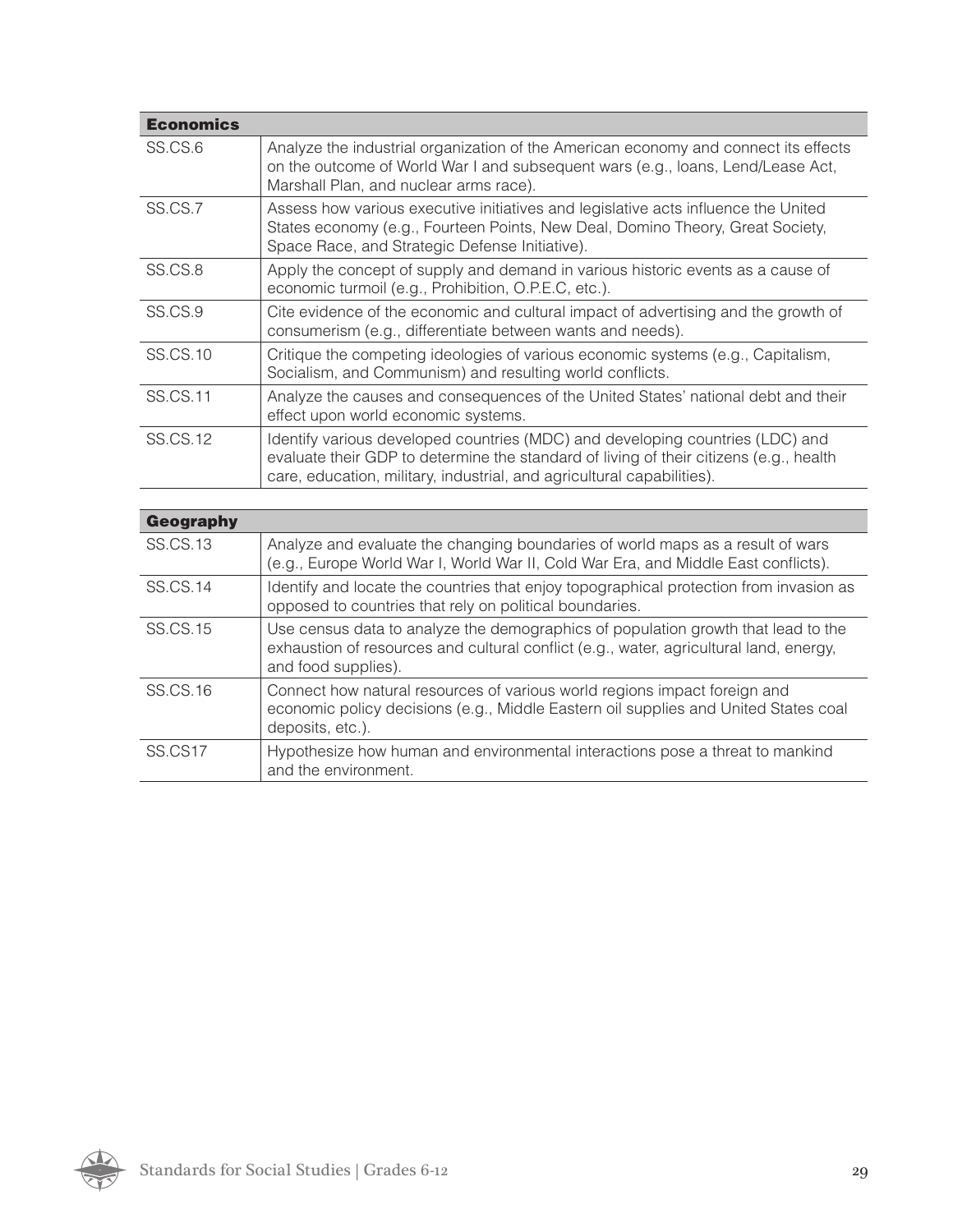| <b>History</b>  |                                                                                                                                                                                                                                                                                                                                                                                                                                                                                                                                                                                                                                                                                                                                                                                                                                                                                                                                                                                      |
|-----------------|--------------------------------------------------------------------------------------------------------------------------------------------------------------------------------------------------------------------------------------------------------------------------------------------------------------------------------------------------------------------------------------------------------------------------------------------------------------------------------------------------------------------------------------------------------------------------------------------------------------------------------------------------------------------------------------------------------------------------------------------------------------------------------------------------------------------------------------------------------------------------------------------------------------------------------------------------------------------------------------|
| <b>SS.CS.18</b> | Demonstrate an understanding of the events that illustrate the United States'<br>emergence as a world power beginning in 1914.<br>Analyze United States isolationism, neutrality and entanglement in world<br>affairs.<br>List and explain underlying causes, major players and the effects of World<br>$\bullet$<br>War I.<br>Explain the connection between the advancement of military technology and<br>$\bullet$<br>the massive casualties in World War I.<br>Compare and contrast idealism and realism by analyzing the Treaty of<br>$\bullet$<br>Versailles, Wilson's Fourteen Points, and the subsequent failure of the League<br>of Nations.<br>Make connections between relief efforts and interventions of the 1918<br>pandemic to modern global health concerns.                                                                                                                                                                                                         |
| <b>SS.CS.19</b> | Demonstrate an understanding of society in the Roaring 20's by examining<br>the changing cultural, economic, and political philosophies, and the ensuing<br>consequences.<br>Outline activities and irregularities of both Wall Street and United States<br>$\bullet$<br>banking practices followed by attempted reform legislation.<br>Analyze the impact that the emerging independence of women (e.g.,<br>$\bullet$<br>suffrage, double standard, flappers, and employment opportunities) and<br>immigration issues had on society.<br>Research the social issues that led to the passage of the 18 <sup>th</sup> Amendment<br>$\bullet$<br>and the establishment of Prohibition, and discuss the factors that led to its<br>repeal in the 21 <sup>st</sup> Amendment (e.g. organized crime, Great Depression, and<br>changing social values).<br>Investigate literary, musical and artistic movements (e.g., Harlem<br>$\bullet$<br>Renaissance, jazz, and the Lost Generation). |
| <b>SS.CS.20</b> | Demonstrate an understanding of the immediate and lasting economic, social, and<br>political effects caused by the Great Depression in the United States and throughout<br>the world.<br>Assess the prolonged effects of the stock market crash upon the social and<br>$\bullet$<br>economic activities of the U.S. and the world.<br>Investigate the expansion of government with New Deal legislation and<br>$\bullet$<br>resulting deficit spending.<br>Explain how the world economic crisis enabled the growth of totalitarian<br>$\bullet$<br>governments (e.g., Fascism and Nazism).<br>Critique the role of sports, movies, radio, and other forms of entertainment in<br>$\bullet$<br>the development of a new culture in America.                                                                                                                                                                                                                                          |

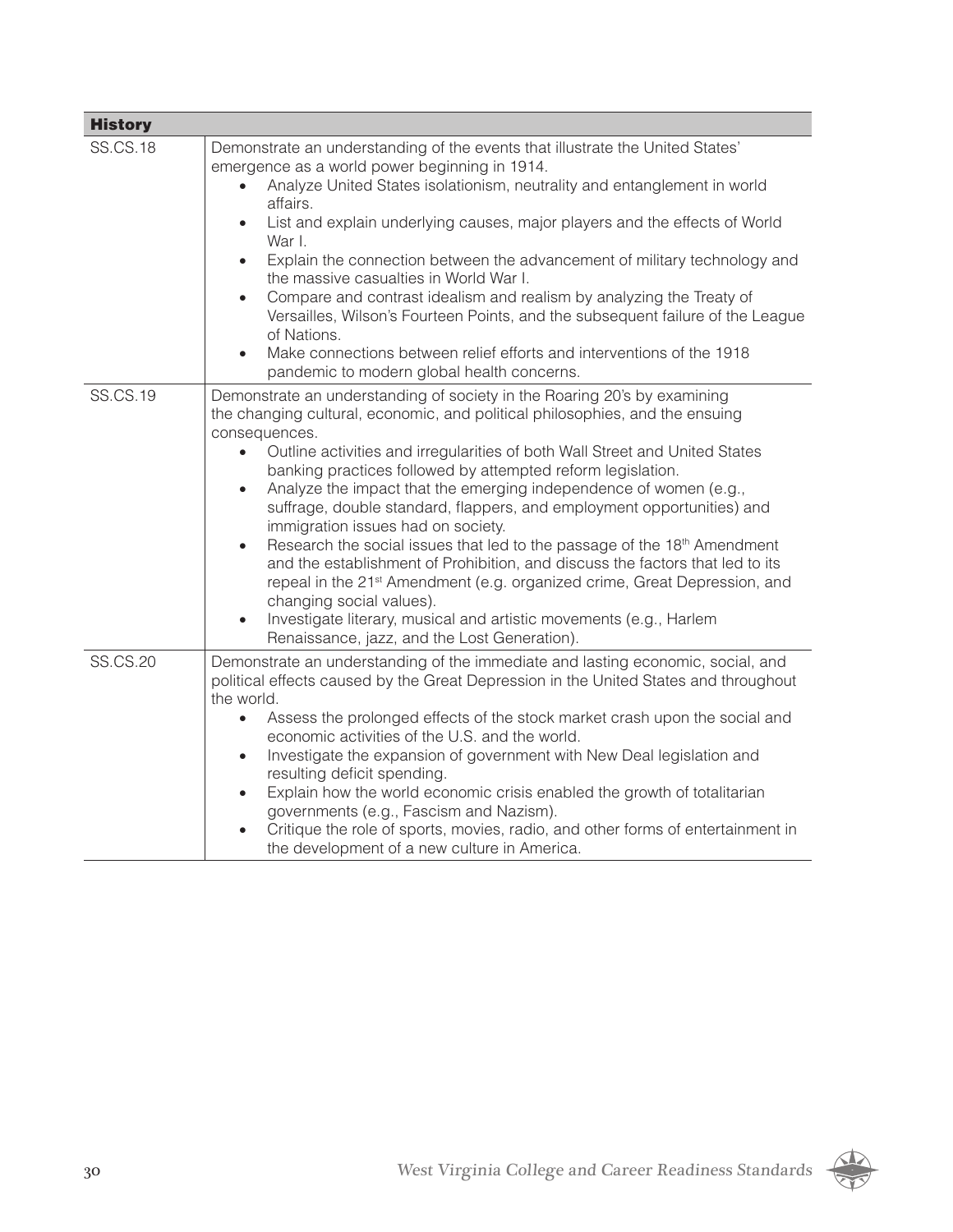| <b>SS.CS.21</b> | Demonstrate an understanding of the events surrounding World War II.<br>Explore how appeasement efforts such as the Munich Agreement (1938)<br>$\bullet$<br>failed to prevent war.<br>Examine and evaluate the suffering and human cost of the propaganda and<br>$\bullet$<br>genocide of the Nazi Holocaust.<br>Assess the Japan's motives for attacking Pearl Harbor and the attack's effect<br>$\bullet$<br>on the outcome of WWII.<br>Examine and identify the penalties of war faced by the Japanese in the<br>$\bullet$<br>United States and their homeland.<br>Identify the contributions from the home front during the war (e.g. Rosie the<br>$\bullet$<br>Riveters - "Rosies", victory gardens, war bond sales, wartime propaganda<br>and opportunities for minorities).<br>Investigate and cite evidence about the significance of the events in the<br>$\bullet$<br>European and Pacific Theaters.<br>Hypothesize America's reasons for rebuilding war torn countries and trace<br>$\bullet$<br>the rationale and origins of cooperation that led to the creation of the United<br>Nations. |
|-----------------|---------------------------------------------------------------------------------------------------------------------------------------------------------------------------------------------------------------------------------------------------------------------------------------------------------------------------------------------------------------------------------------------------------------------------------------------------------------------------------------------------------------------------------------------------------------------------------------------------------------------------------------------------------------------------------------------------------------------------------------------------------------------------------------------------------------------------------------------------------------------------------------------------------------------------------------------------------------------------------------------------------------------------------------------------------------------------------------------------------|
| <b>SS.CS.22</b> | Demonstrate an understanding of the competing ideologies of communism<br>and democracy and the conflict between the United States and Soviet Union<br>superpowers from the post WWII era through early 1990's.<br>Assess the destructive capability of atomic and hydrogen weaponry.<br>Trace the expansion of Soviet and Chinese communism to satellite nations.<br>Explore the motivation and legacy of the Truman Doctrine and containment<br>$\bullet$<br>policy through different presidential administrations.<br>Outline and discuss major confrontations between the United States and<br>Soviets and explain the fears of American society related to communism and<br>the Race to Space.<br>Analyze and explain the political, social and economic causes and<br>consequences of American involvement in the Korean Conflict and Vietnam.<br>Connect the United States' governmental policies of the 1980s to the<br>economic collapse of the Soviet Union.                                                                                                                                   |
| <b>SS.CS.23</b> | Demonstrate an understanding of the origins, struggle and progress of racial<br>minorities seeking social, economic, and political equality in the United States.<br>Examine and identify the foundations of the Civil Rights Movement through<br>documents (e.g., Declaration of Independence, U.S. Constitution, etc.)<br>and Supreme Court decisions (e.g., Plessy v. Ferguson and Brown v. BOE<br>Topeka).<br>Investigate and cite examples of intolerance, prejudice, persecution,<br>discrimination and segregation (e.g., Black Codes and Jim Crow laws).<br>Debate the role of activists for and against the Civil Rights Movement (e.g.,<br>KKK, Black Panthers, Dr. Martin Luther King, Jr., SCLC, Student Non-violent<br>Coordinating Committee, AIM, Chicano Movement and UFWOC).<br>Design a timeline of the Civil Rights Movement in the United States that<br>includes key people, places, and events.                                                                                                                                                                                   |

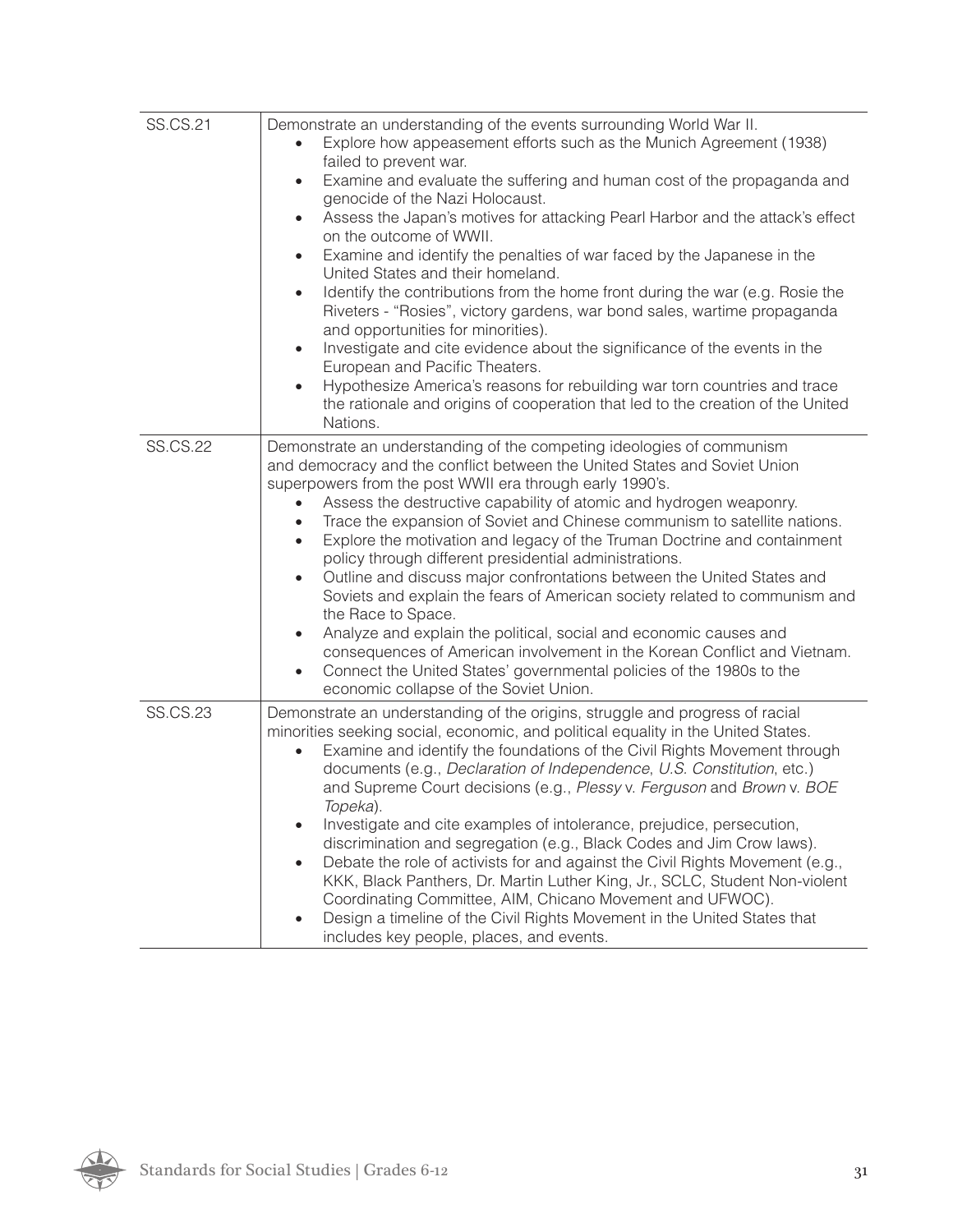| <b>SS.CS.24</b> | Demonstrate an understanding of the social conflicts that challenged traditional<br>values in the second half of the twentieth century.<br>Investigate and identify the effects of Americans migrating to the suburbs<br>after World War II.<br>Identify and examine changes brought about by media sources to American<br>$\bullet$<br>cultural, economic and political behavior. (e.g., television, Rock 'n' Roll,<br>protest songs, etc.).<br>Summarize the various counterculture movements and their effect on<br>$\bullet$<br>American society.<br>Connect events to continued questions of trust in federal government (e.g.,<br>$\bullet$<br>Watergate, Iran Contra, and Pentagon Papers).                                                                                                                                                                                                                                                                                                          |
|-----------------|-------------------------------------------------------------------------------------------------------------------------------------------------------------------------------------------------------------------------------------------------------------------------------------------------------------------------------------------------------------------------------------------------------------------------------------------------------------------------------------------------------------------------------------------------------------------------------------------------------------------------------------------------------------------------------------------------------------------------------------------------------------------------------------------------------------------------------------------------------------------------------------------------------------------------------------------------------------------------------------------------------------|
| <b>SS.CS.25</b> | Demonstrate an understanding of United States foreign policy and global economic<br>issues since 1990.<br>Evaluate American foreign policy concerning abuses of human rights.<br>$\bullet$<br>Critique the domestic and military policies of the 1990's.<br>$\bullet$<br>Determine the motivation for adopting NAFTA (North American Free Trade<br>$\bullet$<br>Agreement) and GATT (General Agreement on Tariffs and Trade), then<br>assess their effects on the American and world economies.<br>Evaluate acts of terrorism before and after 9/11.                                                                                                                                                                                                                                                                                                                                                                                                                                                        |
| <b>SS.CS.26</b> | Demonstrate an understanding of America's continued role in shaping the complex<br>global community since September 11, 2001.<br>Assess the results of American foreign policy relating to Middle Eastern<br>$\bullet$<br>countries.<br>Outline provisions of the P.A.T.R.I.O.T. Act (Providing Appropriate Tools<br>$\bullet$<br>Required (to) Intercept (and) Obstruct Terrorism Act of 2001) and assess the<br>necessity of such infringements on American civil rights.<br>Critique the effectiveness of the wars in Iraq and Afghanistan on the war<br>$\bullet$<br>against terror.<br>Analyze both the positive and negative aspects of the Internet and social<br>$\bullet$<br>networking in revolutionizing popular thought, and organizing people<br>throughout the world (e.g., Tea Party, Arab Spring, Occupy Wall Street, Wi-Fi,<br>Google, and Facebook).<br>Research and analyze U.S. and World responses to ISIS's (Islamic State in<br>$\bullet$<br>Iraq and Syria) rise in Iraq and Syria. |

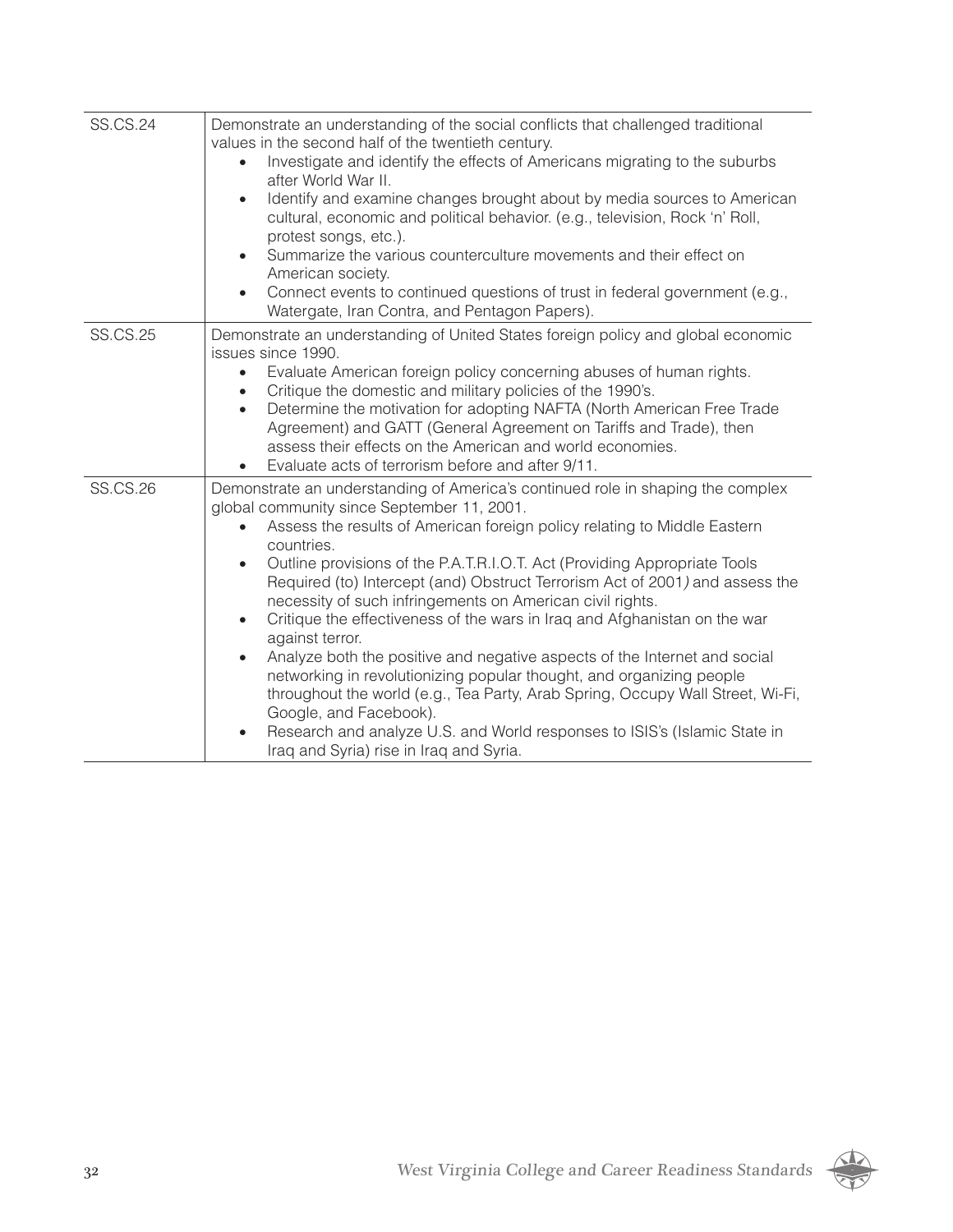### **Civics**

Civics is designed as a culminating U.S. Studies class that fosters informed citizens essential to the perpetuation of the American Republic. A U.S. Studies course is a prerequisite for this course. Students learn and utilize knowledge and skills for responsible, participatory citizenship based on a firm understanding of the principles and practices of our government coupled with civil rights and responsibilities, sound financial literacy and global awareness. Students investigate what has happened, explore what is happening and predict what will happen to the social, political and economic problems that beset America and the world using the skills and resources of the past and present centuries. Students continue to develop their critical thinking and problem-solving skills collaboratively and independently to become informed citizens and consumers who practice economically sound decisionmaking, are geographically aware of the physical and human landscapes of the world, and protect, preserve and defend their system of government. New and refined knowledge gained in Civics is communicated and shared throughout the community as students engage in community service and service-learning that allows classrooms to span continents and serve as the heart of the community.

| <b>Civics</b> |                                                                                                                                                                                                                                                                                                                                                                                                                                                                                                                                                                                                    |
|---------------|----------------------------------------------------------------------------------------------------------------------------------------------------------------------------------------------------------------------------------------------------------------------------------------------------------------------------------------------------------------------------------------------------------------------------------------------------------------------------------------------------------------------------------------------------------------------------------------------------|
| <b>SS.C.1</b> | Strive to become vigilant, informed citizens who actively participate in the<br>preservation and improvement of American government through community service<br>and service-learning (e.g., individual service projects, patriotic events, mock trials,<br>group initiatives, community volunteerism).                                                                                                                                                                                                                                                                                            |
| <b>SS.C.2</b> | Explore social contracts and the establishment of the rule of law, and evaluate how<br>limited government and the rule of law protect individual rights.                                                                                                                                                                                                                                                                                                                                                                                                                                           |
| SS.C.3        | Demonstrate that the purpose of American government is the protection of personal,<br>political and economic rights of citizens as evidenced by the Declaration of<br>Independence, the U. S. Constitution, Constitutional Amendments and the ideas of<br>those involved in the establishment of American government.                                                                                                                                                                                                                                                                              |
| <b>SS.C.4</b> | Consider factors that subvert liberty (including lack of education, voter apathy,<br>disenfranchisement, civil inequalities, economic issues, loss of public trust and<br>misuse of government power), then collaborate, compromise, and by consensus,<br>create a model that informed citizens can use to defend and perpetuate the<br>American Republic.                                                                                                                                                                                                                                         |
| <b>SS.C.5</b> | Examine and analyze the contributing factors to the drafting of the Declaration of<br>Independence and the U.S. Constitution:<br>leaders and philosophers (e.g., John Locke, James Madison, Thomas<br>Jefferson, and John Adams)<br>events (e.g., Glorious Revolution, Reformation and Enlightenment)<br>documents (e.g., English Bill of Rights, Petition of Right and Magna Carta)<br>classical periods (e.g., eras of Greece and Rome)<br>principles (e.g., popular sovereignty, federalism, limited government,<br>separation of powers, checks and balances, civil liberties, and rule of law |
| <b>SS.C.6</b> | Examine the compromises of the Constitutional Convention and how those decisions<br>were characterized in the Federalist and the Anti-Federalist papers.                                                                                                                                                                                                                                                                                                                                                                                                                                           |
| <b>SS.C.7</b> | Evaluate the elements in the U.S. Constitution that make it a living document with<br>democratic principles that are modified and expanded to meet the changing needs<br>of society.                                                                                                                                                                                                                                                                                                                                                                                                               |
| <b>SS.C.8</b> | Investigate the system of government created by the Preamble, Seven Articles, the<br>Bill of Rights and other Amendments of the U.S. Constitution to evaluate how the<br>framework for American society is provided.                                                                                                                                                                                                                                                                                                                                                                               |
| <b>SS.C.9</b> | Analyze how the U.S. Constitution defines federalism and outlines a structure for the<br>United States government.                                                                                                                                                                                                                                                                                                                                                                                                                                                                                 |

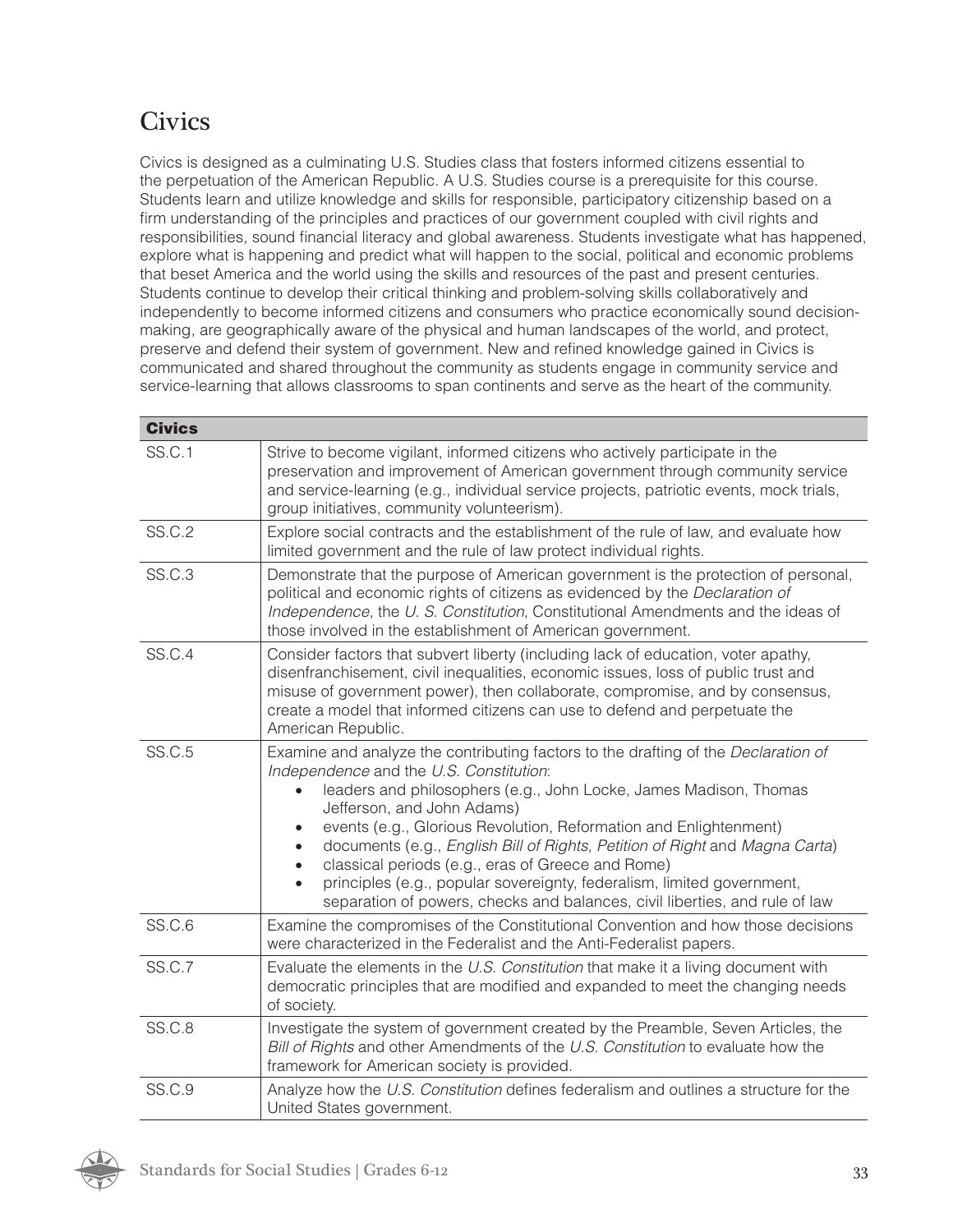| SS.C.10        | Analyze the protection of liberties in the Bill of Rights and their expansion through<br>judicial review and the gradual incorporation of those rights by the Fourteenth<br>Amendment.                                                                                                                                                         |
|----------------|------------------------------------------------------------------------------------------------------------------------------------------------------------------------------------------------------------------------------------------------------------------------------------------------------------------------------------------------|
| SS.C.11        | Analyze how the freedoms of speech and press in a democratic society enable<br>citizens to develop informed opinions, express their views, shape public policy and<br>monitor government actions.                                                                                                                                              |
| SS.C.12        | Determine how conflicts between the rights of citizens and society's need for order<br>can be resolved while preserving both liberty and safety.                                                                                                                                                                                               |
| SS.C.13        | Compare and contrast the original and appellate jurisdictions of local, state and<br>national judicial systems to show how America's court system addresses criminal and<br>civil cases.                                                                                                                                                       |
| SS.C.14        | Apply the concepts of legal precedent through past and present landmark Supreme<br>Court cases, interpretations of the U.S. Constitution by the Supreme Court and the<br>impact of these decisions on American society.                                                                                                                        |
| SS.C.15        | Develop an understanding of the American legal system through examining existing<br>ordinances, statutes and Federal Acts, exploring the differences between criminal<br>and civil law and determining the legal obligations and liabilities of American<br>citizenship.                                                                       |
| SS.C.16        | Critique the evolution of the two-party system in the United States, evaluate how<br>society and political parties have changed over time and analyze how political<br>parties function today.                                                                                                                                                 |
| <b>SS.C.17</b> | Assess the influence of the media on public opinion and on the decisions of elected<br>officials and the bureaucracy:<br>bias in reporting and editorials<br>push-pull polls and selective reporting of citizen opinions<br>advertising and campaign ads<br>reporting news out of context                                                      |
| <b>SS.C.18</b> | Investigate the impact that special interest groups have on shaping public policy at<br>local, state and national levels.                                                                                                                                                                                                                      |
| SS.C.19        | Assess how factors such as campaign finance, participation of the electorate, and<br>demographic factors influence the outcome of elections.                                                                                                                                                                                                   |
| <b>SS.C.20</b> | Examine how decisions and policies of state and local government impact the lives<br>of citizens—such as local issues and problems, structure of local government (e.g.,<br>differences in incorporation, providing public services and mayoral styles), zoning<br>and annexation, land use and urban sprawl, and ordinances and jurisdiction. |
| SS.C.21        | Explore cooperation, competition and conflict among nations through organizations,<br>agreements and protocols, political acts and other exchanges—such as the United<br>Nations, international treaties and terrorism-to evaluate potential solutions to global<br>issues.                                                                    |
| <b>SS.C.22</b> | Compare and contrast the values, ideals and principles that are the foundation of<br>a democratic republic and the role citizens play in a constitutional democracy, to<br>the theories and practices of non-democratic governments (e.g. socialism found in<br>communism and nationalism found in fascism).                                   |

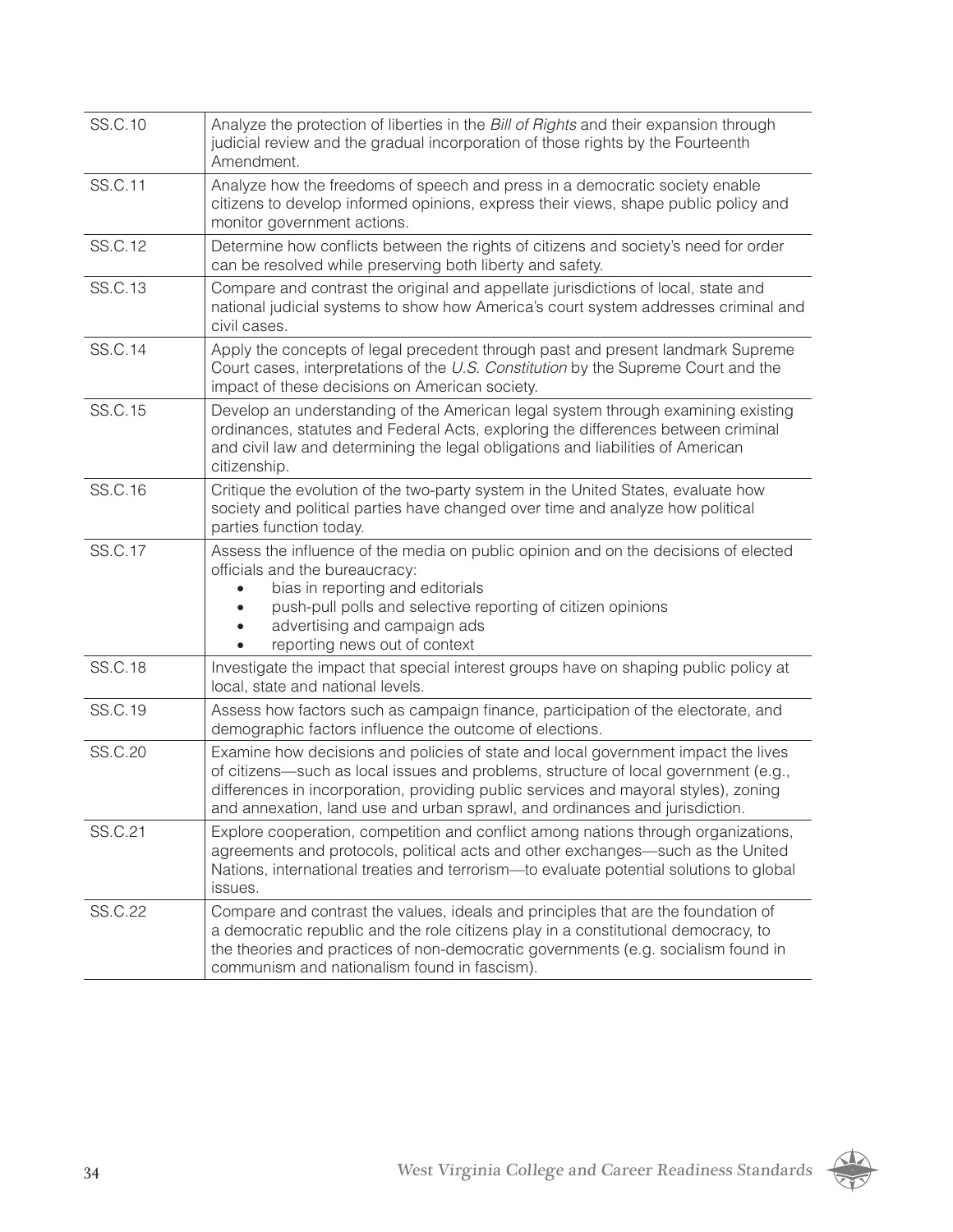| <b>Economics</b> |                                                                                                                                                                                               |
|------------------|-----------------------------------------------------------------------------------------------------------------------------------------------------------------------------------------------|
| SS.C.23          | Examine the opportunity costs in ever-present scarcity for individuals, businesses,<br>and societies to understand how to make choices when facing unlimited wants with<br>limited resources. |
| SS.C.24          | Debate an effective allocation of the factors of production that encourages healthy<br>economic growth and sustainability while curbing environmental abuses in the global<br>community.      |
| SS.C.25          | Explain how supply and demand affects prices, profits, and availability of goods and<br>services.                                                                                             |
| SS.C.26          | Debate the role of government in a free-market economy.                                                                                                                                       |
| SS.C.27          | Describe how households, businesses, and government interact in a free-market<br>economy.                                                                                                     |
| <b>SS.C.28</b>   | Identify economic influences that impact business climate on the local, regional, and<br>global level.                                                                                        |
| SS.C.29          | Track the evolution of currency throughout history to facilitate the exchange of goods<br>and services.                                                                                       |

| <b>Personal Finance</b> |                                                                                                                                                                                                                                                                                                                                                                                                                                                                                                                                                                                                                                                                                                                                                                                                                                                                                                                                                                                                                                                                                                                                                      |  |
|-------------------------|------------------------------------------------------------------------------------------------------------------------------------------------------------------------------------------------------------------------------------------------------------------------------------------------------------------------------------------------------------------------------------------------------------------------------------------------------------------------------------------------------------------------------------------------------------------------------------------------------------------------------------------------------------------------------------------------------------------------------------------------------------------------------------------------------------------------------------------------------------------------------------------------------------------------------------------------------------------------------------------------------------------------------------------------------------------------------------------------------------------------------------------------------|--|
| <b>SS.C.30</b>          | Investigate the cost of postsecondary education.<br>Determine the tuition and fees of several specific public and private, two and<br>$\bullet$<br>four year institutions.<br>Examine room and board cost for students that live on campus.<br>$\bullet$<br>Examine commuting costs for attending a local institution (gas, car<br>$\bullet$<br>maintenance, distance, time).<br>Compare text book costs (used books, new books, digital rentals, Amazon,<br>$\bullet$<br>eCampus, local bookstore, text loaning programs).<br>Determine personal expenses (hobbies, restaurants, entertainment,<br>$\bullet$<br>transportation, gas, bills, rent, insurance, cellphone).<br>Examine the net price different postsecondary institutions utilizing the net<br>$\bullet$<br>price calculator required to be posted on all postsecondary institution's web<br>pages.<br>Identify sources of financial aid.<br>$\bullet$<br>Examine and understand Financial Aid terminology (e.g. FAFSA, EFC, grant,<br>$\bullet$<br>cost of attendance).<br>Explore the application process for student loan qualifications and the<br>$\bullet$<br>repayment process. |  |
| <b>SS.C.31</b>          | Evaluate income, lifestyle, and career opportunities based on education and financial<br>aid decisions.<br>Differentiate the annual income of a college graduate compared to a high<br>$\bullet$<br>school graduate.<br>Differentiate between gross and net income (e.g., taxes, insurance and<br>$\bullet$<br>pension plans).<br>Explore how earning a degree impacts lifestyle, lifelong earning potential,<br>$\bullet$<br>and personal wants versus needs.<br>Investigate the consequences of personal choices in relation to finances.<br>$\bullet$<br>Construct, utilize, and monitor a budget for a recent high school graduate.<br>$\bullet$<br>Construct, utilize, and monitor a budget for a recent college graduate.<br>$\bullet$<br>Compare and contrast the budgets of a high school graduate and a recent<br>$\bullet$<br>college graduate.<br>Explore how benefits packages, unions, and professional organizations<br>$\bullet$<br>impact lifestyle and career choices.                                                                                                                                                              |  |

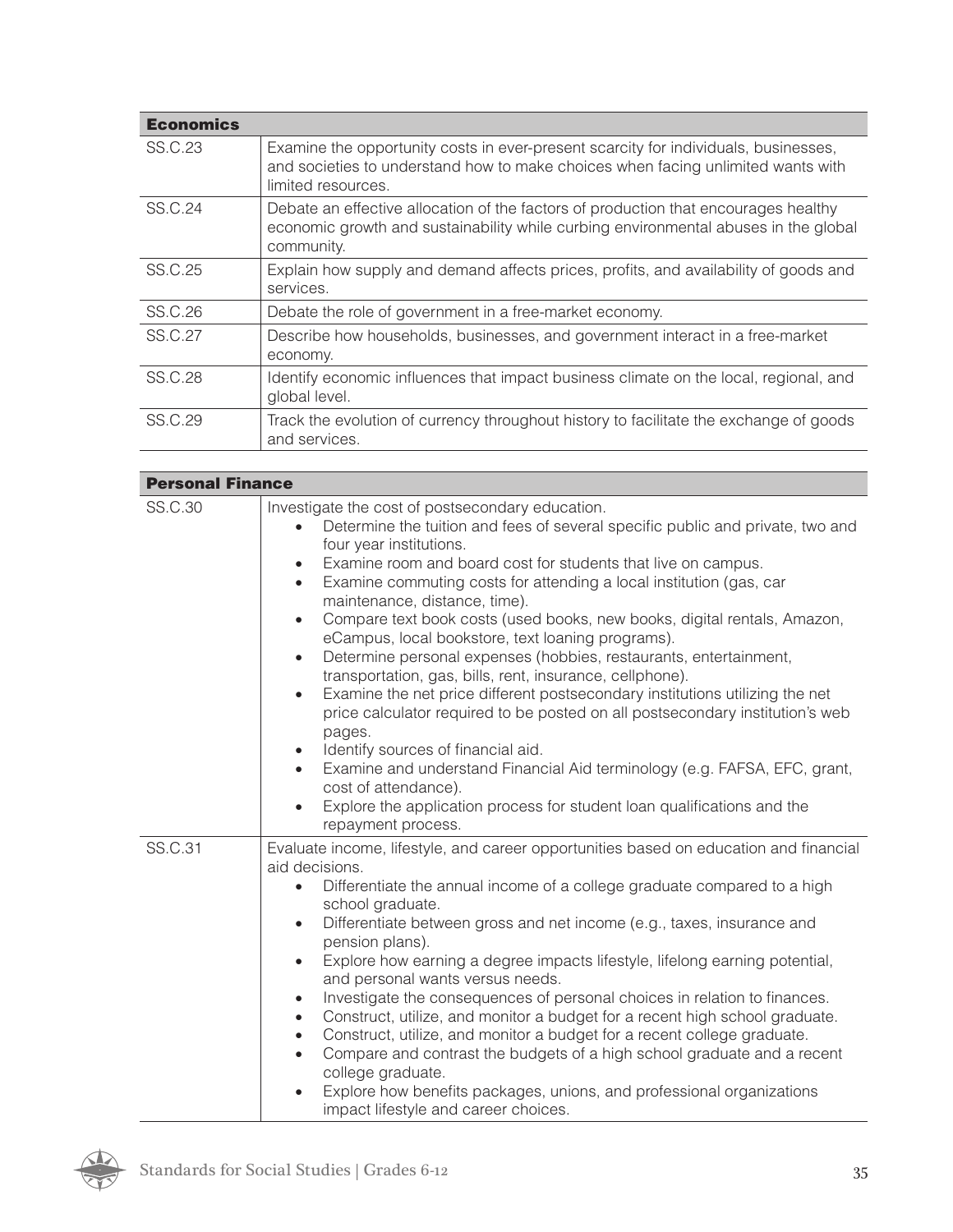| <b>SS.C.32</b> | Examine the expectations and benefits of potential careers and their impact on<br>lifelong earning potential                                                                                                                                                                                                                 |
|----------------|------------------------------------------------------------------------------------------------------------------------------------------------------------------------------------------------------------------------------------------------------------------------------------------------------------------------------|
| <b>SS.C.33</b> | Examine general workforce preparedness skills.<br>Develop a resume showing skills, experiences and education that can be<br>used when applying for a job, a scholarship, or college.<br>Participate in mock job interviews.<br>Identify workplace expectation, including prompt attendance, timeliness, and<br>efficiencies. |
| <b>SS.C.34</b> | Examine the causes of bankruptcy and how to avoid them.                                                                                                                                                                                                                                                                      |
| <b>SS.C.35</b> | Complete Federal and State income tax forms and examine other state and local<br>taxes.                                                                                                                                                                                                                                      |
| <b>SS.C.36</b> | Examine the advantages and disadvantages of different types of consumer debt<br>to make sound financial decisions (e.g., home loans, credit card debt, automobile<br>loans, pay-day loans and rent-to-own).                                                                                                                  |
| <b>SS.C.37</b> | Develop the knowledge and practices of a savvy consumer who knows consumer<br>rights and responsibilities, can identify and avoid fraudulent practices and guard<br>against identify theft.                                                                                                                                  |
| <b>SS.C.38</b> | Utilize traditional and online banking services as well as examining fees, services<br>and hidden costs of checking, savings, debit cards, Certificates of Deposit, etc.                                                                                                                                                     |
| <b>SS.C.39</b> | Examine financial habits that promote economic security, stability and growth:<br>investments (e.g., stocks, mutual funds, certificates of deposits and<br>commodity trading)<br>insurance (e.g., life insurance, health insurance, automobile insurance, home<br>$\bullet$<br>and renters insurance, and retirement plans). |

| <b>Geography</b> |                                                                                                                                                                                                                                                                                                                                         |
|------------------|-----------------------------------------------------------------------------------------------------------------------------------------------------------------------------------------------------------------------------------------------------------------------------------------------------------------------------------------|
| SS.C.40          | use census data and public records to identify patterns of change and continuity to<br>understand the impact of the following on society:<br>zoning<br>migration<br>ethnicity<br>income<br>gender differences<br>age differences<br>education<br>voting behavior<br>$\bullet$<br>family structure<br>٠                                  |
| <b>SS.C.41</b>   | Conduct research using demographic data to interpret, debate, and evaluate the<br>geopolitical implications of a variety of global issues:<br>the environment and environmental protection<br>political and cultural boundaries<br>$\bullet$<br>women's rights<br>cultural diversity and assimilation<br>religion<br>standard of living |
| <b>SS.C.42</b>   | Analyze the role of sustainable development in the lives of 21 <sup>st</sup> Century citizens (e.g.<br>renewable energy, recycling, reusing, land use policy, ocean management, and<br>energy policy) to balance healthy economic growth with environmental protection.                                                                 |
| <b>SS.C.43</b>   | Analyze the consequences of human and environmental interaction using geographic<br>information systems.                                                                                                                                                                                                                                |

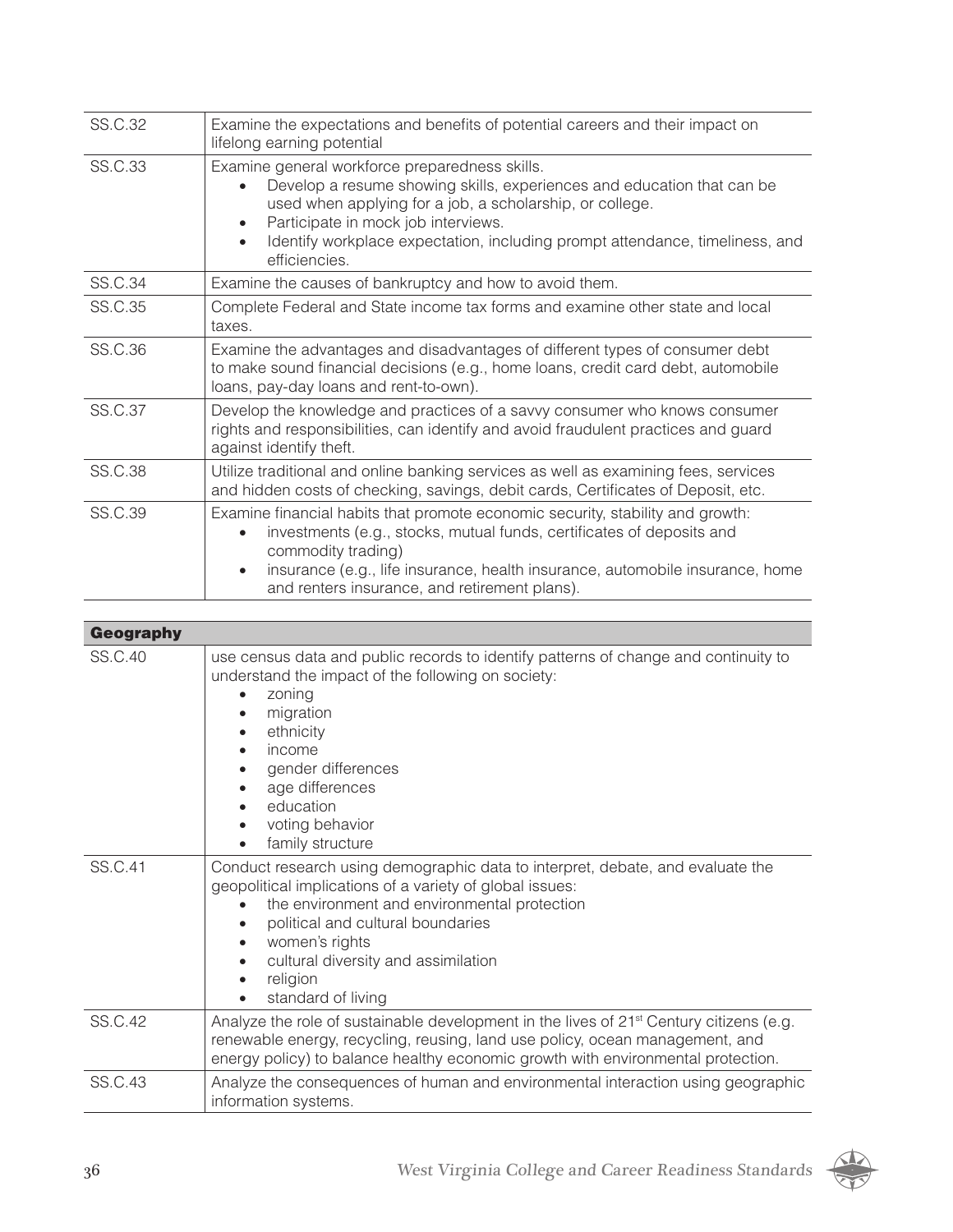| SS.C.44 | Explore various routes of personal travel and topography using geographic<br>information systems.                                                                                                                                                                                                                                                                                                                                                                                                                                                               |
|---------|-----------------------------------------------------------------------------------------------------------------------------------------------------------------------------------------------------------------------------------------------------------------------------------------------------------------------------------------------------------------------------------------------------------------------------------------------------------------------------------------------------------------------------------------------------------------|
| SS.C.45 | compare and contrast the factors of development for developed and developing<br>countries, including the causes and implications of the following:<br>population (including migration, immigration, birth rate, and life expectancy)<br>natural resources and environmental protection<br>$\bullet$<br>income, industry, trade, and Gross Domestic Product<br>$\bullet$<br>climate and geographic conditions<br>$\bullet$<br>cultural and social factors<br>political management, legal system and stability<br>educational opportunities<br>standard of living |

### **Economics**

Understanding economics is essential for all students to enable them to reason logically about key economic issues that affect their lives as workers, consumers, and citizens. A better understanding of economics enables students to understand the forces that affect them every day and helps them identify and evaluate the consequences of personal decisions. As resources become scarce, as the economic environment changes, and as the economic impact of decisions becomes more immediate, students must make sense of the array of economic concepts, facts, events, observations, and issues in everyday life and develop the ability to make effective decisions about economic issues.

| <b>Economics</b> |                                                                                                                                                                                |
|------------------|--------------------------------------------------------------------------------------------------------------------------------------------------------------------------------|
| <b>SS.E.1</b>    | Analyze the role of economic choices in scarcity, supply and demand, resource<br>allocation, decision-making, voluntary exchange, and trade-offs (Choices).                    |
| <b>SS.E.2</b>    | Research, critique and evaluate the roles of private and public institutions in the<br>economy (Institutions).                                                                 |
| <b>SS.E.3</b>    | Compare and contrast various economic systems and analyze their impact on<br>individual citizens (Economic Systems).                                                           |
| <b>SS.E.4</b>    | Describe and demonstrate how the factors of production apply to the United States<br>economic system (Factors of Production).                                                  |
| <b>SS.E.5</b>    | Analyze the elements of competition and how they impact the economy<br>(Competition).                                                                                          |
| <b>SS.E.6</b>    | Examine and evaluate the interdependence of global economies.                                                                                                                  |
| <b>SS.E.7</b>    | Explain and give examples showing how scarcity of goods and services forces<br>people to make choices about needs and wants.                                                   |
| <b>SS.E.8</b>    | Analyze how the scarcity of natural, technological, capital, and human resources<br>requires economic systems to make choices about the distribution of goods and<br>services. |
| <b>SS.E.9</b>    | Explain the role that supply and demand, prices, incentives, and profits play in<br>determining what is produced and distributed in a free enterprise system.                  |
| SS.E.10          | Explain and give examples of opportunity costs (trade-offs) and scarcity, and analyze<br>how these concepts are the basis of other concepts in economics.                      |
| <b>SS.E.11</b>   | Compare and contrast examples of private and public goods and services.                                                                                                        |
| SS.E.12          | Evaluate the costs and benefits of allocating goods and services through public and<br>private means.                                                                          |
| <b>SS.E.13</b>   | Describe and compare relationships among economic institutions (e.g., households,<br>businesses, banks, government agencies, and labor unions).                                |

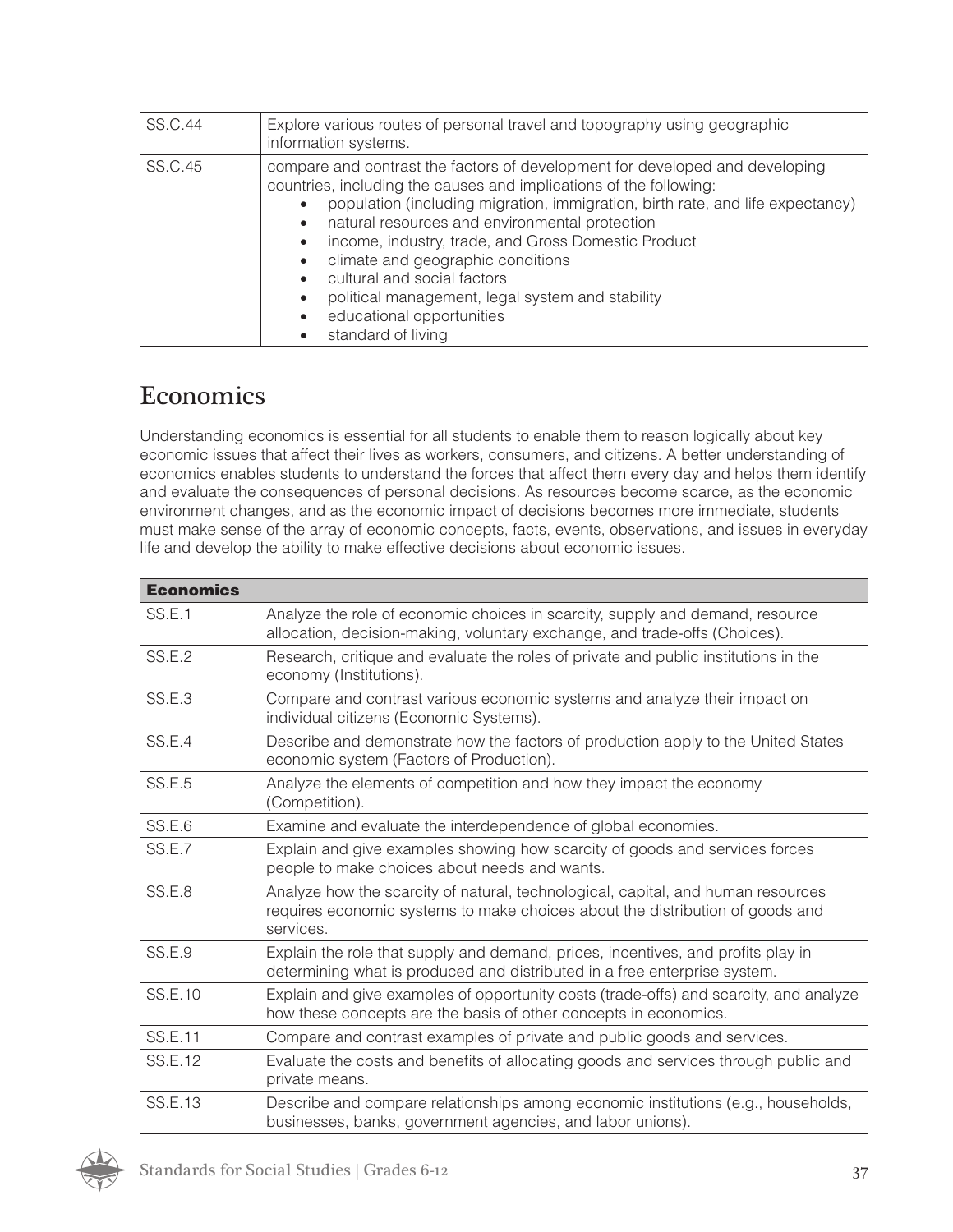| <b>SS.E.14</b> | Explain how specialization and division of labor in economic systems increase<br>productivity.                                                                                                                                                                                          |  |
|----------------|-----------------------------------------------------------------------------------------------------------------------------------------------------------------------------------------------------------------------------------------------------------------------------------------|--|
| SS.E.15        | Describe the role of money and other forms of exchange in the economic process.                                                                                                                                                                                                         |  |
| <b>SS.E.16</b> | Compare and analyze how values and beliefs influence economic decisions in<br>different economic systems.                                                                                                                                                                               |  |
| SS.E.17        | Evaluate economic systems according to how laws, rules and procedures deal with<br>demand, supply and prices.                                                                                                                                                                           |  |
| <b>SS.E.18</b> | Evaluate historical and current social developments and issues from an economic<br>perspective.                                                                                                                                                                                         |  |
| SS.E.19        | Explain historical and current developments and issues in local, national, and global<br>contexts from an economic perspective.                                                                                                                                                         |  |
| SS.E.20        | Define inflation and explain its effects on economic systems.                                                                                                                                                                                                                           |  |
| SS.E.21        | Define and analyze the use of fiscal and monetary policy in the national economic<br>system.                                                                                                                                                                                            |  |
| <b>SS.E.22</b> | Explain the process of international trade from an economic perspective.                                                                                                                                                                                                                |  |
| <b>SS.E.23</b> | Analyze and evaluate growth and stability in different economic systems.                                                                                                                                                                                                                |  |
| <b>SS.E.24</b> | Analyze a public issue from an economic perspective and propose a socially<br>desirable solution.                                                                                                                                                                                       |  |
| <b>SS.E.25</b> | Evaluate the role of the factors of production in a market economy.                                                                                                                                                                                                                     |  |
| SS.E.26        | Compare, contrast and evaluate different types of economies (traditional, command,<br>market, mixed).                                                                                                                                                                                   |  |
| <b>SS.E.27</b> | Explain how and why people who start new businesses take risks to provide goods<br>and services.                                                                                                                                                                                        |  |
| <b>SS.E.28</b> | Identify, define and explain basic economic concepts (e.g., opportunity costs,<br>scarcity, supply, demand, production, exchange and consumption, labor, wages, and<br>capital, inflation and deflation, market economy and command economy, public and<br>private goods and services). |  |
| SS.E.29        | Describe and explain the role of money, banking, savings and budgeting in everyday<br>life.                                                                                                                                                                                             |  |
| SS.E.30        | Distinguish between private goods and services (e.g., the family car or a local<br>restaurant) and public goods and services (e.g., the interstate highway system or the<br>United States Postal Service).                                                                              |  |
| SS.E.31        | Compare and contrast how values and beliefs, such as economic freedom, economic<br>efficiency, equity, full employment, price stability, security, and growth influence<br>decisions in different economic situations.                                                                  |  |
| <b>SS.E.32</b> | Explain the basic characteristics of international trade, including absolute and<br>comparative advantage, barriers to trade, exchange rates, and balance of trade.                                                                                                                     |  |
| <b>SS.E.33</b> | Describe and explain global economic interdependence and competition, using<br>examples to illustrate their influence on national and international policies.                                                                                                                           |  |
| SS.E.34        | Evaluate long term and short term costs in relationship to long and short-term<br>benefits.                                                                                                                                                                                             |  |
| SS.E.35        | Identify different economic goals and the tradeoffs that must be made between<br>economic and social goals.                                                                                                                                                                             |  |
| SS.E.36        | Describe the aims of government fiscal policies (taxation, borrowing and spending)<br>and their influence on production, employment and price levels.                                                                                                                                   |  |
| <b>SS.E.37</b> | Explain the basic principles of the U.S. free enterprise system (e.g., opportunity<br>costs, scarcity, profit motive, voluntary exchange, private property rights and<br>competition).                                                                                                  |  |

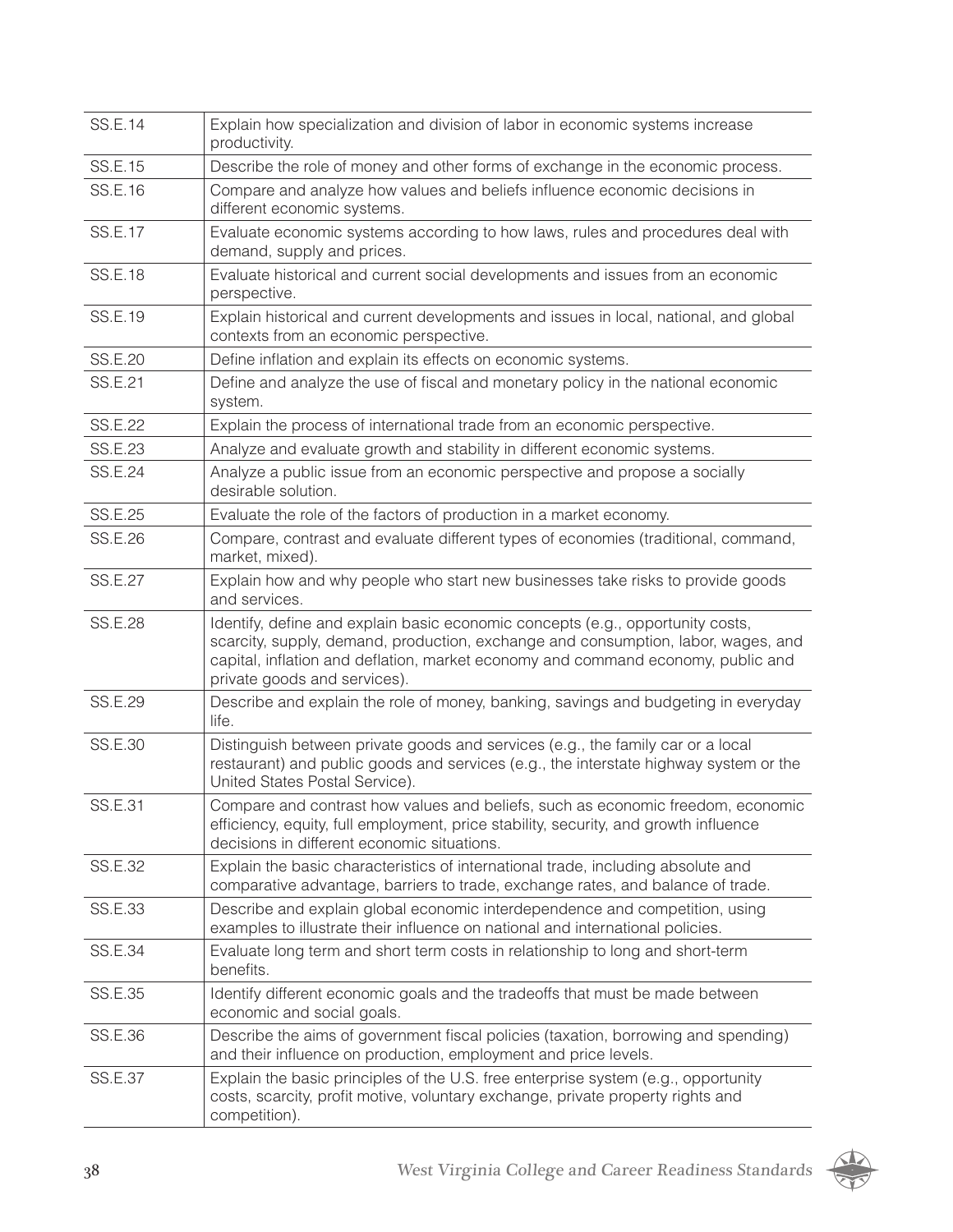| <b>SS.E.38</b>     | Explain the characteristics, advantages, and disadvantages of sole proprietorships,<br>partnerships, and corporations.                                                                                                       |  |
|--------------------|------------------------------------------------------------------------------------------------------------------------------------------------------------------------------------------------------------------------------|--|
| <b>SS.E.39</b>     | Describe characteristics and give examples of pure competition, monopolistic<br>competition, and oligopolistic competition.                                                                                                  |  |
| SS.E.40            | Analyze the factors involved in the process of acquiring consumer goods and<br>services including credit, interest, and insurance.                                                                                           |  |
| <b>Application</b> |                                                                                                                                                                                                                              |  |
| SS.E.41            | Career options:<br>Identify careers in economics.<br>Identify resources to help select economics programs for further study.                                                                                                 |  |
| SS.E.42            | Educational requirements:<br>Identify degree requirements for economist and economics-related careers.<br>Identify resources to help select psychology programs for further study.                                           |  |
| SS.E.43            | Vocational applications of economics:<br>Discuss ways in which economics addresses domestic and global issues.<br>Identify careers in economics that have evolved as a result of domestic and<br>$\bullet$<br>global issues. |  |

### Geography

The power and beauty of geography allows all students to see, understand, and appreciate the web of relationships between people, places, and environments. Geography provides knowledge of Earth's physical and human systems and of the interdependency of living things and physical environments. This geography course is based on the six essential elements and five themes of geography stressing the contemporary world and the role of the U.S. in the global community. Students will use geographic perspectives and technology to interpret culture, environment, and the connection between them. Students will use the geographic skills of asking geographic questions, acquiring geographic information, organizing geographic information, analyzing geographic information, and answering geographic questions.

| <b>Geography</b> |                                                                                                                                                                                                                                                           |
|------------------|-----------------------------------------------------------------------------------------------------------------------------------------------------------------------------------------------------------------------------------------------------------|
| SS.G.1           | Interpret, use, and construct maps, globes, and other geographic tools to locate and<br>derive information about personal directions, people, places, and environments (The<br>World in Spatial Terms).                                                   |
| SS.G.2           | Describe the physical and human characteristics of place and explain how the lives<br>of people are rooted in places and regions (Places and Regions).                                                                                                    |
| SS.G.3           | Describe and explain the physical processes that shape the earth's surface and<br>create, sustain and modify the cultural and natural environment (Physical Systems).                                                                                     |
| SS.G.4           | Identify, explain, and analyze how the earth is shaped by the movement of people<br>and their activities (Human Systems).                                                                                                                                 |
| SS.G.5           | Analyze the interaction of society with the environment (Environment and Society).                                                                                                                                                                        |
| SS.G.6           | Explain geographic perspective and the tools and techniques available for<br>geographic study (Uses of Geography).                                                                                                                                        |
| SS.G.7           | Analyze the world and account for consequences of human/environment<br>interactions depicting the geographic implications of world events (e.g. catastrophic<br>environmental and climatic events, wars and conflicts, ethnic cleansing and<br>genocide). |

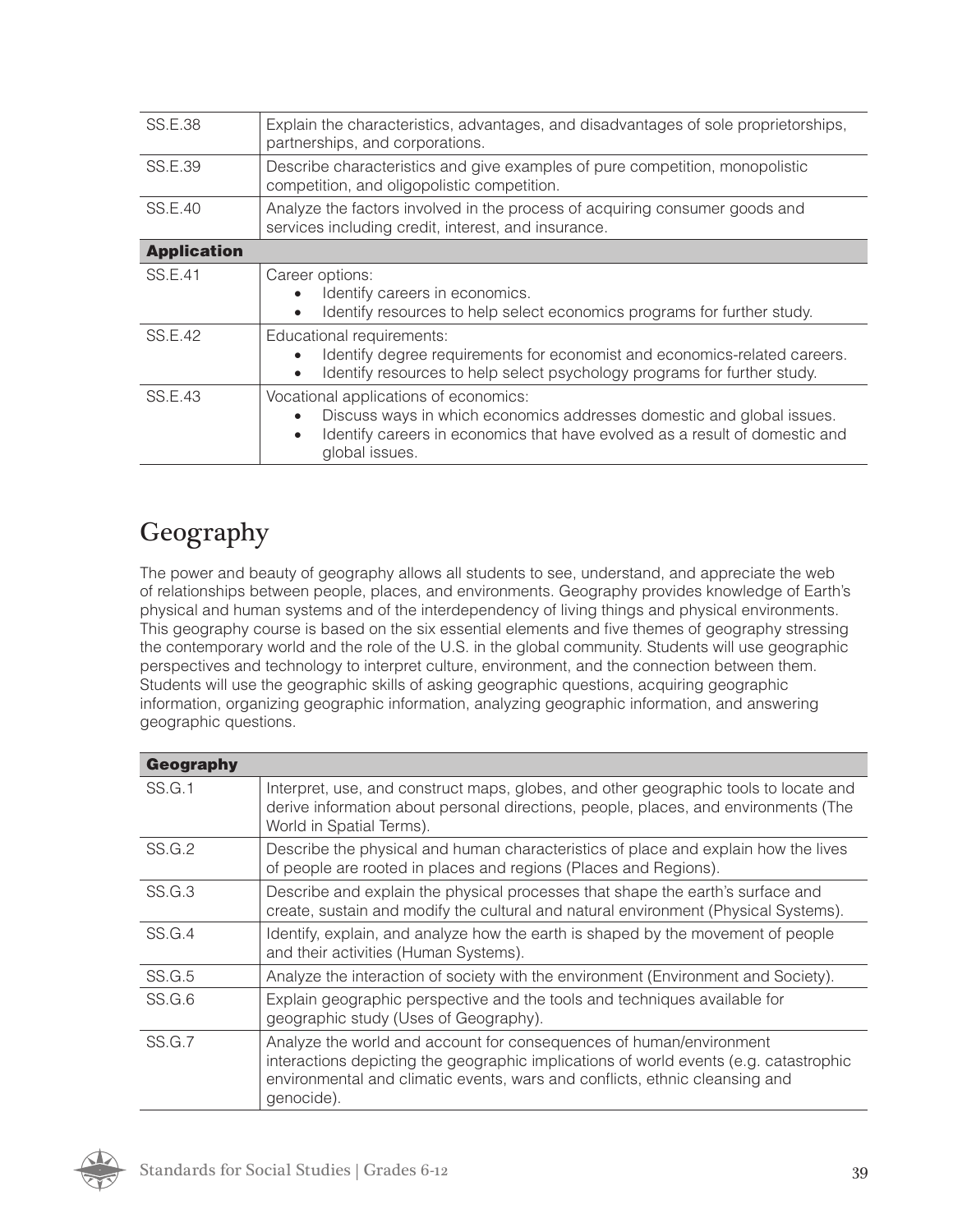| <b>SS.G.8</b>      | Explain components of the Earth's physical systems and their interrelationships (e.g.<br>landforms, bodies of water, atmosphere and geologic factors).                                                                                                                   |  |
|--------------------|--------------------------------------------------------------------------------------------------------------------------------------------------------------------------------------------------------------------------------------------------------------------------|--|
| <b>SS.G.9</b>      | Identify factors that contribute to human and physical changes in places and regions.                                                                                                                                                                                    |  |
| SS.G.10            | Identify and define the world's physical and cultural regions, including political and<br>historical characteristics, and their interdependence in regard to trade, services,<br>migration, and cultural values.                                                         |  |
| SS.G.11            | Analyze populations with regard to life expectancy, infant mortality rates, population<br>pyramids, migration, birth, and death rates.                                                                                                                                   |  |
| SS.G.12            | Evaluate the impact of migration on physical and human systems (e.g., demand for<br>housing, schools, water supply, sewer systems, welfare systems, political systems,<br>and food production).                                                                          |  |
| <b>SS.G.13</b>     | Analyze growth, decline, and development of cities over time.                                                                                                                                                                                                            |  |
| SS.G.14            | Compare and contrast the impact of competition for limited resources on an<br>interdependent global economy (e.g. distribution, sustainability, conflict and<br>resolution).                                                                                             |  |
| SS.G.15            | Examine global social and political factors and their implications (e.g., climate<br>change, endangered species, terrorism, air pollution, habitat destruction, floods, and<br>universal human rights).                                                                  |  |
| SS.G.16            | Analyze ethnicity, nationalism, and religion on regional cultures in a global society<br>(e.g. major world religions, various ethnic groups, and rigidity of societal norms).                                                                                            |  |
| <b>SS.G.17</b>     | Analyze the influence of geographical features on the evolution of significant historic<br>events and movements.                                                                                                                                                         |  |
| SS.G.18            | Analyze the impact of technology or its lack on environments and societies over time.                                                                                                                                                                                    |  |
| SS.G.19            | Analyze connections between physical geography and isolation from the world<br>community which result in cultural and political instability (e.g., Afghanistan, rural<br>areas throughout the world, drought stricken areas of Africa, North Korea, China, and<br>Iran). |  |
| <b>SS.G.20</b>     | Identify causes and draw conclusions about landless cultures (e.g., Kurds, Basques,<br>and Palestinians).                                                                                                                                                                |  |
| SS.G.21            | Compare and contrast standards of living in poverty-stricken areas with advanced<br>societies (e.g. basic needs, education, economic opportunities, and technological<br>advances).                                                                                      |  |
| <b>SS.G.22</b>     | Utilize various geographic information systems to gain insight into people and their<br>place in the world.                                                                                                                                                              |  |
| <b>Application</b> |                                                                                                                                                                                                                                                                          |  |
| <b>SS.G.23</b>     | Career options:<br>Identify careers in geography.<br>Identify resources to help select geography programs for further study.                                                                                                                                             |  |
| <b>SS.G.24</b>     | Educational requirements:<br>Identify degree requirements for geographers and geography-related<br>$\bullet$<br>careers.<br>Identify resources to help select psychology programs for further study.                                                                     |  |
| <b>SS.G.25</b>     | Vocational applications of geography:<br>Discuss ways in which geography addresses domestic and global issues.<br>$\bullet$<br>Identify careers in geography that have evolved as a result of domestic and<br>$\bullet$<br>global issues.                                |  |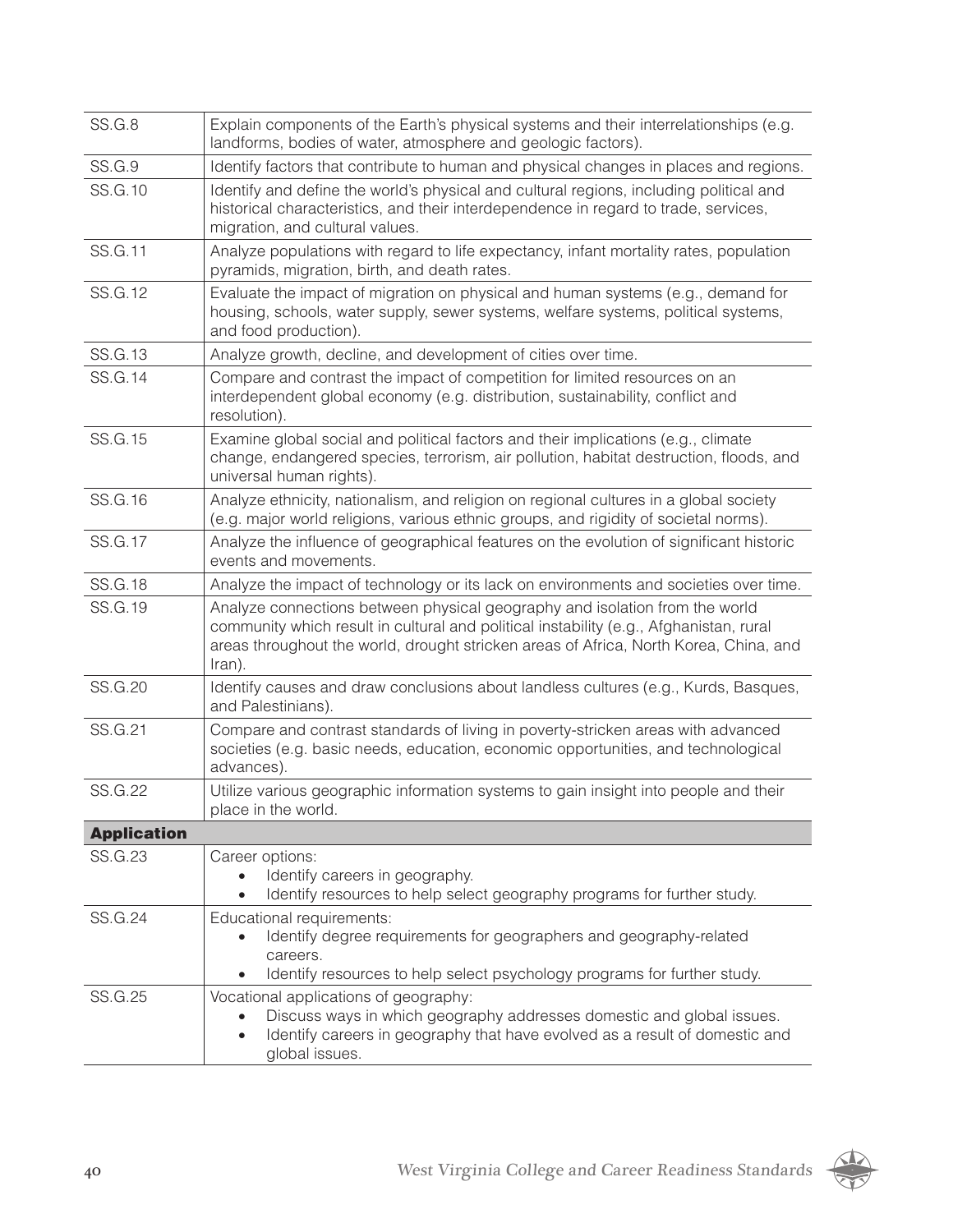### Sociology

Sociology is the study of our society and our relationship to it. This course offers a distinctive look at the social world and our place in it. Students will study human interaction and development with emphasis placed on social institutions as well as culture, ethnic, racial, and minority groups.

| <b>Sociology</b> |                                                                                                                                                                                                                                       |
|------------------|---------------------------------------------------------------------------------------------------------------------------------------------------------------------------------------------------------------------------------------|
| <b>SS.S.1</b>    | Explain the origins of sociology, the sociological perspective, research<br>methodologies, and theoretical perspectives in sociology.                                                                                                 |
| <b>SS.S.2</b>    | Analyze & evaluate the development and evolution of culture and socialization within<br>society.                                                                                                                                      |
| <b>SS.S.3</b>    | Analyze causes and effects of social inequality, theories of deviance and crime, and<br>maintenance of social order.                                                                                                                  |
| <b>SS.S.4</b>    | Examine social changes and summarize the impact on society.                                                                                                                                                                           |
| <b>SS.S.5</b>    | Trace the origins of sociology and the sociological perspective, and determine how<br>sociology relates to the other social sciences.                                                                                                 |
| <b>SS.S.6</b>    | Identify major research methods in sociology and the ethical practices used to guide<br>research.                                                                                                                                     |
| <b>SS.S.7</b>    | Compare and evaluate the theoretical perspectives of Structural Functionalism,<br>Symbolic Interaction, and Conflict Theory.                                                                                                          |
| <b>SS.S.8</b>    | Identify the basic components of culture and evaluate the importance of culture in<br>society.                                                                                                                                        |
| <b>SS.S.9</b>    | Analyze the components of cultural change and diversity (e.g. norms, beliefs, values,<br>dehumanization, cults, multiculturalism, ethnocentrism, cultural relevance, folk<br>culture, counterculture, subculture, and culture shock). |
| SS.S.10          | Compare and contrast material and non-material culture.                                                                                                                                                                               |
| SS.S.11          | Analyze the impact of globalization on the US and other world cultures and make<br>predictions about future trends.                                                                                                                   |
| SS.S.12          | Explain the components of social structure; including status, role, and social<br>institutions.                                                                                                                                       |
| <b>SS.S.13</b>   | Research theories and stereotypes of poverty, and trace its relationship to geography<br>and opportunity (e.g. access to healthcare/education, unemployment, housing.)                                                                |
| SS.S.14          | Identify the various social institutions in society (i.e. family, education, religion,<br>economics, government/politics, medicine, military, law, science, and mass media).                                                          |
| SS.S.15          | Investigate the evolution of family structures and their impact on the individual in<br>society.                                                                                                                                      |
| SS.S.16          | Investigate aging and the process of death and dying in historical and contemporary<br>world societies.                                                                                                                               |
| SS.S.17          | Compare and contrast various types of societies (e.g. developed vs.<br>underdeveloped, urban vs. rural, industrialized vs. unindustrialized).                                                                                         |
| <b>SS.S.18</b>   | Categorize groups within a society by comparing primary and secondary groups, in<br>and out groups, reference groups, and social networks.                                                                                            |
| SS.S.19          | Analyze the components, varieties, and functions of group dynamics; including<br>factors such as group size, leadership, and authority.                                                                                               |
| SS.S.20          | Evaluate the strengths and weaknesses of formal organizations and bureaucracies<br>(e.g. unions, universities, public education, service organizations, veterans,<br>churches).                                                       |

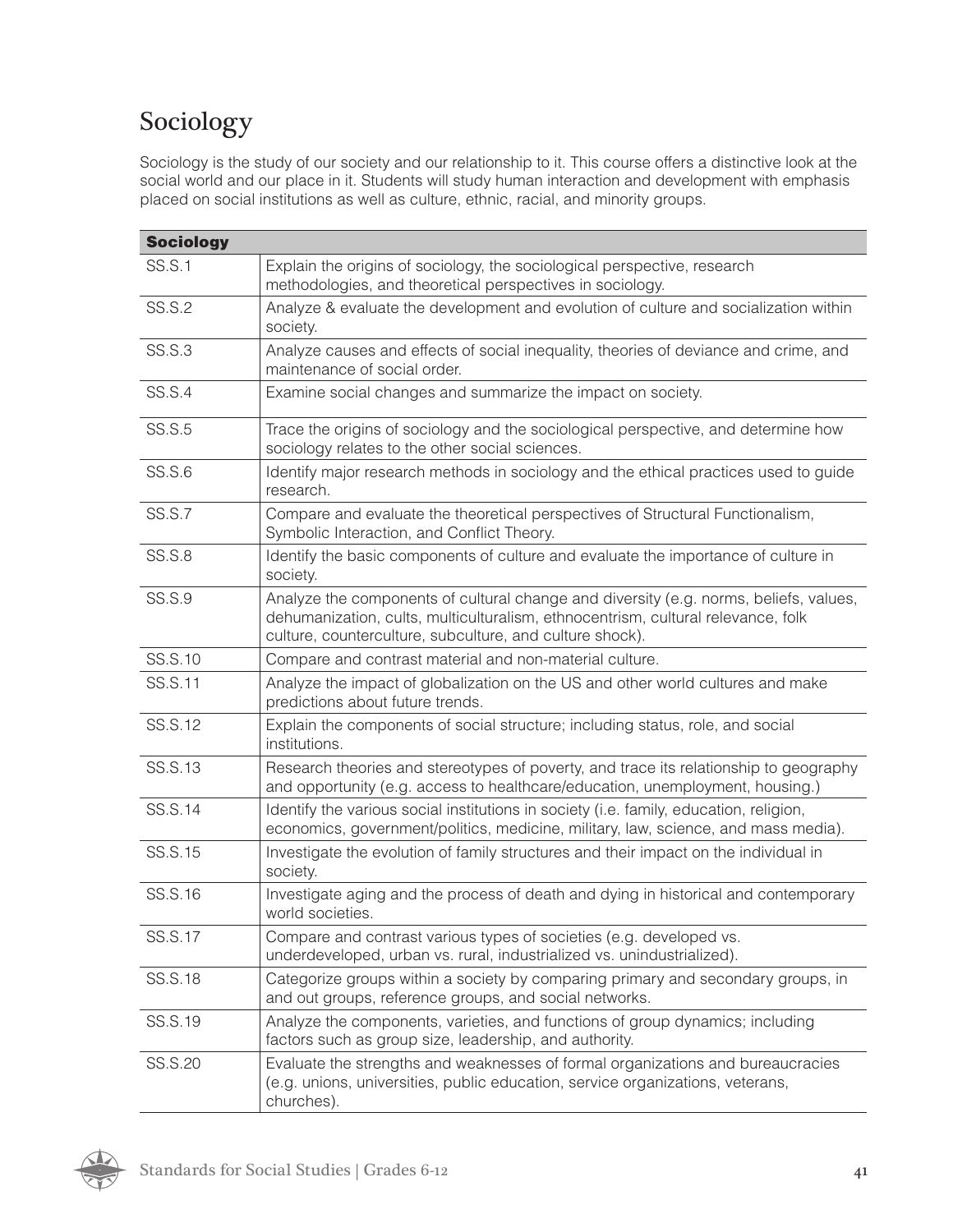| SS.S.21            | Identify and evaluate the stages of socialization; including roles and responsibilities,<br>childhood, adolescence, and adulthood.                                                                                           |  |
|--------------------|------------------------------------------------------------------------------------------------------------------------------------------------------------------------------------------------------------------------------|--|
| <b>SS.S.22</b>     | Evaluate the factors that socialize the individual (i.e. family, marital status, peers,<br>education, gender, ethnicity, media, religion).                                                                                   |  |
| <b>SS.S.23</b>     | Describe how norms and values aid in the development of social control in society.                                                                                                                                           |  |
| SS.S.24            | Analyze and evaluate the causes and consequences of deviant behavior on both the<br>individual and society.                                                                                                                  |  |
| <b>SS.S.25</b>     | Examine the methods of social control in different types of societies and evaluate how<br>groups and institutions promote social obedience and impose conformity.                                                            |  |
| SS.S.26            | Analyze the functions and inequalities of the criminal justice system in relation to a<br>society's construct of crime and punishment.                                                                                       |  |
| <b>SS.S.27</b>     | Evaluate the effectiveness of institutions in the rehabilitation and resocialization<br>process.                                                                                                                             |  |
| <b>SS.S.28</b>     | Explain how unequal distribution of power and resources affects the life chance of<br>individuals in society.                                                                                                                |  |
| SS.S.29            | Research the sources and effects of global stratification society (i.e. race, ethnicity,<br>gender, age; and emotional, mental, and physical disabilities).                                                                  |  |
| SS.S.30            | List the various forms of collective behavior (e.g. crowds, riots, rumors, panics, mass<br>hysteria, moral panics, fads, and urban legends).                                                                                 |  |
| <b>SS.S.31</b>     | Evaluate the impact of technology on social change.                                                                                                                                                                          |  |
| <b>SS.S.32</b>     | Analyze the impact of demographic changes and changes in settlement patterns on<br>a society (e.g. population, migration, mortality).                                                                                        |  |
| <b>Application</b> |                                                                                                                                                                                                                              |  |
| <b>SS.S.33</b>     | Career options:<br>Identify careers in sociology.<br>Identify resources to help select sociology programs for further study.                                                                                                 |  |
| SS.S.34            | Educational requirements:<br>Identify careers in sociology.<br>Identify resources to help select psychology programs for further study.                                                                                      |  |
| <b>SS.S.35</b>     | Vocational applications of sociology:<br>Discuss ways in which sociology addresses domestic and global issues.<br>Identify careers in sociology that have evolved as a result of domestic and<br>$\bullet$<br>global issues. |  |

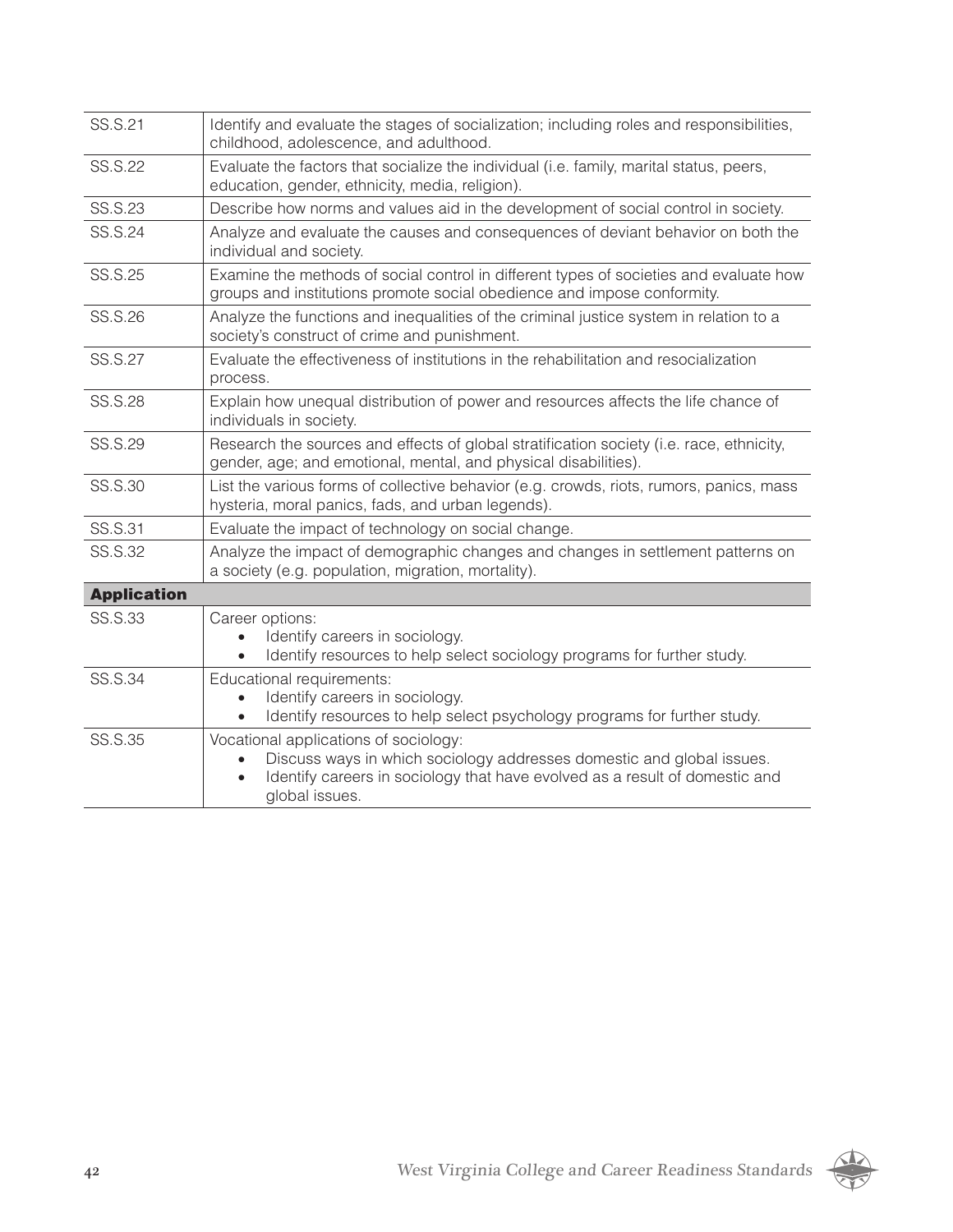## Psychology

Psychology is defined as the scientific study of the mind and behavior. In a high school psychology course, students are introduced to the scientific method and the core ideas and theories of psychology. As a result, students gain an understanding of the complexities and diversity of human thought and behavior.

| <b>Scientific Inquiry</b> |                                                                                                                                                                                                                                                                                                                                                                                                                                                                                                                                                                                |  |
|---------------------------|--------------------------------------------------------------------------------------------------------------------------------------------------------------------------------------------------------------------------------------------------------------------------------------------------------------------------------------------------------------------------------------------------------------------------------------------------------------------------------------------------------------------------------------------------------------------------------|--|
| <b>SS.P.1</b>             | Development of psychology as an empirical science:<br>Define psychology as a discipline and identify its goals as a science.<br>Describe the emergence of psychology as a scientific discipline.<br>$\bullet$<br>Describe perspectives employed to understand behavior and mental<br>$\bullet$<br>processes.<br>Explain how psychology evolved as a scientific discipline.<br>$\bullet$                                                                                                                                                                                        |  |
| SS.P.2                    | Major subfields within psychology:<br>Discuss the value of both basic and applied psychological research with<br>human and non-human animals.<br>Describe the major subfields of psychology.<br>$\bullet$<br>Identify the important role psychology plays in benefiting society and<br>$\bullet$<br>improving people's lives.                                                                                                                                                                                                                                                  |  |
| SS.P.3                    | Research methods and measurements used to study behavior and mental processes:<br>Describe the scientific method and its role in psychology.<br>$\bullet$<br>Describe and compare a variety of quantitative (e.g., surveys, correlations,<br>$\bullet$<br>experiments) and qualitative (e.g., interviews, narratives, focus groups)<br>research methods.<br>Define systematic procedures used to improve the validity of research<br>$\bullet$<br>findings, such as external validity.                                                                                         |  |
| <b>Biopsyhological</b>    |                                                                                                                                                                                                                                                                                                                                                                                                                                                                                                                                                                                |  |
| <b>SS.P.4</b>             | Structure and function of the nervous system in human and non-human animals:<br>Identify the major divisions and subdivisions of the human nervous system.<br>$\bullet$<br>Identify the parts of the neuron and describe the basic process of neural<br>$\bullet$<br>transmission<br>Differentiate between the structures and functions of the various parts of the<br>$\bullet$<br>central nervous system.<br>Describe lateralization of brain functions.<br>$\bullet$<br>Discuss the mechanisms of, and the importance of, plasticity of the nervous<br>$\bullet$<br>system. |  |
| <b>SS.P.5</b>             | Structure and function of the endocrine system:<br>Describe how the endocrine glands are linked to the nervous system.<br>$\bullet$<br>Describe the effects of hormones on behavior and mental processes.<br>Describe hormone effects on the immune system.<br>$\bullet$                                                                                                                                                                                                                                                                                                       |  |
| <b>SS.P.6</b>             | The interaction between biological factors and experience:<br>Describe concepts in genetic transmission.<br>Describe the interactive effects of heredity and environment.<br>$\bullet$<br>Explain how evolved tendencies influence behavior.<br>$\bullet$                                                                                                                                                                                                                                                                                                                      |  |
| SS.P.7                    | Methods and issues related to biological advances:<br>Identify tools used to study the nervous system.<br>Describe advances made in neuroscience.<br>Discuss issues related to scientific advances in neuroscience and genetics.                                                                                                                                                                                                                                                                                                                                               |  |

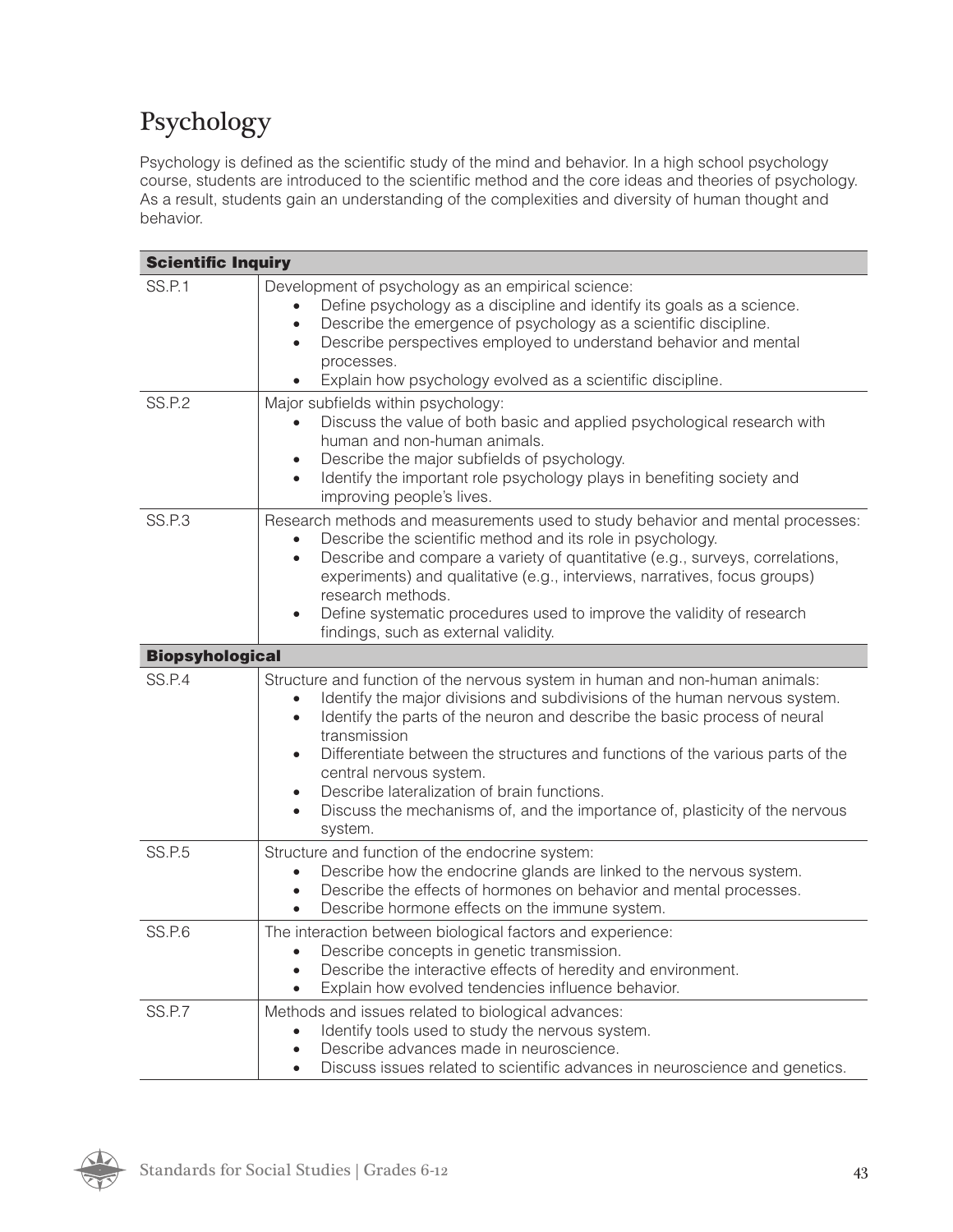| <b>SS.P.8</b>                | The processes of sensation and perception:<br>Discuss processes of sensation and perception and how they interact.<br>Explain the concepts of threshold and adaptation.                                                                                                                                                                                                                                                       |  |
|------------------------------|-------------------------------------------------------------------------------------------------------------------------------------------------------------------------------------------------------------------------------------------------------------------------------------------------------------------------------------------------------------------------------------------------------------------------------|--|
| <b>SS.P.9</b>                | The capabilities and limitations of sensory processes:<br>List forms of physical energy for which humans and non-human animals do<br>and do not have sensory receptors.<br>Describe the visual sensory system.<br>Describe the auditory sensory system.<br>$\bullet$<br>Describe other sensory systems, such as olfaction, gustation, and<br>$\bullet$<br>somesthesis (e.g., skin senses, kinesthesis, and vestibular sense). |  |
| <b>SS.P.10</b>               | Interaction of the person and the environment in determining perception:<br>Explain Gestalt principles of perception.<br>$\bullet$<br>Describe binocular and monocular depth cues.<br>$\bullet$<br>Describe the importance of perceptual constancies.<br>$\bullet$<br>Describe the nature of attention.<br>Explain how experiences and expectations influence perception.                                                     |  |
| <b>Cognition</b>             |                                                                                                                                                                                                                                                                                                                                                                                                                               |  |
| SS.P.11                      | Encoding of memory:<br>Identify factors that influence encoding.<br>Characterize the difference between shallow (surface) and deep (elaborate)<br>processing<br>Discuss strategies for improving the encoding of memory.                                                                                                                                                                                                      |  |
| <b>SS.P.12</b>               | Storage and retrieval of memory:<br>Describe the differences between working memory and long-term memory.<br>Identify and explain biological processes related to how memory is stored.<br>Analyze the importance of retrieval cues in memory.<br>Discuss strategies for improving the retrieval of memories.                                                                                                                 |  |
| <b>SS.P.13</b>               | Basic elements comprising thought:<br>Define cognitive processes involved in understanding information.<br>Define processes involved in problem solving and decision making.<br>Discuss non-human problem-solving abilities.<br>$\bullet$                                                                                                                                                                                     |  |
| <b>SS.P.14</b>               | Obstacles related to thought:<br>Describe obstacles to problem solving.<br>Describe obstacles to decision making.<br>Describe obstacles to making good judgments.                                                                                                                                                                                                                                                             |  |
|                              | <b>Development and Learning</b>                                                                                                                                                                                                                                                                                                                                                                                               |  |
| <b>SS.P.15</b>               | Classical conditioning:<br>Describe the principles of classical conditioning.<br>Describe clinical and experimental examples of classical conditioning.<br>Apply classical conditioning to everyday life.                                                                                                                                                                                                                     |  |
| SS.P.16                      | Operant conditioning:<br>Describe the Law of Effect.<br>Describe the principles of operant conditioning.<br>$\bullet$<br>Describe clinical and experimental examples of operant conditioning.<br>$\bullet$<br>Apply operant conditioning to everyday life.<br>$\bullet$                                                                                                                                                       |  |
| <b>Sociocultural Context</b> |                                                                                                                                                                                                                                                                                                                                                                                                                               |  |
| <b>SS.P.17</b>               | Social cognition:<br>Describe attributional explanations of behavior.<br>Describe the relationship between attitudes (implicit and explicit) and<br>$\bullet$<br>behavior.<br>Identify persuasive methods used to change attitudes.<br>$\bullet$                                                                                                                                                                              |  |

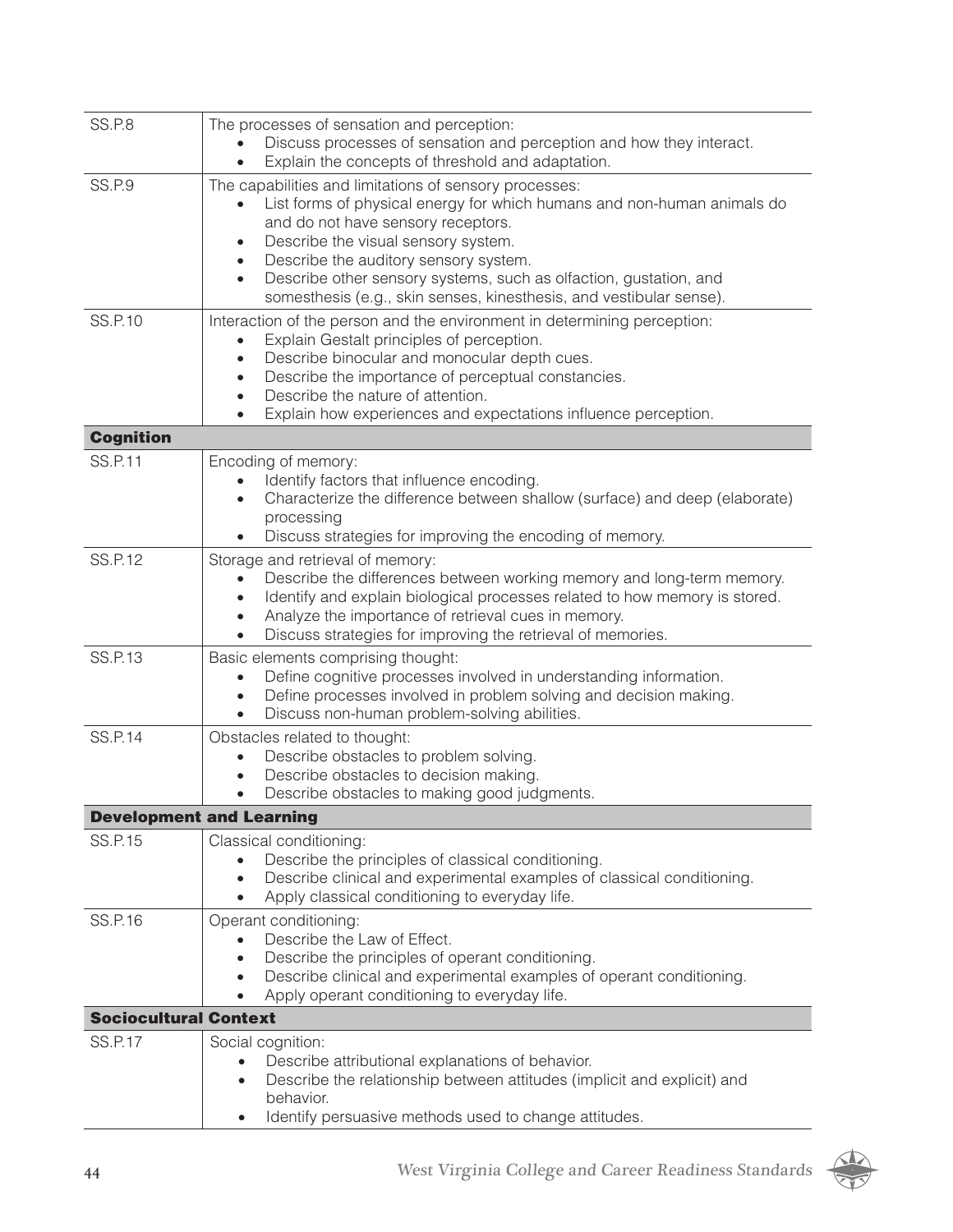| ss.P.18                      | Social influence and relations:<br>Describe effects of others' presence on individuals' behavior.<br>Discuss how an individual influences group behavior.<br>$\bullet$<br>Discuss the nature and effects of stereotyping, prejudice, and discrimination.<br>$\bullet$<br>Describe determinants of prosocial behavior.<br>$\bullet$<br>Discuss influences upon aggression and conflict.<br>Discuss factors influencing attraction and relationships.                                                                                                                              |
|------------------------------|----------------------------------------------------------------------------------------------------------------------------------------------------------------------------------------------------------------------------------------------------------------------------------------------------------------------------------------------------------------------------------------------------------------------------------------------------------------------------------------------------------------------------------------------------------------------------------|
| <b>SS.P.19</b>               | Social and cultural diversity:<br>Define culture and diversity.<br>$\bullet$<br>Identify how cultures change over time and vary within nations as well as<br>$\bullet$<br>internationally.<br>Discuss the relationship between culture and conceptions of self and identity.<br>$\bullet$<br>Discuss psychological research examining race and ethnicity.<br>$\bullet$<br>Discuss psychological research examining socioeconomic status.<br>$\bullet$<br>Discuss how privilege and social power structures relate to stereotypes,<br>$\bullet$<br>prejudice, and discrimination. |
| <b>Individual Variations</b> |                                                                                                                                                                                                                                                                                                                                                                                                                                                                                                                                                                                  |
| <b>SS.P.20</b>               | Perspectives on motivation:<br>Explain biologically based theories of motivation.<br>Explain cognitively based theories of motivation.<br>$\bullet$<br>Explain humanistic theories of motivation.<br>$\bullet$<br>Explain the role of culture in human motivation.<br>$\bullet$                                                                                                                                                                                                                                                                                                  |
| <b>SS.P.21</b>               | Perspectives on emotion:<br>Explain the biological and cognitive components of emotion.<br>Discuss psychological research on basic human emotions.<br>Differentiate among theories of emotional experience.<br>$\bullet$                                                                                                                                                                                                                                                                                                                                                         |
| <b>SS.P.22</b>               | Perspectives on abnormal behavior:<br>Define psychologically abnormal behavior.<br>$\bullet$<br>Describe historical and cross-cultural views of abnormality.<br>$\bullet$<br>Describe major models of abnormality.<br>$\bullet$<br>Discuss how stigma relates to abnormal behavior.<br>$\bullet$<br>Discuss the impact of psychological disorders on the individual, family, and<br>$\bullet$<br>society.                                                                                                                                                                        |
| <b>SS.P.23</b>               | Categories of psychological disorders:<br>Describe the classification of psychological disorders.<br>Discuss the challenges associated with diagnosis.<br>Describe symptoms and causes of major categories of psychological<br>disorders (including schizophrenic, mood, anxiety, and personality disorders).<br>Evaluate how different factors influence an individual's experience of<br>psychological disorders.                                                                                                                                                              |
| <b>SS.P.24</b>               | Perspectives on treatment of Psychological Disorders:<br>Explain how psychological treatments have changed over time and among<br>cultures.<br>Match methods of treatment to psychological perspectives.<br>Explain why psychologists use a variety of treatment options.                                                                                                                                                                                                                                                                                                        |

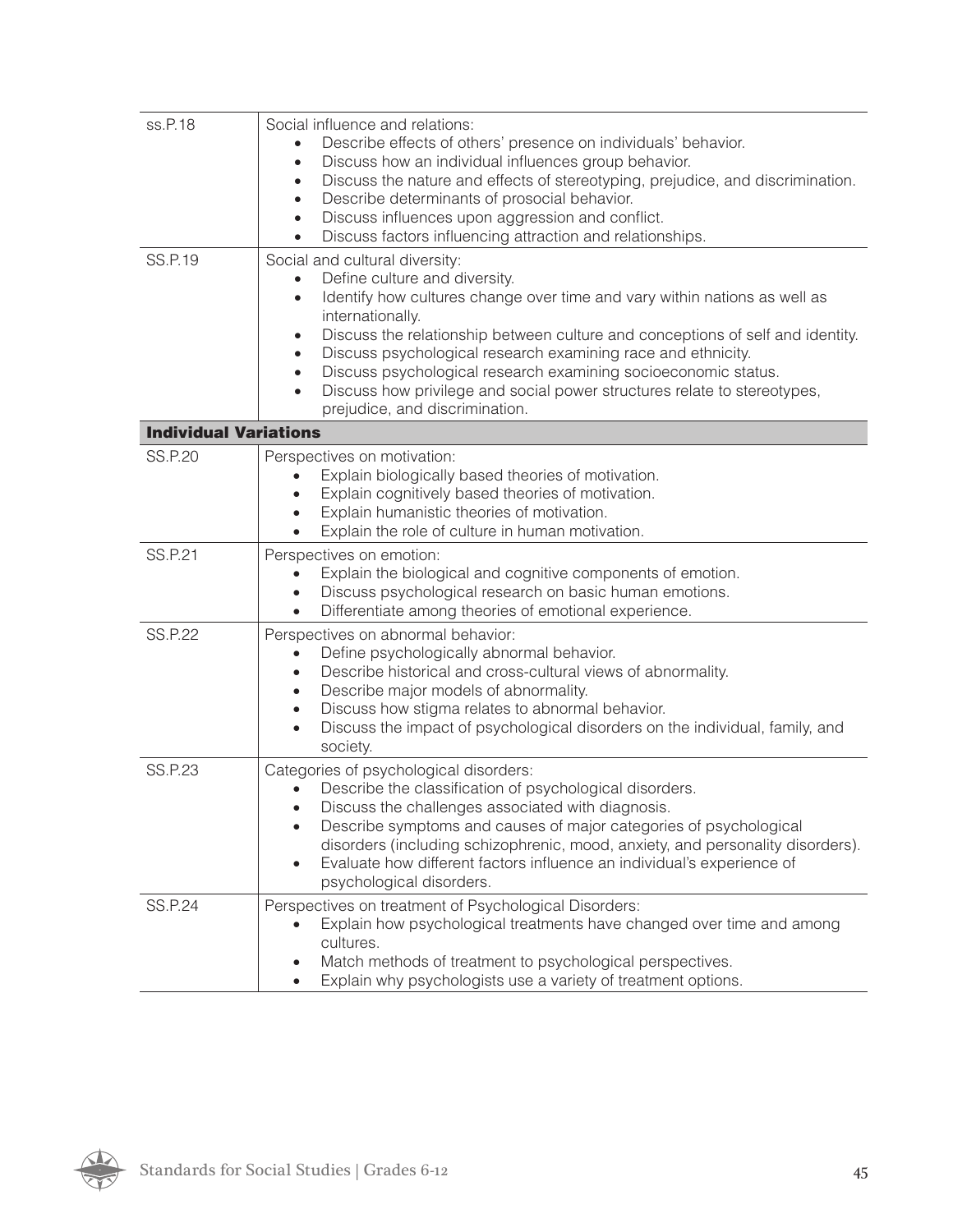| <b>Application</b> |                                                                                                                                                                                                                                                                                  |
|--------------------|----------------------------------------------------------------------------------------------------------------------------------------------------------------------------------------------------------------------------------------------------------------------------------|
| <b>SS.P.25</b>     | Career options:<br>Identify careers in psychological science and practice.<br>$\bullet$<br>Identify resources to help select psychology programs for further study.<br>$\bullet$                                                                                                 |
| <b>SS.P.26</b>     | Educational requirements:<br>Identify degree requirements for psychologists and psychology-related<br>$\bullet$<br>careers.<br>Identify resources to help select psychology programs for further study.<br>$\bullet$                                                             |
| SS.P.27            | Vocational applications of psychological science:<br>Discuss ways in which psychological science addresses domestic and<br>$\bullet$<br>global issues.<br>Identify careers in psychological science that have evolved as a result of<br>$\bullet$<br>domestic and global issues. |

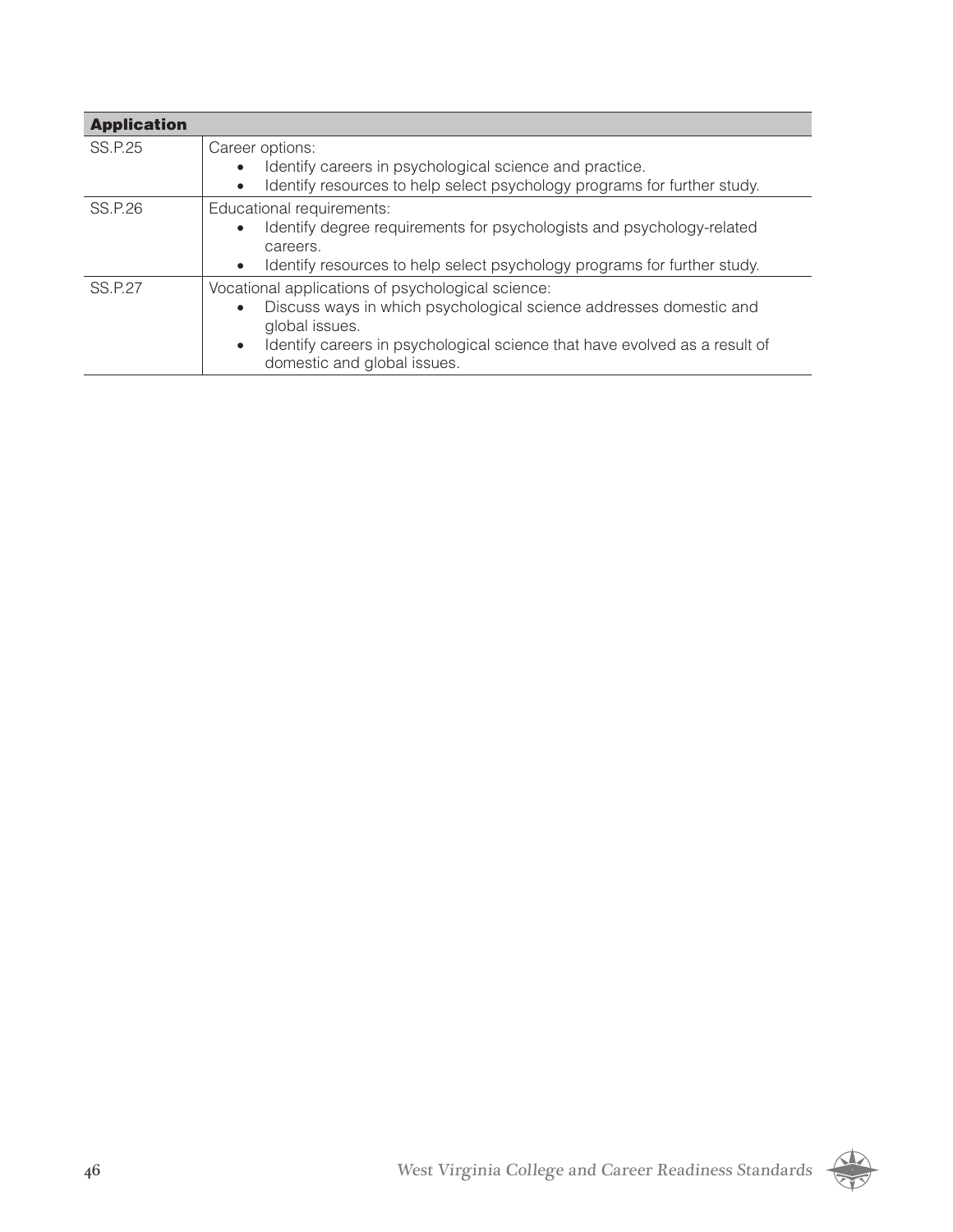## **Notes**